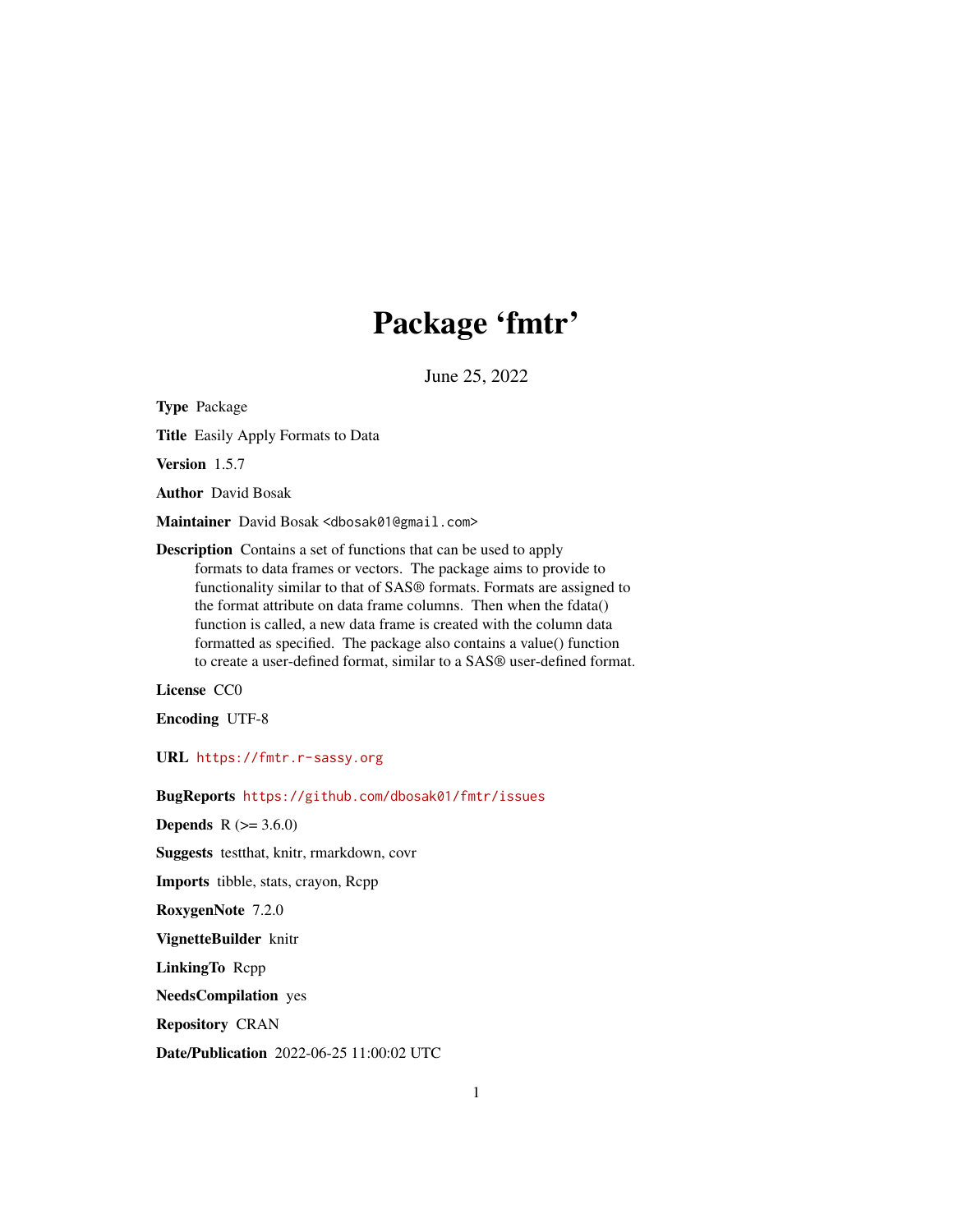# R topics documented:

|                                                                                                                     | 3              |
|---------------------------------------------------------------------------------------------------------------------|----------------|
|                                                                                                                     | $\overline{4}$ |
|                                                                                                                     | 5              |
|                                                                                                                     | 6              |
|                                                                                                                     | 6              |
|                                                                                                                     | 8              |
|                                                                                                                     | 9              |
|                                                                                                                     | 9              |
|                                                                                                                     | 11             |
|                                                                                                                     | 13             |
|                                                                                                                     | 15             |
|                                                                                                                     | 17             |
|                                                                                                                     | 18             |
|                                                                                                                     | 20             |
|                                                                                                                     | 21             |
|                                                                                                                     | 22             |
|                                                                                                                     | 24             |
|                                                                                                                     | 25             |
|                                                                                                                     | 28             |
|                                                                                                                     | 29             |
|                                                                                                                     | 30             |
|                                                                                                                     | 31             |
|                                                                                                                     | 33             |
|                                                                                                                     | 35             |
|                                                                                                                     | 36             |
|                                                                                                                     | 37             |
|                                                                                                                     | 38             |
|                                                                                                                     | 39             |
|                                                                                                                     | 40             |
|                                                                                                                     | 41             |
|                                                                                                                     | 42             |
|                                                                                                                     | 43             |
|                                                                                                                     | 45             |
|                                                                                                                     | 46             |
|                                                                                                                     | 46             |
|                                                                                                                     | 47             |
| $labels.data frame \dots \dots \dots \dots \dots \dots \dots \dots \dots \dots \dots \dots \dots \dots \dots \dots$ | 49             |
| labels.fmt                                                                                                          | 50             |
|                                                                                                                     | 51             |
|                                                                                                                     | 52             |
|                                                                                                                     | 53             |
|                                                                                                                     | 53             |
|                                                                                                                     | 54             |
|                                                                                                                     | 56             |
| write.fcat                                                                                                          | 57             |
|                                                                                                                     |                |

**Index**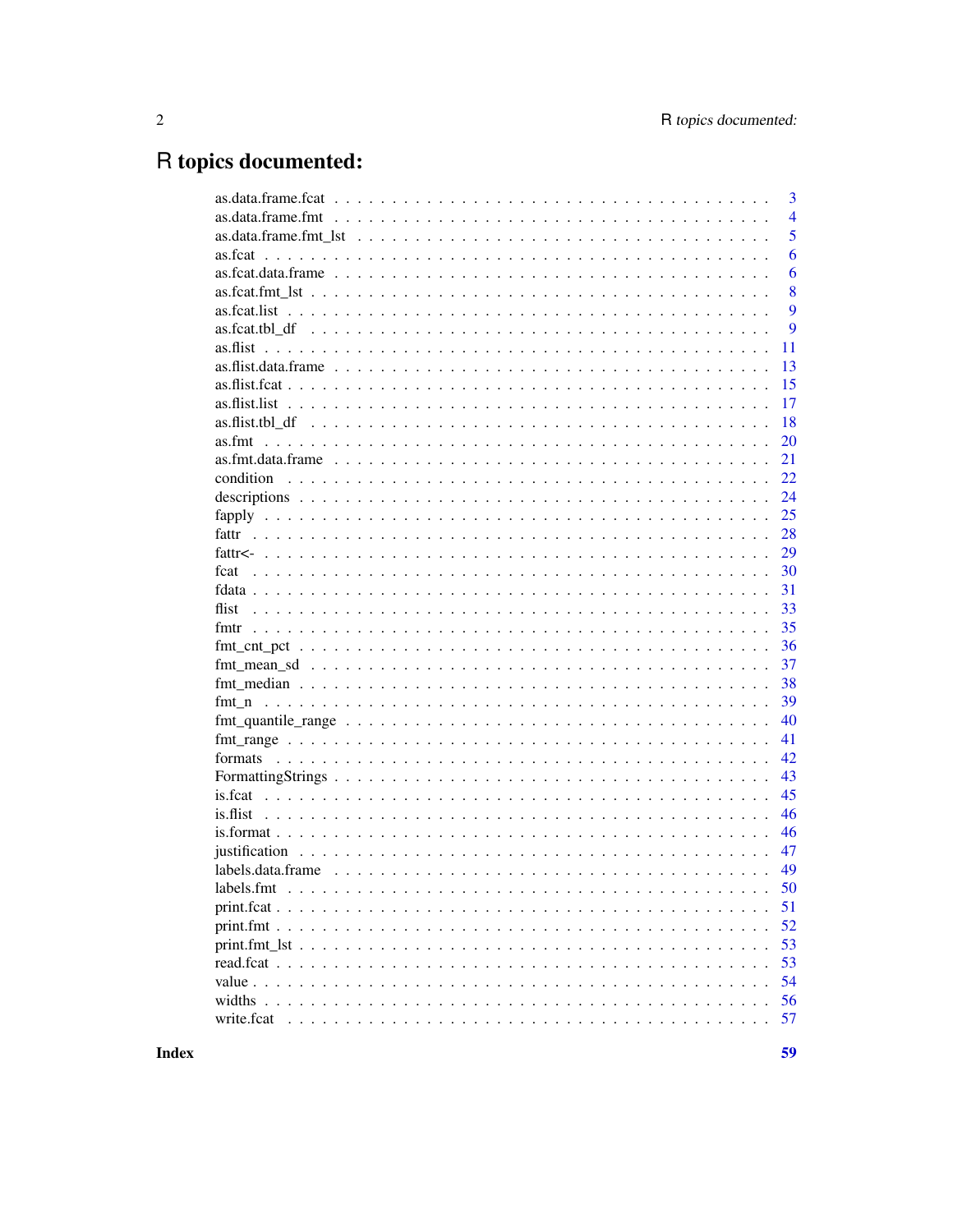<span id="page-2-1"></span><span id="page-2-0"></span>as.data.frame.fcat *Convert a format catalog to a data frame*

#### Description

This function takes the information stored in a format catalog, and converts it to a data frame. This data frame is useful for storage, editing, saving to a spreadsheet, etc. The data frame shows the name of the formats, their type, and the format expression. For user-defined formats, the data frame populates additional columns for the label and order.

## Usage

```
## S3 method for class 'fcat'
as.data.frame(x, row.names = NULL, optional = FALSE, ...)
```
#### Arguments

| <b>X</b>  | The format catalog to convert.                                                                                                                                                                                                  |
|-----------|---------------------------------------------------------------------------------------------------------------------------------------------------------------------------------------------------------------------------------|
| row.names | Row names of the return data frame. Default is NULL.                                                                                                                                                                            |
| optional  | TRUE or FALSE value indicating whether converting to syntactic variable names<br>is desired. In the case of formats, the resulting data frame will always be re-<br>turned with syntactic names, and this parameter is ignored. |
| .         | Any follow-on parameters.                                                                                                                                                                                                       |

## Value

A data frame that contains the values stored in the format catalog.

## See Also

```
Other fcat: as.fcat.data.frame(), as.fcat.fmt_lst(), as.fcat.list(), as.fcat(), fcat(),
is.fcat(), print.fcat(), read.fcat(), write.fcat()
```

```
# Create a format catalog
c1 <- fcat(num_fmt = "%.1f",
          label_fmt = value(condition(x == "A", "Label A"),condition(x == "B", "Label B"),condition(TRUE, "Other")),
          date_fmt = "ddbxy"
```

```
# Convert catalog to data frame to view the structure
df <- as.data.frame(c1)
print(df)
```

```
# Name Type Expression Label Order
# 1 num_fmt S %.1f NA
```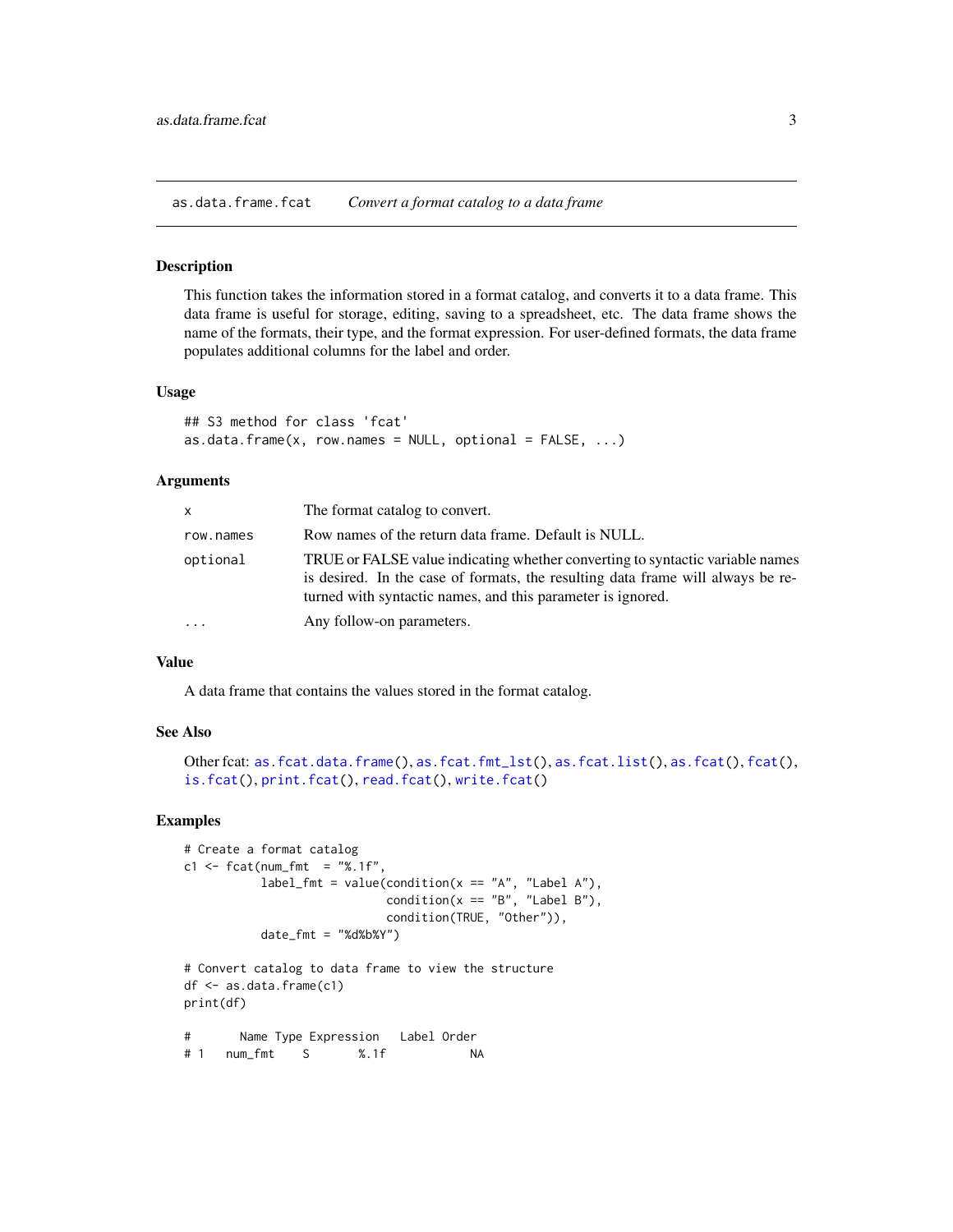```
# 2 label_fmt U x == "A" Label A NA
# 3 label_fmt U x == "B" Label B NA
# 4 label_fmt U TRUE Other NA
# 5 date_fmt S %d%b%Y NA
# Convert data frame back to a format catalog
c2 \leq -as.fcat(df)
```
<span id="page-3-1"></span>as.data.frame.fmt *Casts a format to a data frame*

## Description

Cast a format object to a data frame. This function is a class-specific implementation of the the generic as.data.frame method.

## Usage

```
## S3 method for class 'fmt'
as.data.frame(
  x,
 row.names = NULL,
 optional = FALSE,
  ...,
  name = deparse(substitute(x, env = environment()))
)
```
## Arguments

| $\mathsf{x}$ | An object of class "fmt".                                                                                                                                                                                                       |  |
|--------------|---------------------------------------------------------------------------------------------------------------------------------------------------------------------------------------------------------------------------------|--|
| row.names    | Row names of the return data frame. Default is NULL.                                                                                                                                                                            |  |
| optional     | TRUE or FALSE value indicating whether converting to syntactic variable names<br>is options. In the case of formats, the resulting data frame will always be re-<br>turned with syntactic names, and this parameter is ignored. |  |
| $\cdots$     | Any follow-on parameters.                                                                                                                                                                                                       |  |
| name         | An optional name for the format. By default, the name of the variable holding<br>the format will be used.                                                                                                                       |  |

## See Also

Other fmt: [as.fmt.data.frame\(](#page-20-1)), [as.fmt\(](#page-19-1)), [condition\(](#page-21-1)), [is.format\(](#page-45-1)), [labels.fmt\(](#page-49-1)), [print.fmt\(](#page-51-1)), [value\(](#page-53-1))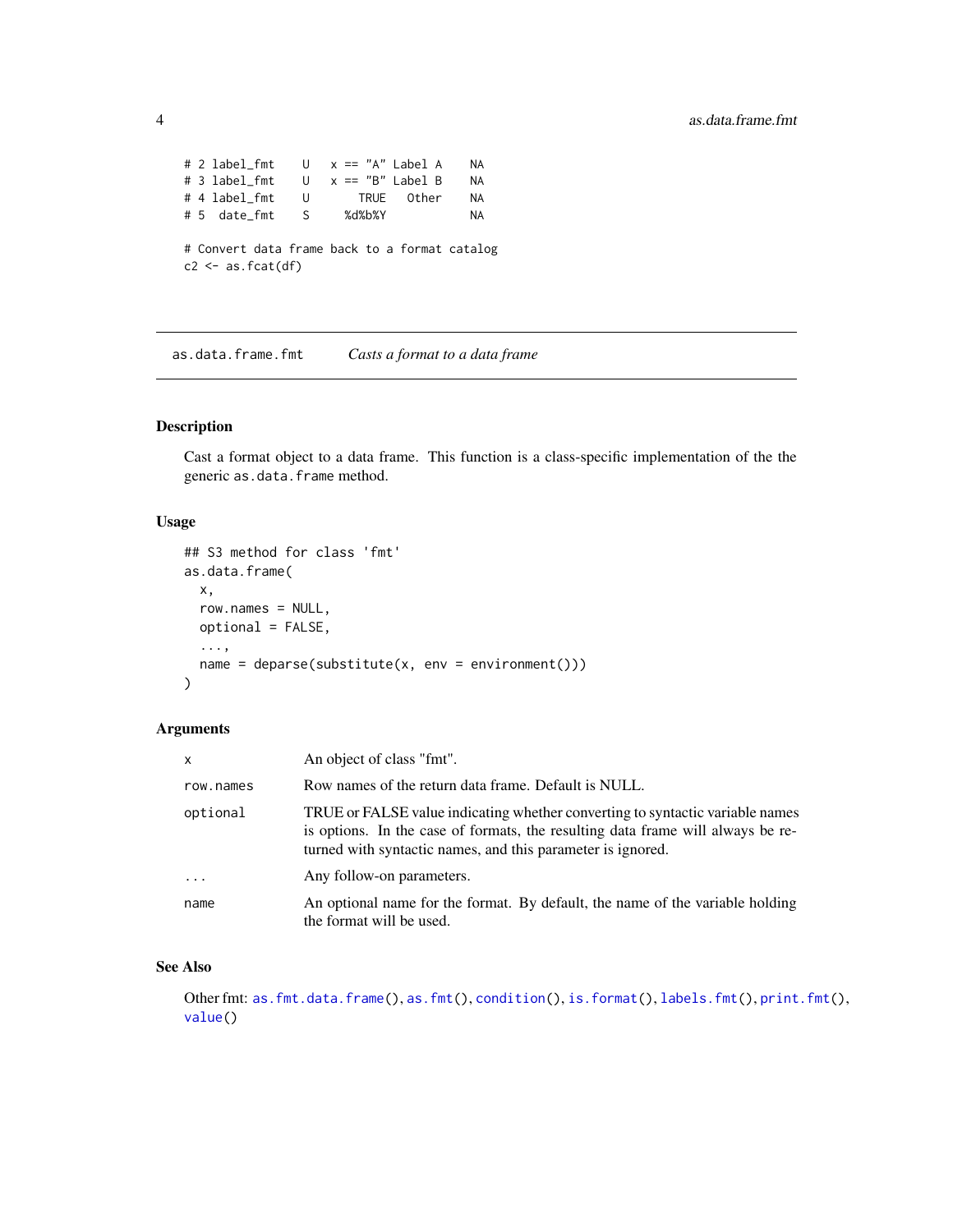<span id="page-4-1"></span><span id="page-4-0"></span>as.data.frame.fmt\_lst *Convert a formatting list to a data frame*

## Description

This function takes the information stored in a formatting list, and converts it to a data frame. The data frame format is useful for storage, editing, saving to a spreadsheet, etc. The data frame shows the name of the formats, their type, and the format expression. For user-defined formats, the data frame populates additional columns for the label and order.

## Usage

```
## S3 method for class 'fmt_lst'
as.data.frame(x, row.names = NULL, optional = FALSE, ...)
```
#### Arguments

| <b>X</b>  | The formatting list to convert.                                                                                                                                                                                                 |
|-----------|---------------------------------------------------------------------------------------------------------------------------------------------------------------------------------------------------------------------------------|
| row.names | Row names for the returned data frame. Default is NULL.                                                                                                                                                                         |
| optional  | TRUE or FALSE value indicating whether converting to syntactic variable names<br>is desired. In the case of formats, the resulting data frame will always be re-<br>turned with syntactic names, and this parameter is ignored. |
| .         | Any follow-on parameters.                                                                                                                                                                                                       |

## Value

A data frame that contains the values stored in the formatting list.

## See Also

```
as.flist.data.frame(as.flist.fcat(as.flist.list(as.flist.tbl_df(),
as.flist(), flist(), is.flist(), print.fmt_lst()
```

```
# Create a formatting list
c1 \leq flist(num_fmt = "%.1f",
           label_fmt = value(condition(x == "A", "Label A"),condition(x == "B", "Label B"),condition(TRUE, "Other")),
           date_fmt = "d%b%Y")
```

```
# Convert catalog to data frame to view the structure
df <- as.data.frame(c1)
print(df)
```

```
# Name Type Expression Label Order
# 1 num_fmt S %.1f NA
```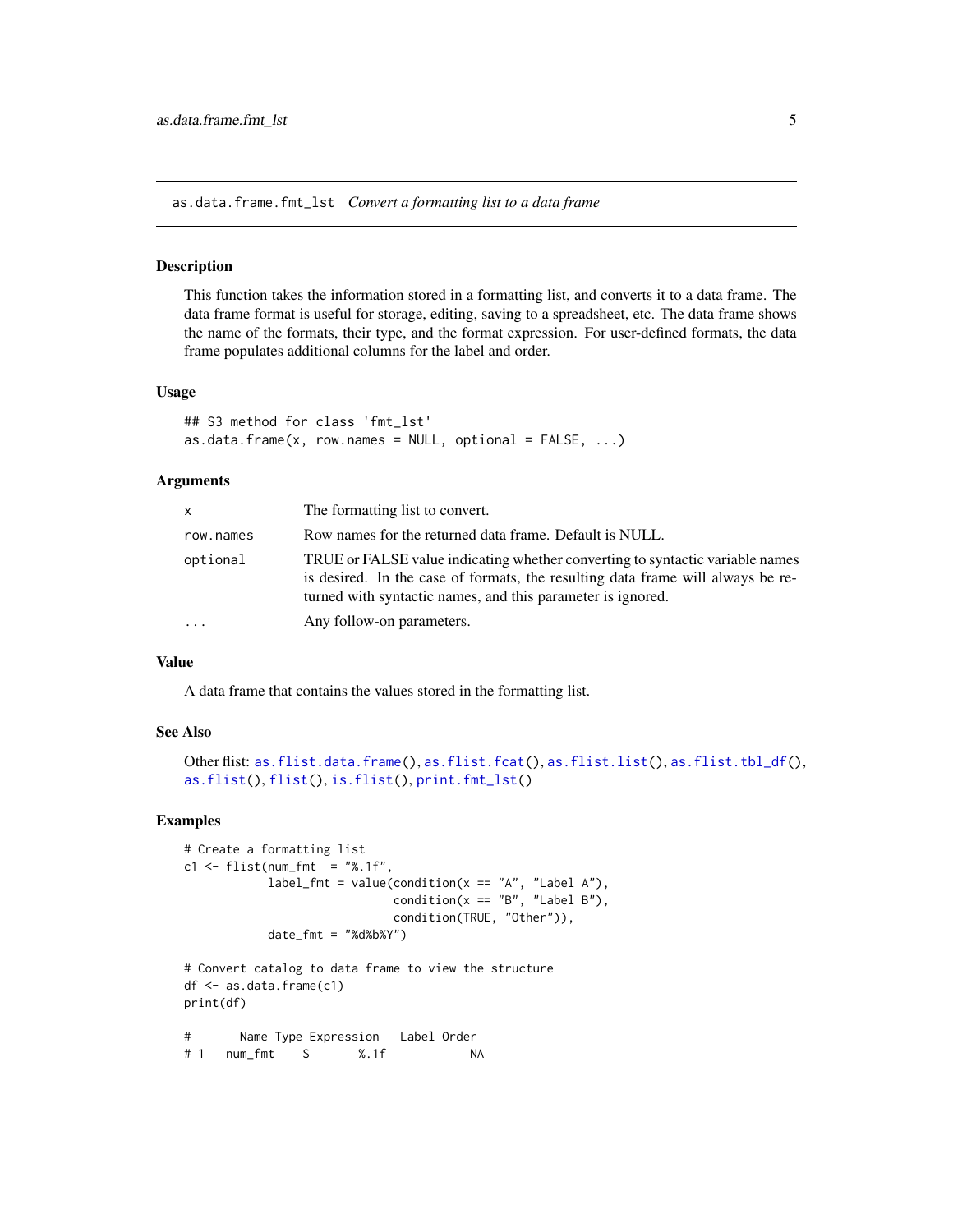```
# 2 label_fmt U x == "A" Label A NA
# 3 label_fmt U x == "B" Label B NA
# 4 label_fmt U TRUE Other NA
# 5 date_fmt S %d%b%Y NA
# Convert data frame back to a formatting list
c2 \leq -as.fit(df)
```
<span id="page-5-2"></span>as.fcat *Generic casting method for format catalogs*

#### Description

A generic method for casting objects to a format catalog. Individual objects will inherit from this function.

#### Usage

as.fcat(x)

## Arguments

x The object to cast.

## Value

A formatting object, created using the information in the input object.

## See Also

For class-specific methods, see [as.fcat.data.frame](#page-5-1), [as.fcat.list](#page-8-1), and [as.fcat.fmt\\_lst](#page-7-1). Other fcat: [as.data.frame.fcat\(](#page-2-1)), [as.fcat.data.frame\(](#page-5-1)), [as.fcat.fmt\\_lst\(](#page-7-1)), [as.fcat.list\(](#page-8-1)), [fcat\(](#page-29-1)), [is.fcat\(](#page-44-1)), [print.fcat\(](#page-50-1)), [read.fcat\(](#page-52-1)), [write.fcat\(](#page-56-1))

<span id="page-5-1"></span>as.fcat.data.frame *Convert a data frame to a format catalog*

## Description

This function takes a data frame as input and converts it to a format catalog based on the information contained in the data frame. The data frame should have 5 columns: "Name", "Type", "Expression", "Label" and "Order".

#### Usage

## S3 method for class 'data.frame' as.fcat(x)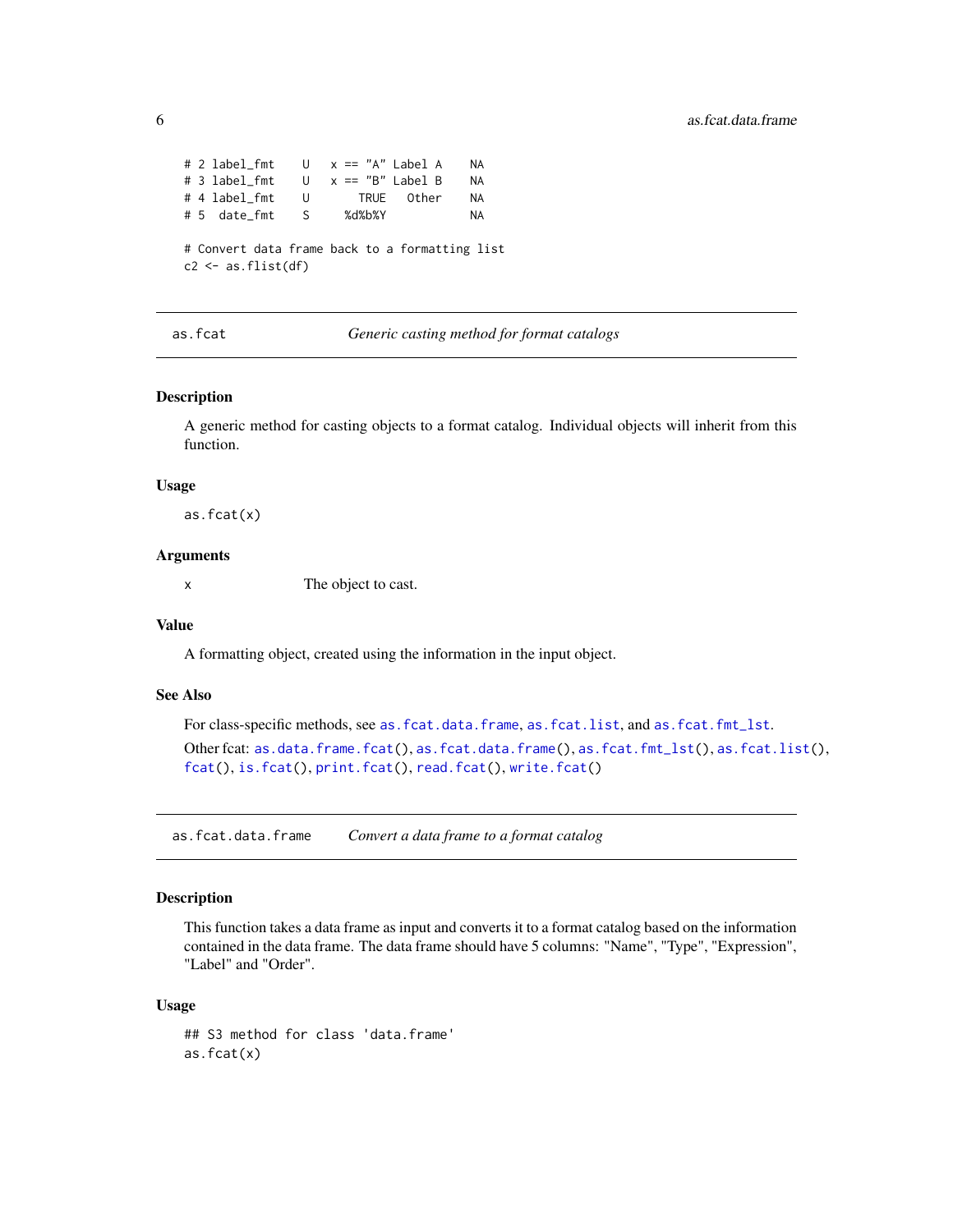#### <span id="page-6-0"></span>**Arguments**

x The data frame to convert.

## Details

The as. fcat.data. frame converts a data frame to a format catalog. A corresponding conversion for class "tbl\_df" converts a tibble.

To understand the structure of the input data frame, create a format and use the as.data.frame method to convert the format to a data frame. Then observe the columns and organization of the data.

#### Value

A format catalog based on the information contained in the input data frame.

## Input Data Frame Specifications

The input data frame should contain the following columns:

- **Name**: The name of the format
- Type: The type of format. See the type codes below.
- Expression: The formatting expression. The expression will hold different types of values depending on the format type.
- Label: The label for user-defined, "U" type formats.
- Order: The order for user-defined, "U" type formats.

Any additional columns will be ignored. Column names are case-insensitive.

Valid values for the "Type" column are as follows:

- U: User Defined List created with the [value](#page-53-1) function.
- S: A formatting string of formatting codes. See [FormattingStrings.](#page-42-1)
- **F**: A vectorized function.
- V: A named vector lookup.

The "Label" and "Order" columns are used only for a type "U", user-defined format created with the [value](#page-53-1) function.

#### See Also

```
Other fcat: as.data.frame.fcat(), as.fcat.fmt_lst(), as.fcat.list(), as.fcat(), fcat(),
is.fcat(), print.fcat(), read.fcat(), write.fcat()
```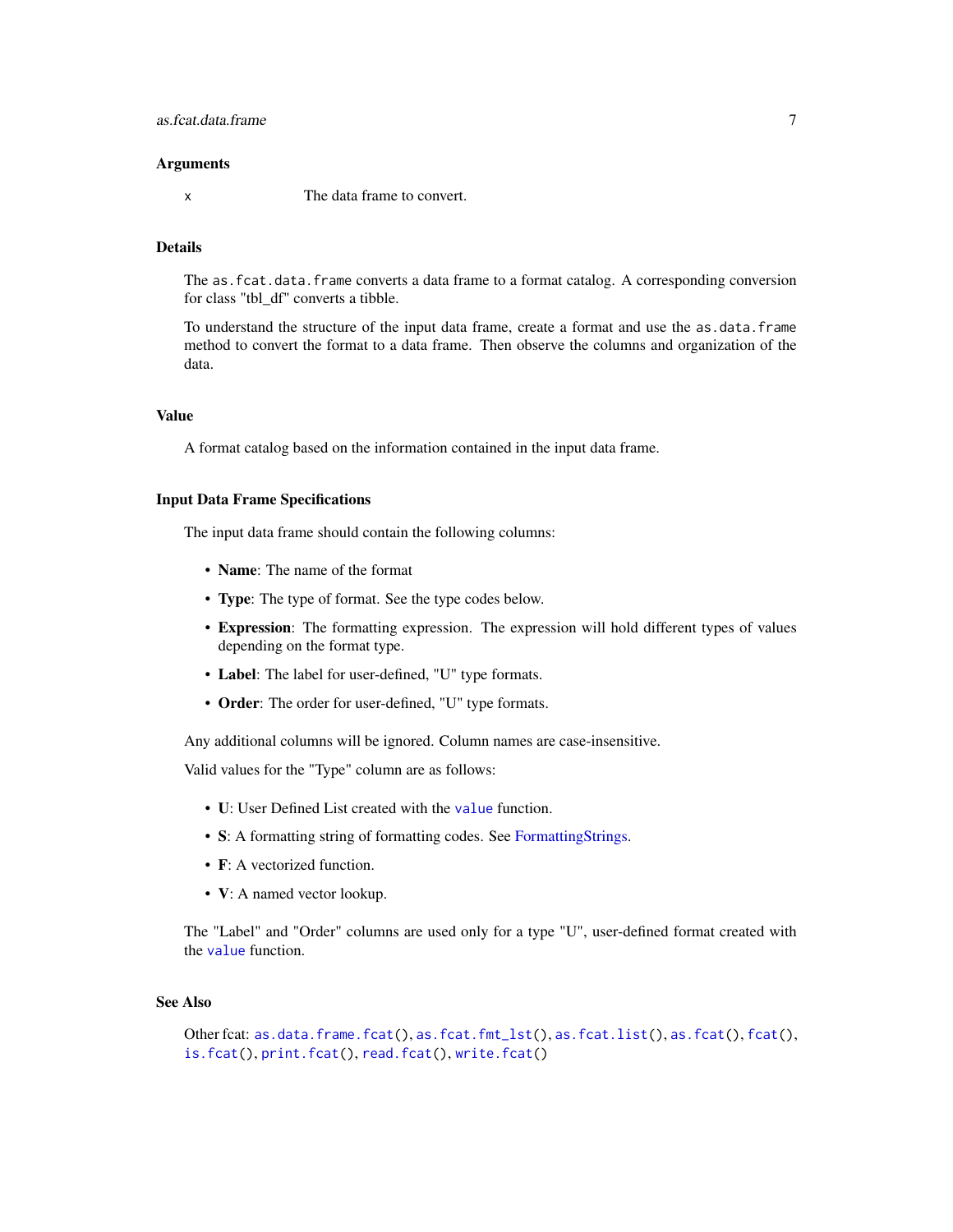## Examples

```
# Create a format catalog
c1 \leq - fcat(num_fmt = "%.1f",
          label_fmt = value(condition(x == "A", "Label A"),condition(x == "B", "Label B"),condition(TRUE, "Other")),
          date_fmt = "Xd-Xb-XY")# Convert catalog to data frame to view the structure
df <- as.data.frame(c1)
print(df)
# Name Type Expression Label Order
# 1 num_fmt S %.1f NA
# 2 label_fmt U x == "A" Label A NA
# 3 label_fmt U x == "B" Label B NA
# 4 label_fmt U TRUE Other NA
# 5 date_fmt S %d-%b-%Y NA
# Convert data frame back to a format catalog
c2 \le -as.fcat(df)# Use re-converted catalog
fapply(123.456, c2$num_fmt)
fapply(c("A", "B", "C", "B"), c2$label_fmt)
fapply(Sys.Date(), c2$date_fmt)
```
<span id="page-7-1"></span>as.fcat.fmt\_lst *Convert a formatting list to a format catalog*

## Description

The as.fcat.list function converts a formatting list to a format catalog. For additional information on formatting lists, see [flist](#page-32-1).

#### Usage

```
## S3 method for class 'fmt_lst'
as.fcat(x)
```
#### Arguments

x The formatting list to convert.

## Value

A format catalog based on the formats contained in the input formatting list.

<span id="page-7-0"></span>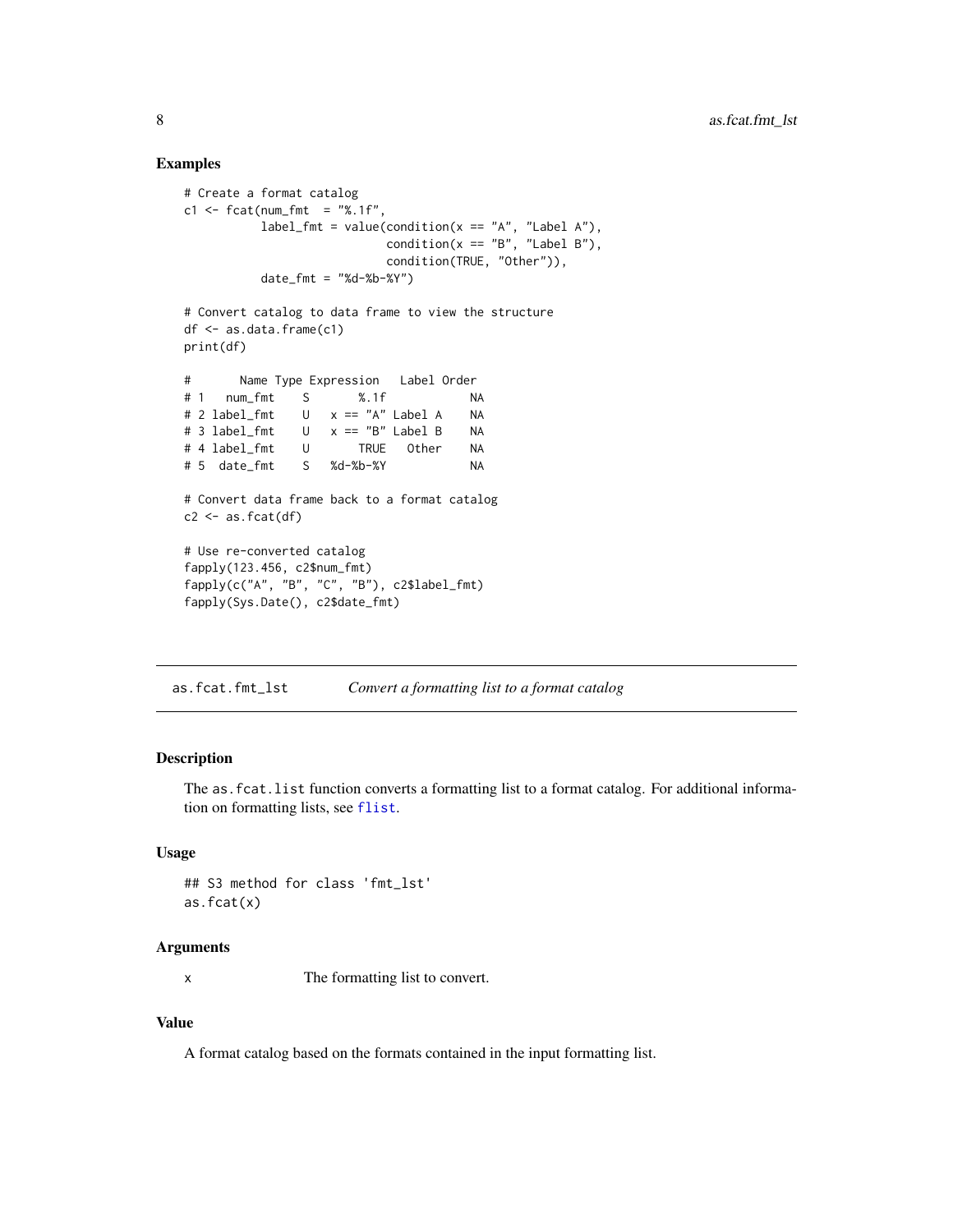#### <span id="page-8-0"></span>as.fcat.list 9

## See Also

```
Other fcat: as.data.frame.fcat(), as.fcat.data.frame(), as.fcat.list(), as.fcat(), fcat(),
is.fcat(), print.fcat(), read.fcat(), write.fcat()
```
<span id="page-8-1"></span>as.fcat.list *Convert a list to a format catalog*

## Description

The as.fcat.list function converts a list of formats to a format catalog. Items in the list must be named.

## Usage

## S3 method for class 'list' as.fcat(x)

## Arguments

x The list to convert. List must contained named formats.

## Value

A format catalog based on the formats contained in the input list.

## See Also

```
Other fcat: as.data.frame.fcat(), as.fcat.data.frame(), as.fcat.fmt_lst(), as.fcat(),
fcat(), is.fcat(), print.fcat(), read.fcat(), write.fcat()
```
as.fcat.tbl\_df *Convert a tibble to a format catalog*

#### Description

This function takes a data frame as input and converts it to a format catalog based on the information contained in the data frame. The data frame should have 5 columns: "Name", "Type", "Expression", "Label" and "Order".

## Usage

```
## S3 method for class 'tbl_df'
as.fcat(x)
```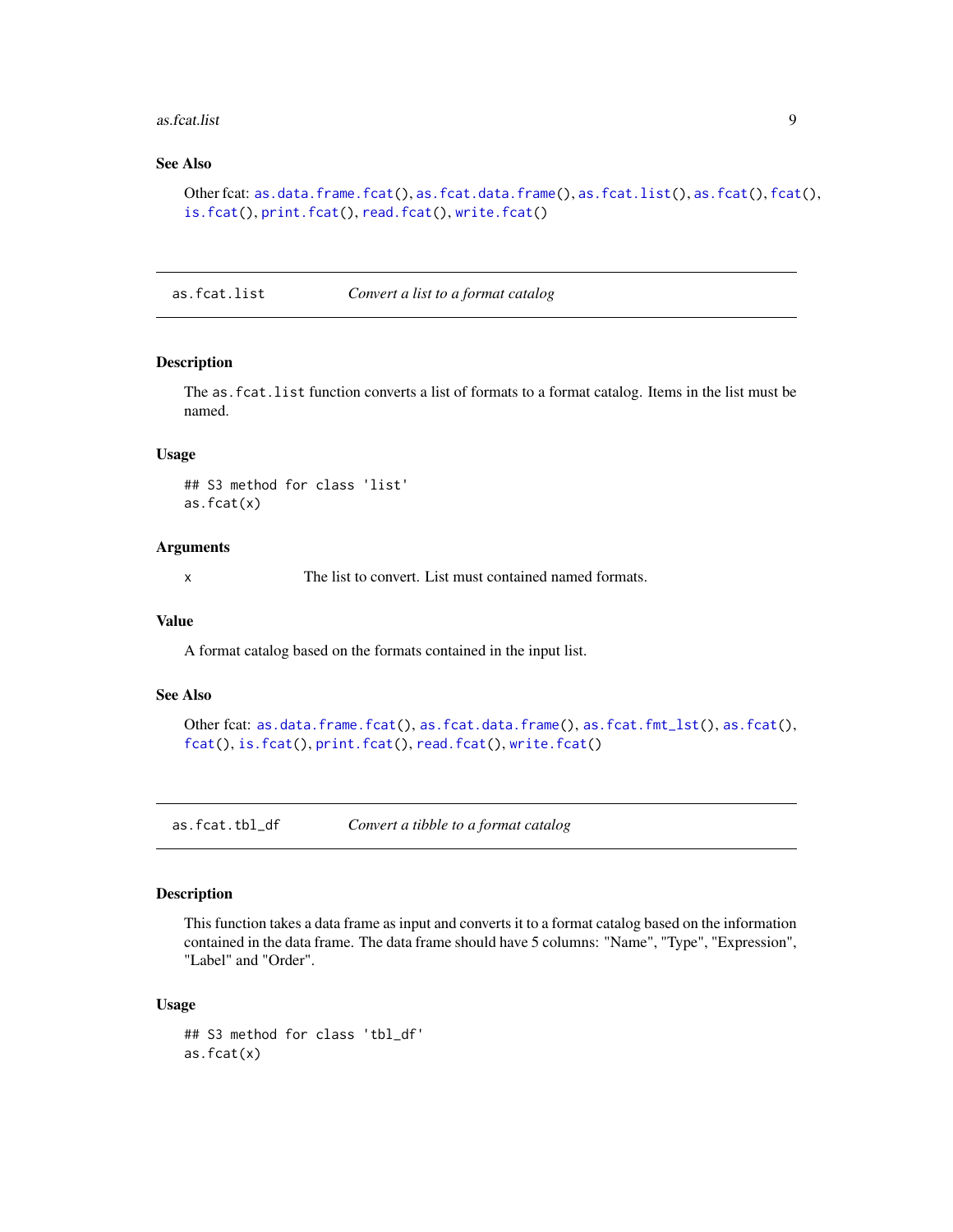#### <span id="page-9-0"></span>Arguments

x The data frame to convert.

## Details

The as. fcat.data. frame converts a data frame to a format catalog. A corresponding conversion for class "tbl\_df" converts a tibble.

To understand the structure of the input data frame, create a format and use the as.data.frame method to convert the format to a data frame. Then observe the columns and organization of the data.

## Value

A format catalog based on the information contained in the input data frame.

## Input Data Frame Specifications

The input data frame should contain the following columns:

- **Name**: The name of the format
- Type: The type of format. See the type codes below.
- Expression: The formatting expression. The expression will hold different types of values depending on the format type.
- Label: The label for user-defined, "U" type formats.
- Order: The order for user-defined, "U" type formats.

Any additional columns will be ignored. Column names are case-insensitive.

Valid values for the "Type" column are as follows:

- U: User Defined List created with the [value](#page-53-1) function.
- S: A formatting string of formatting codes. See [FormattingStrings.](#page-42-1)
- **F**: A vectorized function.
- V: A named vector lookup.

The "Label" and "Order" columns are used only for a type "U", user-defined format created with the [value](#page-53-1) function.

## See Also

```
Other fcat: as.data.frame.fcat(), as.fcat.fmt_lst(), as.fcat.list(), as.fcat(), fcat(),
is.fcat(), print.fcat(), read.fcat(), write.fcat()
```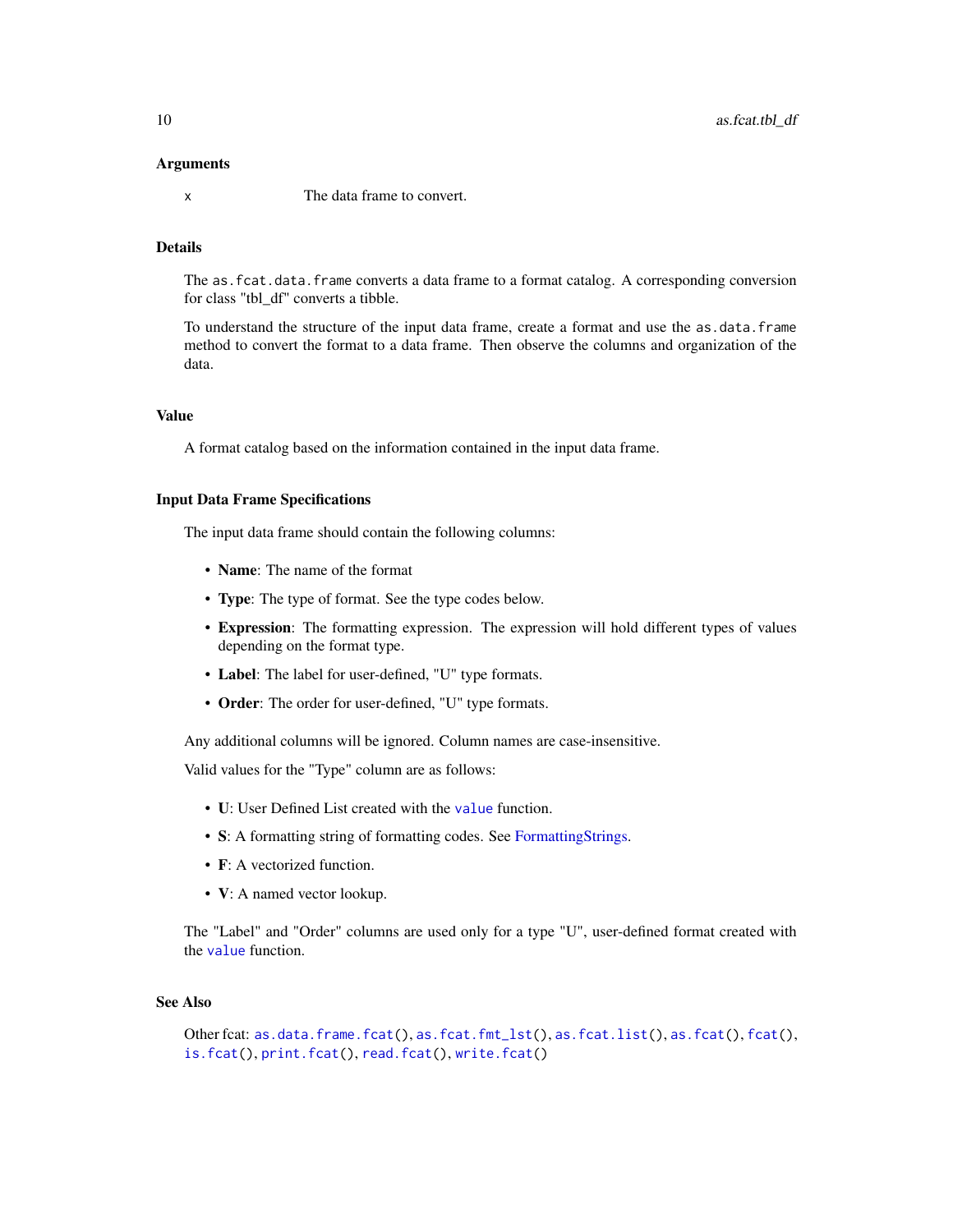<span id="page-10-0"></span> $\alpha$ s.flist 11

## Examples

```
# Create a format catalog
c1 \leq fcat(num_fmt = "%.1f",
         label_fmt = value(condition(x == "A", "Label A"),condition(x == "B", "Label B"),condition(TRUE, "Other")),
          date_fmt = "%d-%b-%Y")
# Convert catalog to data frame to view the structure
df <- as.data.frame(c1)
print(df)
# Name Type Expression Label Order
# 1 num_fmt S %.1f NA
# 2 label_fmt U x == "A" Label A NA
# 3 label_fmt U x == "B" Label B NA
# 4 label_fmt U TRUE Other NA
# 5 date_fmt S %d-%b-%Y NA
# Convert data frame back to a format catalog
c2 \leq -as.fcat(df)# Use re-converted catalog
fapply(123.456, c2$num_fmt)
fapply(c("A", "B", "C", "B"), c2$label_fmt)
fapply(Sys.Date(), c2$date_fmt)
```
<span id="page-10-1"></span>

#### as.flist *Convert to a formatting list*

## Description

Converts an object to a formatting list. All other parameters are the same as the flist function.

## Usage

```
as.flist(x, type = "column", lookup = NULL, simplify = TRUE)
```
## Arguments

| x        | Object to convert.                                                                                                                                             |
|----------|----------------------------------------------------------------------------------------------------------------------------------------------------------------|
| type     | The type of formatting list. Valid values are 'row' or 'column'. The default<br>value is 'column'.                                                             |
| lookup   | A lookup vector. Used for looking up the format from the formatting list. This<br>parameter is only used for 'row' type formatting lists.                      |
| simplify | Whether to simplify the results to a vector. Valid values are TRUE or FALSE.<br>Default is TRUE. If the value is set to FALSE, the return type will be a list. |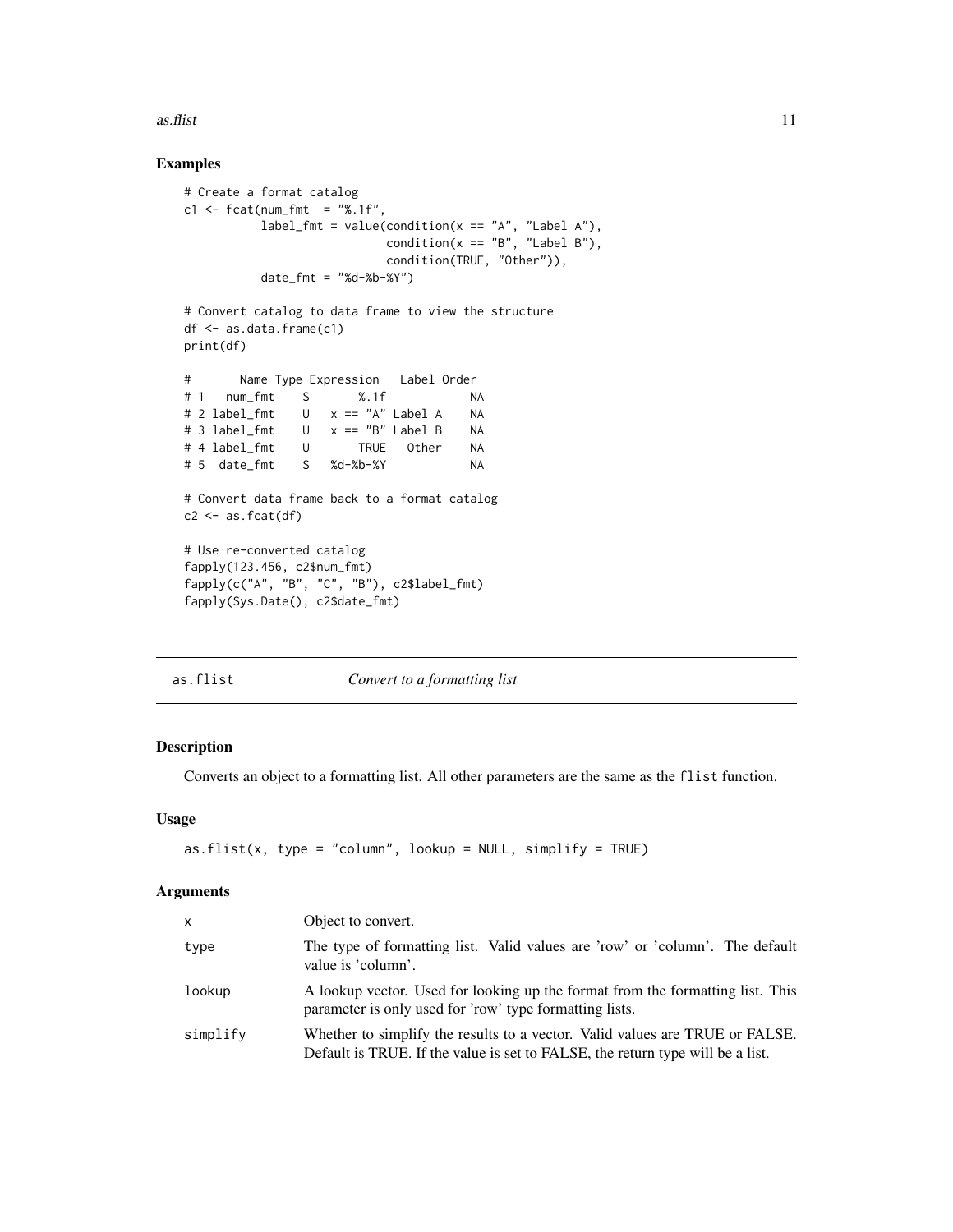#### <span id="page-11-0"></span>Details

To apply more than one formatting object to a vector, use a formatting list. There are two types of formatting list: column and row. The column type formatting lists applies all formats to all values in the vector. The row type formatting list can apply a different format to each value in the vector.

Further, there are two styles of row type list: ordered and lookup. The ordered style applies each format in the list to the vector values in the order specified. The ordered style will recycle the formats as needed. The lookup style formatting list uses a lookup to determine which format from the list to apply to a particular value of the vector. The lookup column values should correspond to names on the formatting list.

Examples of column type and row type formatting lists are given below.

#### Value

A formatting list object.

## See Also

```
Other flist: as.data.frame.fmt_lst(), as.flist.data.frame(), as.flist.fcat(), as.flist.list(),
as.flist.tbl_df(), flist(), is.flist(), print.fmt_lst()
```

```
## Example 1: Formatting List - Column Type ##
# Set up data
v1 \leq c (Sys.Date(), Sys.Date() + 30, Sys.Date() + 60)
# Create formatting list
fl1 <- flist("%B", "The month is: %s")
# Apply formatting list to vector
fapply(v1, fl1)
# [1] "The month is: October" "The month is: November" "The month is: December"
## Example 2: Formatting List - Row Type ordered ##
# Set up data
# Notice each row has a different data type
l1 <- list("A", 1.263, as.Date("2020-07-21"),
          "B", 5.8732, as.Date("2020-10-17"))
# These formats will be recycled in the order specified
fl2 <- flist(type = "row",
            c(A = "Label A", B = "Label B"),"%.1f",
            "%d%b%Y")
fapply(l1, fl2)
# [1] "Label A" "1.3" "21Jul2020" "Label B" "5.9" "17Oct2020"
```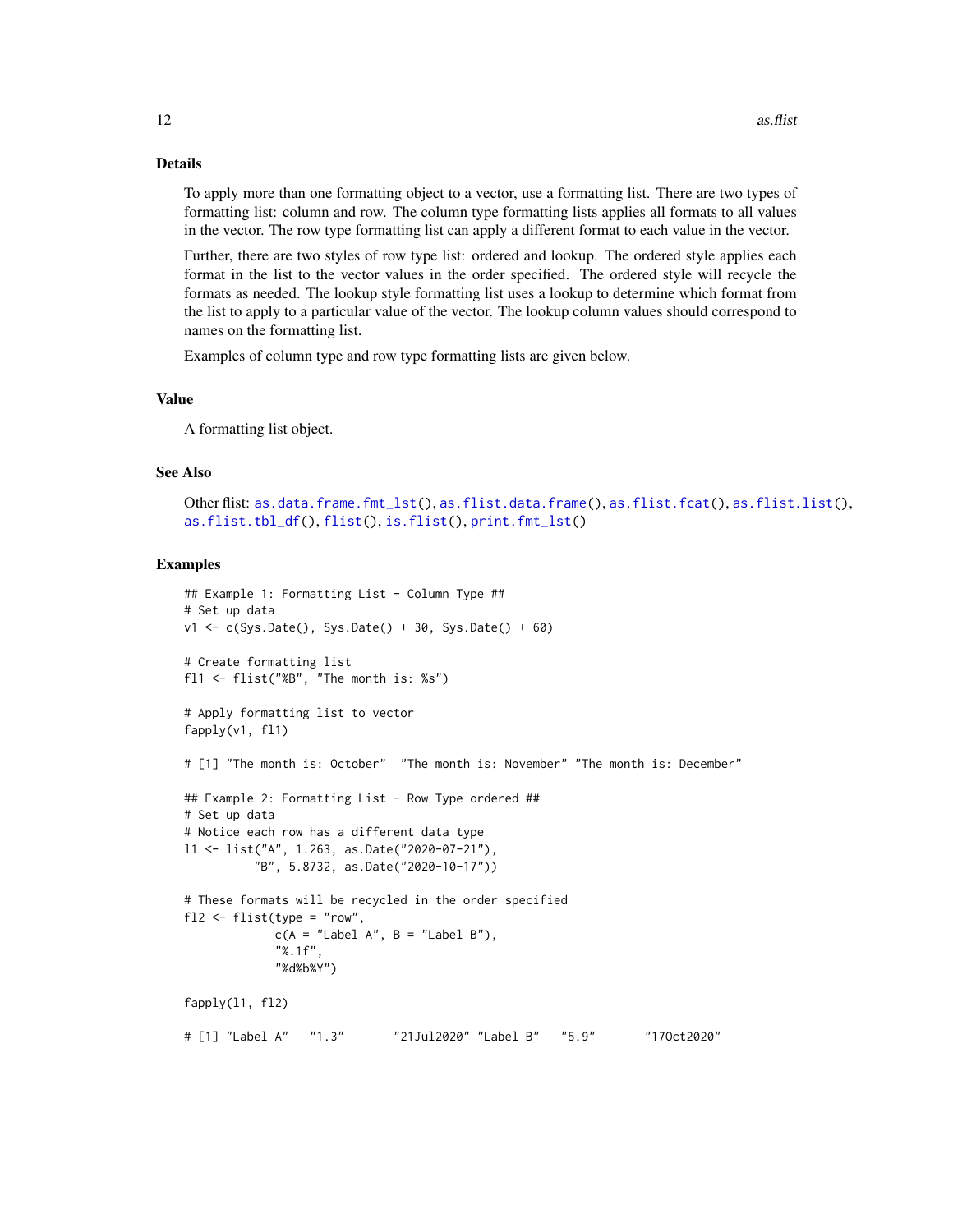```
## Example 3: Formatting List - Row Type with lookup ##
# Set up data
# Notice each row has a different data type
l2 <- list(2841.258, "H", as.Date("2020-06-19"),
          "L", as.Date("2020-04-24"), 1382.8865)
v3 <- c("num", "char", "date", "char", "date", "num")
# Create formatting list
fl3 <- flist(type = "row", lookup = v3,
            num = function(x) format(x, digits = 2, nsmall = 1,big.mark=","),
             char = value(condition(x == "H", "High"),condition(x == "L", "Low",condition(TRUE, "NA")),
            date = "%d%b%Y")
# Apply formatting list to vector, using lookup
fapply(l2, fl3)
# [1] "2,841.3" "High" "19Jun2020" "Low" "24Apr2020" "1,382.9"
```
<span id="page-12-1"></span>as.flist.data.frame *Convert a data frame to a formatting list*

## Description

Converts a data frame to a formatting list. All other parameters are the same as the flist function.

#### Usage

```
## S3 method for class 'data.frame'
as.flist(x, type = "column", lookup = NULL, simplify = TRUE)
```
#### Arguments

| X        | Data frame to convert.                                                                                                                                         |
|----------|----------------------------------------------------------------------------------------------------------------------------------------------------------------|
| type     | The type of formatting list. Valid values are 'row' or 'column'. The default<br>value is 'column'.                                                             |
| lookup   | A lookup vector. Used for looking up the format from the formatting list. This<br>parameter is only used for 'row' type formatting lists.                      |
| simplify | Whether to simplify the results to a vector. Valid values are TRUE or FALSE.<br>Default is TRUE. If the value is set to FALSE, the return type will be a list. |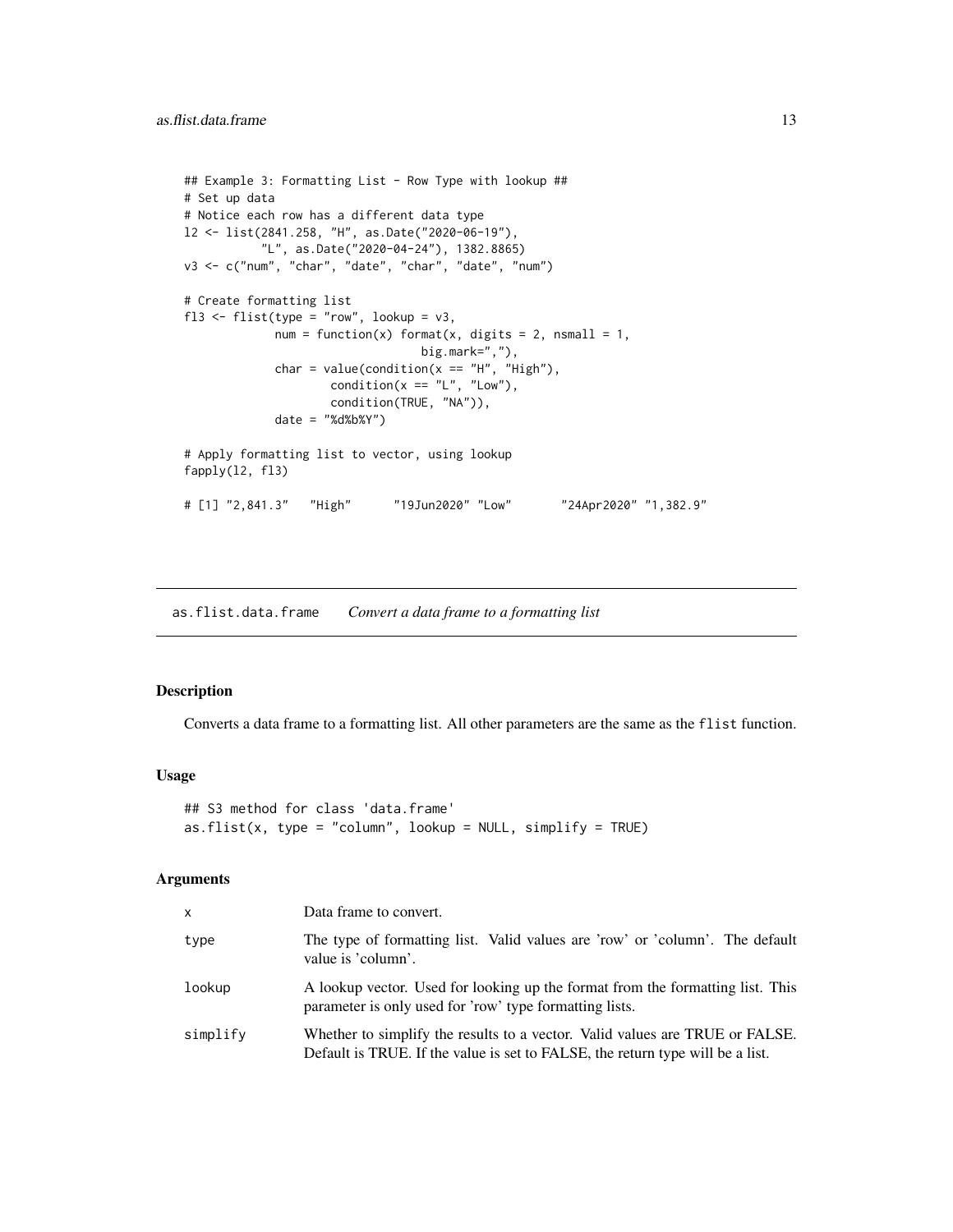#### Details

To apply more than one formatting object to a vector, use a formatting list. There are two types of formatting list: column and row. The column type formatting lists applies all formats to all values in the vector. The row type formatting list can apply a different format to each value in the vector.

Further, there are two styles of row type list: ordered and lookup. The ordered style applies each format in the list to the vector values in the order specified. The ordered style will recycle the formats as needed. The lookup style formatting list uses a lookup to determine which format from the list to apply to a particular value of the vector. The lookup column values should correspond to names on the formatting list.

Examples of column type and row type formatting lists are given below.

#### Value

A formatting list object.

## See Also

```
Other flist: as.data.frame.fmt_lst(), as.flist.fcat(), as.flist.list(), as.flist.tbl_df(),
as.flist(), flist(), is.flist(), print.fmt_lst()
```

```
## Example 1: Formatting List - Column Type ##
# Set up data
v1 \leq c (Sys.Date(), Sys.Date() + 30, Sys.Date() + 60)
# Create formatting list
fl1 <- flist("%B", "The month is: %s")
# Apply formatting list to vector
fapply(v1, fl1)
# [1] "The month is: October" "The month is: November" "The month is: December"
## Example 2: Formatting List - Row Type ordered ##
# Set up data
# Notice each row has a different data type
l1 <- list("A", 1.263, as.Date("2020-07-21"),
          "B", 5.8732, as.Date("2020-10-17"))
# These formats will be recycled in the order specified
fl2 <- flist(type = "row",
            c(A = "Label A", B = "Label B"),"%.1f",
            "%d%b%Y")
fapply(l1, fl2)
# [1] "Label A" "1.3" "21Jul2020" "Label B" "5.9" "17Oct2020"
```
<span id="page-13-0"></span>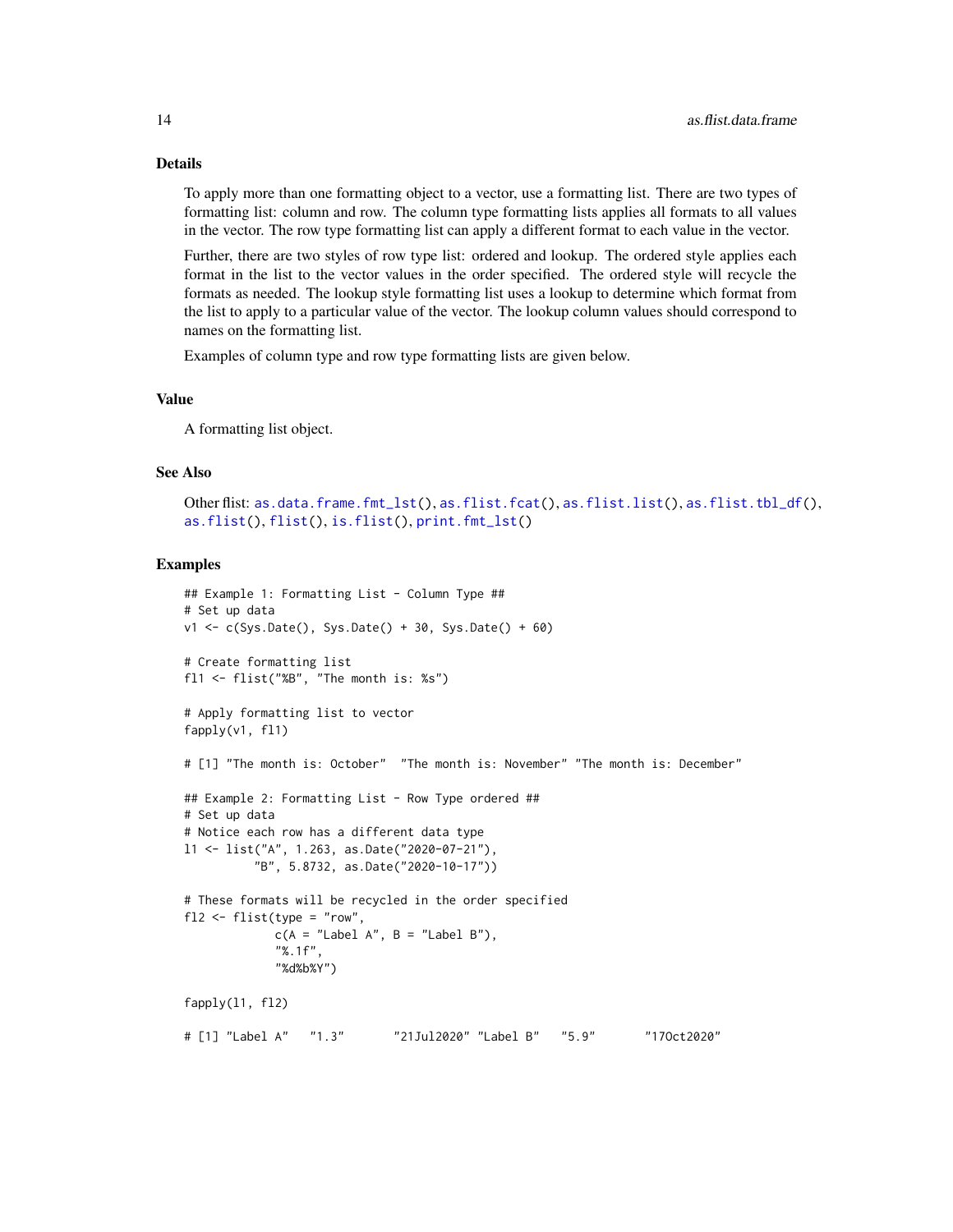```
## Example 3: Formatting List - Row Type with lookup ##
# Set up data
# Notice each row has a different data type
l2 <- list(2841.258, "H", as.Date("2020-06-19"),
          "L", as.Date("2020-04-24"), 1382.8865)
v3 <- c("num", "char", "date", "char", "date", "num")
# Create formatting list
fl3 <- flist(type = "row", lookup = v3,
            num = function(x) format(x, digits = 2, nsmall = 1,big.mark=","),
             char = value(condition(x == "H", "High"),condition(x == "L", "Low",condition(TRUE, "NA")),
            date = "%d%b%Y")
# Apply formatting list to vector, using lookup
fapply(l2, fl3)
# [1] "2,841.3" "High" "19Jun2020" "Low" "24Apr2020" "1,382.9"
```
<span id="page-14-1"></span>as.flist.fcat *Convert a format catalog to a formatting list*

#### Description

Converts a format catalog to a formatting list. All other parameters are the same as the flist function.

## Usage

```
## S3 method for class 'fcat'
as.flist(x, type = "column", lookup = NULL, simplify = TRUE)
```
#### **Arguments**

| X        | Format catalog to convert.                                                                                                                                     |  |
|----------|----------------------------------------------------------------------------------------------------------------------------------------------------------------|--|
| type     | The type of formatting list. Valid values are 'row' or 'column'. The default<br>value is 'column'.                                                             |  |
| lookup   | A lookup vector. Used for looking up the format from the formatting list. This<br>parameter is only used for 'row' type formatting lists.                      |  |
| simplify | Whether to simplify the results to a vector. Valid values are TRUE or FALSE.<br>Default is TRUE. If the value is set to FALSE, the return type will be a list. |  |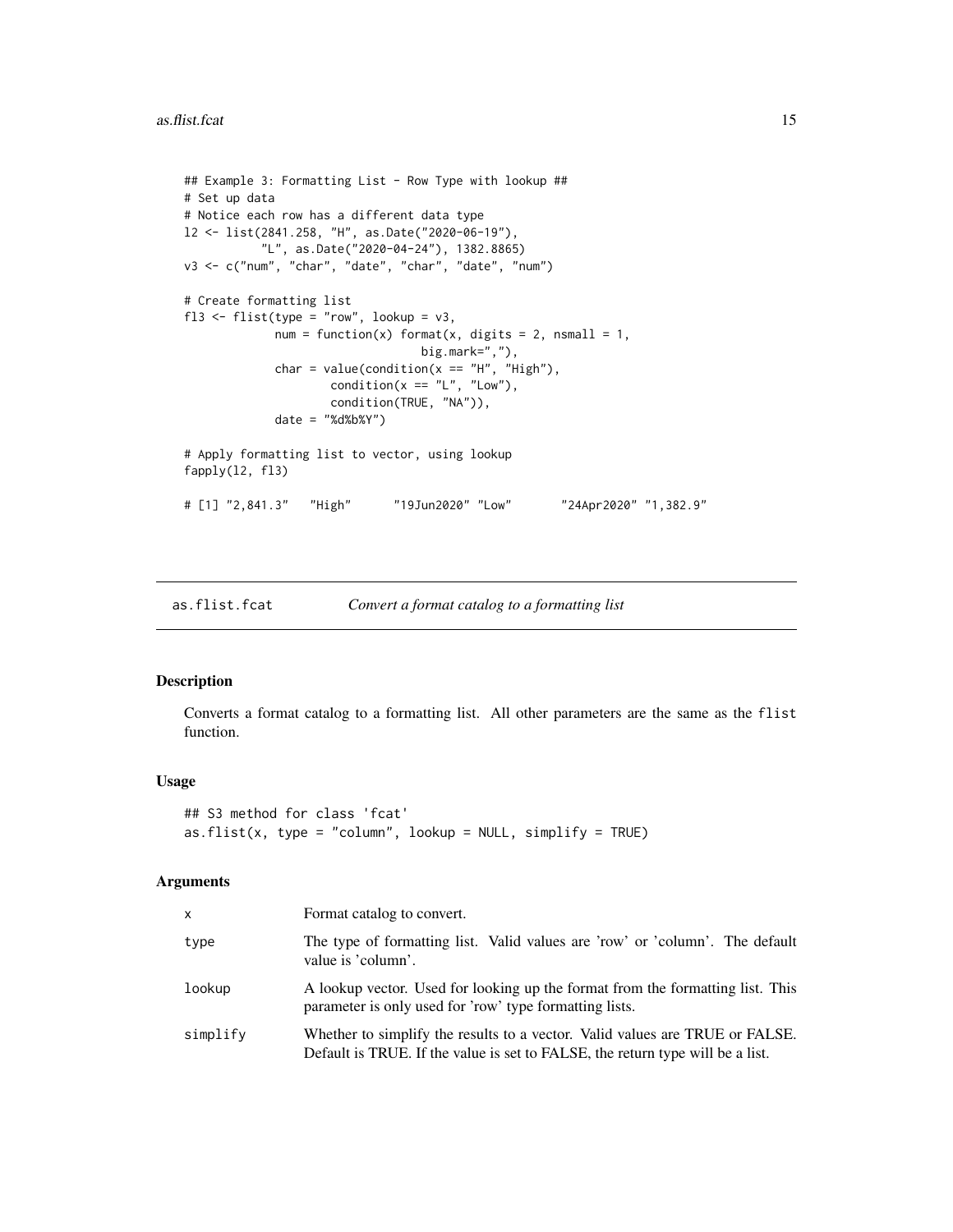#### Details

To apply more than one formatting object to a vector, use a formatting list. There are two types of formatting list: column and row. The column type formatting lists applies all formats to all values in the vector. The row type formatting list can apply a different format to each value in the vector.

Further, there are two styles of row type list: ordered and lookup. The ordered style applies each format in the list to the vector values in the order specified. The ordered style will recycle the formats as needed. The lookup style formatting list uses a lookup to determine which format from the list to apply to a particular value of the vector. The lookup column values should correspond to names on the formatting list.

Examples of column type and row type formatting lists are given below.

#### Value

A formatting list object.

## See Also

```
as.data.frame.fmt_lst(as.flist.data.frame(as.flist.list(as.flist.tbl_df(),
as.flist(), flist(), is.flist(), print.fmt_lst()
```

```
## Example 1: Formatting List - Column Type ##
# Set up data
v1 \leq c (Sys.Date(), Sys.Date() + 30, Sys.Date() + 60)
# Create formatting list
fl1 <- flist("%B", "The month is: %s")
# Apply formatting list to vector
fapply(v1, fl1)
# [1] "The month is: October" "The month is: November" "The month is: December"
## Example 2: Formatting List - Row Type ordered ##
# Set up data
# Notice each row has a different data type
l1 <- list("A", 1.263, as.Date("2020-07-21"),
          "B", 5.8732, as.Date("2020-10-17"))
# These formats will be recycled in the order specified
fl2 <- flist(type = "row",
            c(A = "Label A", B = "Label B"),"%.1f",
            "%d%b%Y")
fapply(l1, fl2)
# [1] "Label A" "1.3" "21Jul2020" "Label B" "5.9" "17Oct2020"
```
<span id="page-15-0"></span>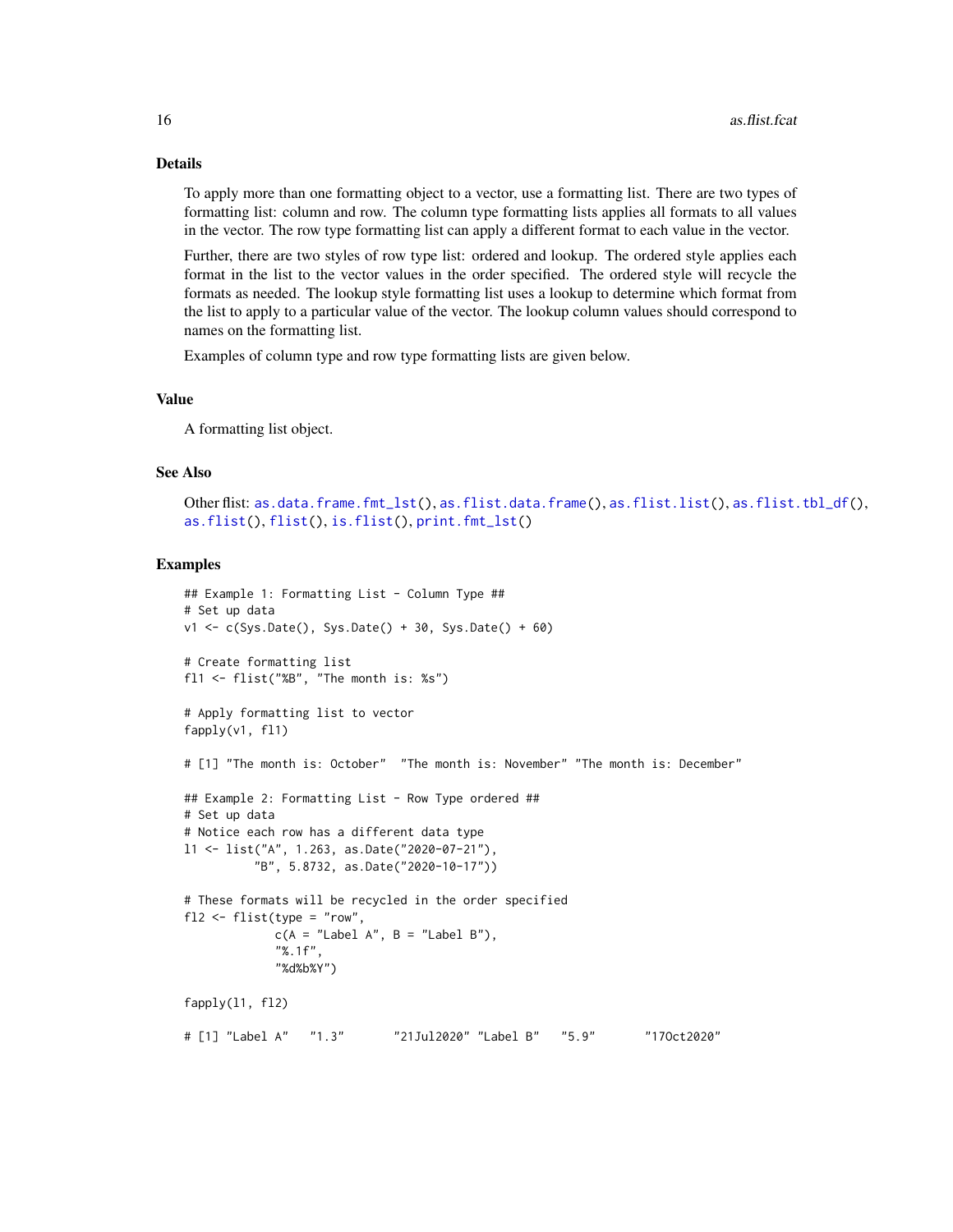```
## Example 3: Formatting List - Row Type with lookup ##
# Set up data
# Notice each row has a different data type
l2 <- list(2841.258, "H", as.Date("2020-06-19"),
          "L", as.Date("2020-04-24"), 1382.8865)
v3 <- c("num", "char", "date", "char", "date", "num")
# Create formatting list
fl3 <- flist(type = "row", lookup = v3,
            num = function(x) format(x, digits = 2, nsmall = 1,big.mark=","),
             char = value(condition(x == "H", "High"),condition(x == "L", "Low",condition(TRUE, "NA")),
            date = "%d%b%Y")
# Apply formatting list to vector, using lookup
fapply(l2, fl3)
# [1] "2,841.3" "High" "19Jun2020" "Low" "24Apr2020" "1,382.9"
```
<span id="page-16-1"></span>

## Description

Converts a normal list to a formatting list. All other parameters are the same as the flist function.

#### Usage

```
## S3 method for class 'list'
as.flist(x, type = "column", lookup = NULL, simplify = TRUE)
```
#### Arguments

| <b>X</b> | List to convert.                                                                                                                                               |  |
|----------|----------------------------------------------------------------------------------------------------------------------------------------------------------------|--|
| type     | The type of formatting list. Valid values are 'row' or 'column'. The default<br>value is 'column'.                                                             |  |
| lookup   | A lookup vector. Used for looking up the format from the formatting list. This<br>parameter is only used for 'row' type formatting lists.                      |  |
| simplify | Whether to simplify the results to a vector. Valid values are TRUE or FALSE.<br>Default is TRUE. If the value is set to FALSE, the return type will be a list. |  |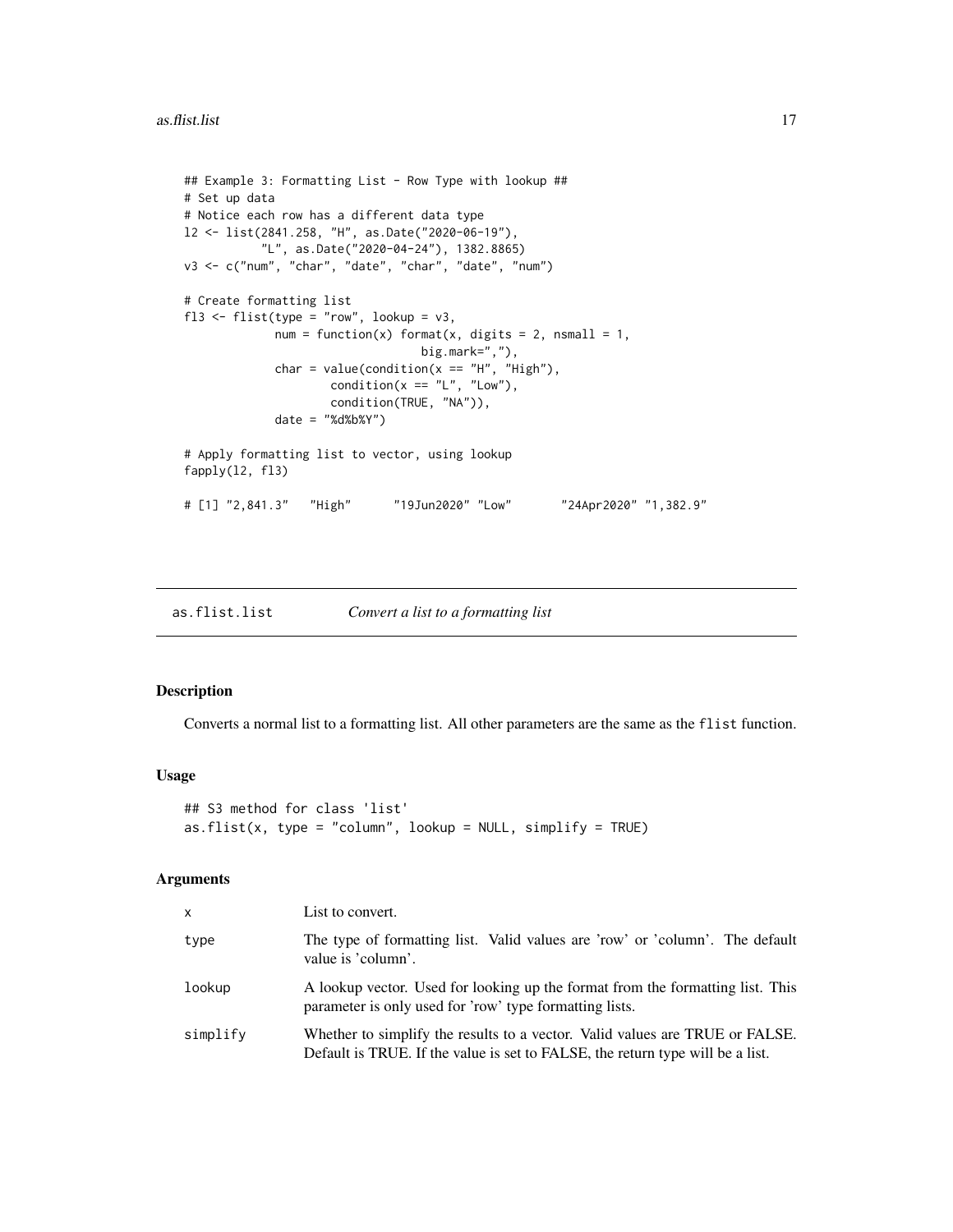#### Details

To apply more than one formatting object to a vector, use a formatting list. There are two types of formatting list: column and row. The column type formatting lists applies all formats to all values in the vector. The row type formatting list can apply a different format to each value in the vector.

Further, there are two styles of row type list: ordered and lookup. The ordered style applies each format in the list to the vector values in the order specified. The ordered style will recycle the formats as needed. The lookup style formatting list uses a lookup to determine which format from the list to apply to a particular value of the vector. The lookup column values should correspond to names on the formatting list.

Examples of column type and row type formatting lists are given below.

#### Value

A formatting list object.

#### See Also

[flist](#page-32-1) function documentation for additional details.

```
Other flist: as.data.frame.fmt_lst(), as.flist.data.frame(), as.flist.fcat(), as.flist.tbl_df(),
as.flist(), flist(), is.flist(), print.fmt_lst()
```
#### Examples

```
# Example 1: Create flist from list - column type
lst1 <- list("%d%b%Y", "%.1f")
fl1 <- as.flist(lst1, type = "column")
# Example 2: Create flist from list - row type
lst2 \leq list(lkup = c(A = "Label A", B = "Label B"),dec1 = "% .1f",
             dt1 = "%d%b%Y")
f12 \leftarrow as.flist(lst2, type = "row")
```
<span id="page-17-1"></span>as.flist.tbl\_df *Convert a tibble to a formatting list*

## Description

Converts a tibble to a formatting list. All other parameters are the same as the flist function.

## Usage

```
## S3 method for class 'tbl_df'
as.flist(x, type = "column", lookup = NULL, simplify = TRUE)
```
<span id="page-17-0"></span>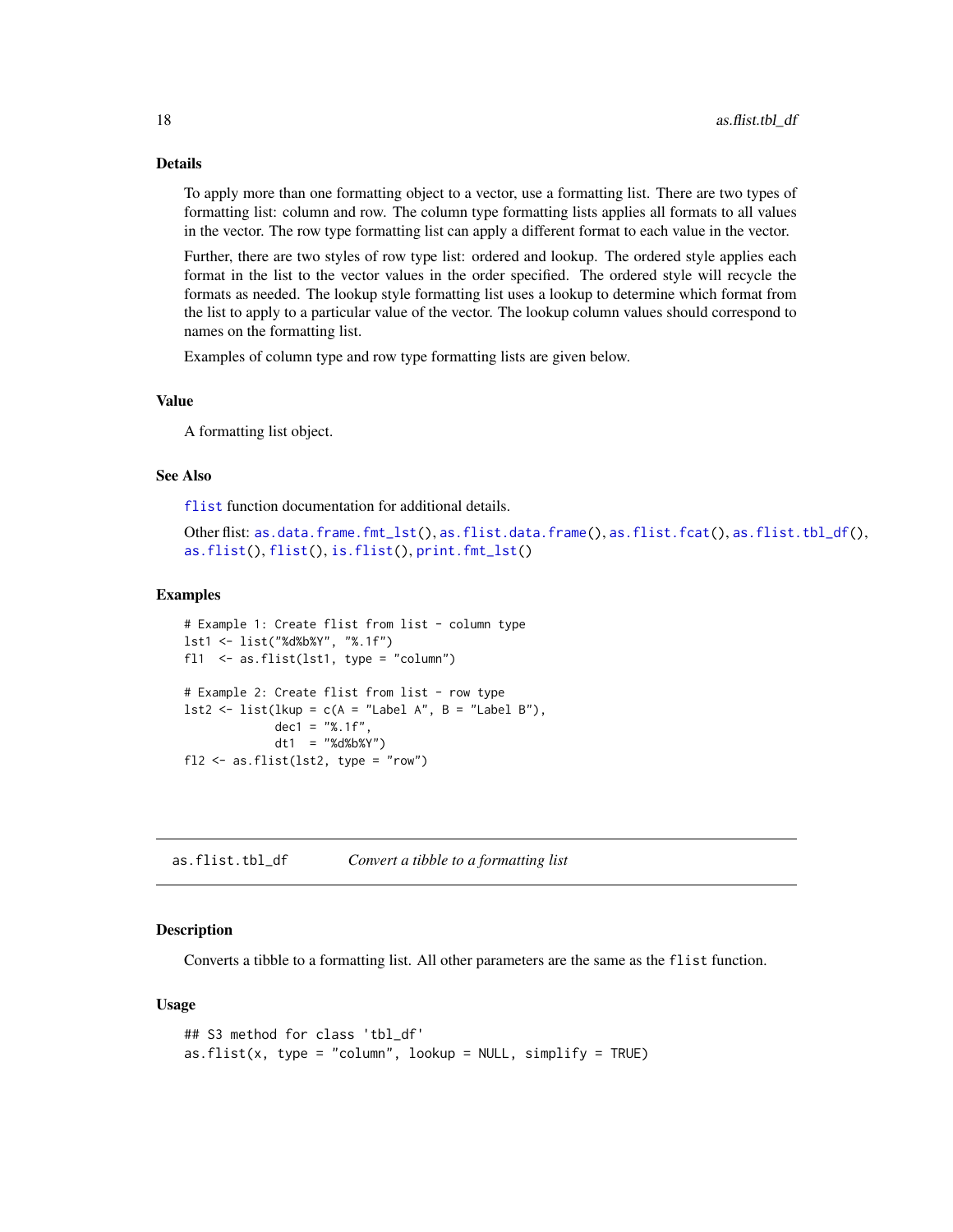## <span id="page-18-0"></span>as.flist.tbl\_df 19

#### **Arguments**

| $\mathsf{x}$ | Tibble to convert.                                                                                                                                             |
|--------------|----------------------------------------------------------------------------------------------------------------------------------------------------------------|
| type         | The type of formatting list. Valid values are 'row' or 'column'. The default<br>value is 'column'.                                                             |
| lookup       | A lookup vector. Used for looking up the format from the formatting list. This<br>parameter is only used for 'row' type formatting lists.                      |
| simplify     | Whether to simplify the results to a vector. Valid values are TRUE or FALSE.<br>Default is TRUE. If the value is set to FALSE, the return type will be a list. |

## Details

To apply more than one formatting object to a vector, use a formatting list. There are two types of formatting list: column and row. The column type formatting lists applies all formats to all values in the vector. The row type formatting list can apply a different format to each value in the vector.

Further, there are two styles of row type list: ordered and lookup. The ordered style applies each format in the list to the vector values in the order specified. The ordered style will recycle the formats as needed. The lookup style formatting list uses a lookup to determine which format from the list to apply to a particular value of the vector. The lookup column values should correspond to names on the formatting list.

Examples of column type and row type formatting lists are given below.

#### Value

A formatting list object.

#### See Also

```
Other flist: as.data.frame.fmt_lst(), as.flist.data.frame(), as.flist.fcat(), as.flist.list(),
as.flist(), flist(), is.flist(), print.fmt_lst()
```

```
## Example 1: Formatting List - Column Type ##
# Set up data
v1 <- c(Sys.Date(), Sys.Date() + 30, Sys.Date() + 60)
# Create formatting list
fl1 <- flist("%B", "The month is: %s")
# Apply formatting list to vector
fapply(v1, fl1)
# [1] "The month is: October" "The month is: November" "The month is: December"
## Example 2: Formatting List - Row Type ordered ##
# Set up data
# Notice each row has a different data type
l1 <- list("A", 1.263, as.Date("2020-07-21"),
          "B", 5.8732, as.Date("2020-10-17"))
```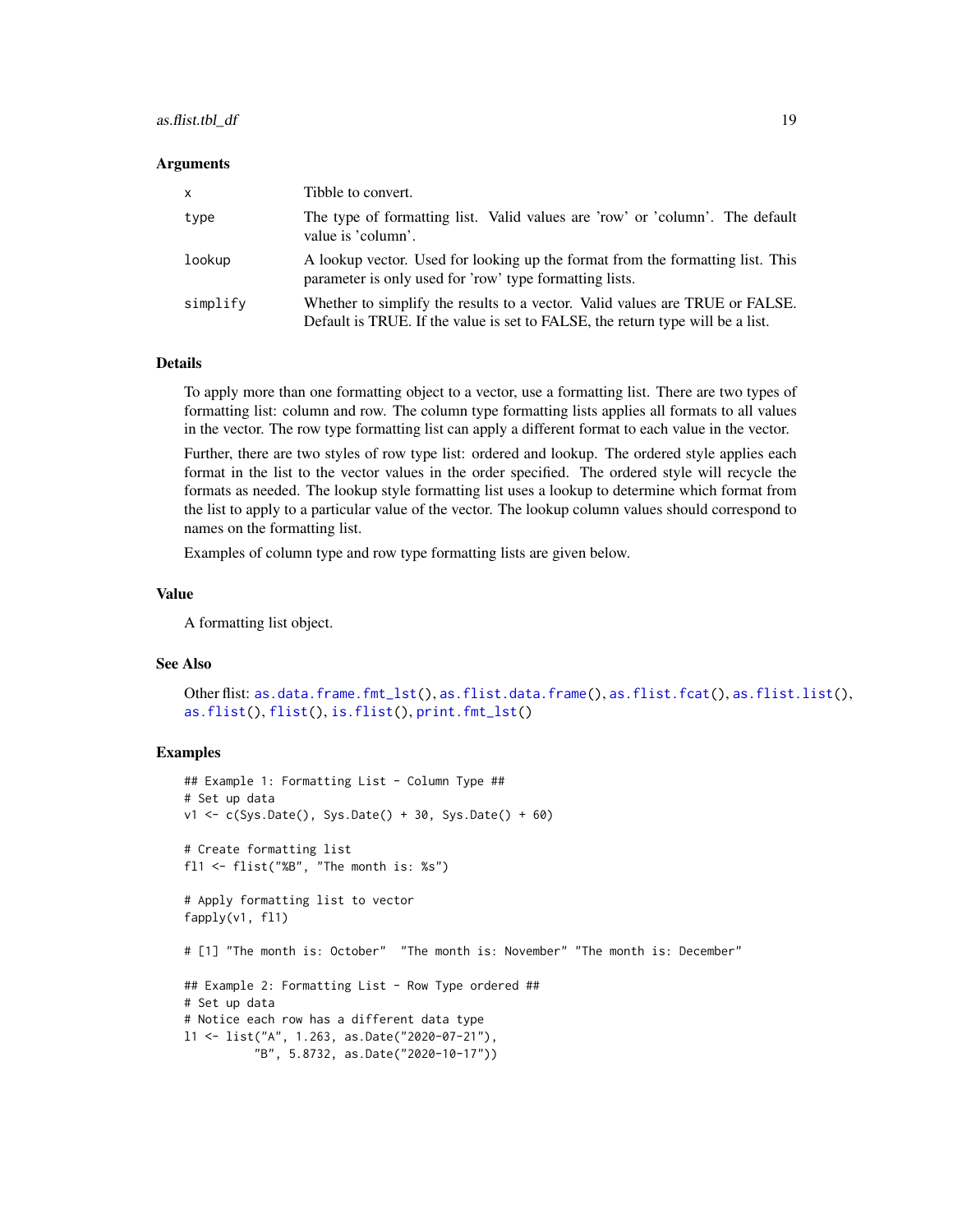```
# These formats will be recycled in the order specified
fl2 <- flist(type = "row",
            c(A = "Label A", B = "Label B"),"%.1f",
            "%d%b%Y")
fapply(l1, fl2)
# [1] "Label A" "1.3" "21Jul2020" "Label B" "5.9" "17Oct2020"
## Example 3: Formatting List - Row Type with lookup ##
# Set up data
# Notice each row has a different data type
l2 <- list(2841.258, "H", as.Date("2020-06-19"),
          "L", as.Date("2020-04-24"), 1382.8865)
v3 <- c("num", "char", "date", "char", "date", "num")
# Create formatting list
fl3 <- flist(type = "row", lookup = v3,
            num = function(x) format(x, digits = 2, nsmall = 1,big.mark=","),
             char = value(condition(x == "H", "High"),condition(x == "L", "Low",condition(TRUE, "NA")),
            date = "%d%b%Y")
# Apply formatting list to vector, using lookup
fapply(l2, fl3)
# [1] "2,841.3" "High" "19Jun2020" "Low" "24Apr2020" "1,382.9"
```
<span id="page-19-1"></span>as.fmt *Generic casting method for formats*

#### Description

A generic method for casting objects to a format. Individual objects will inherit from this function.

#### Usage

 $as.fmt(x)$ 

#### Arguments

x The object to cast.

## Value

A formatting object, created using the information in the input object.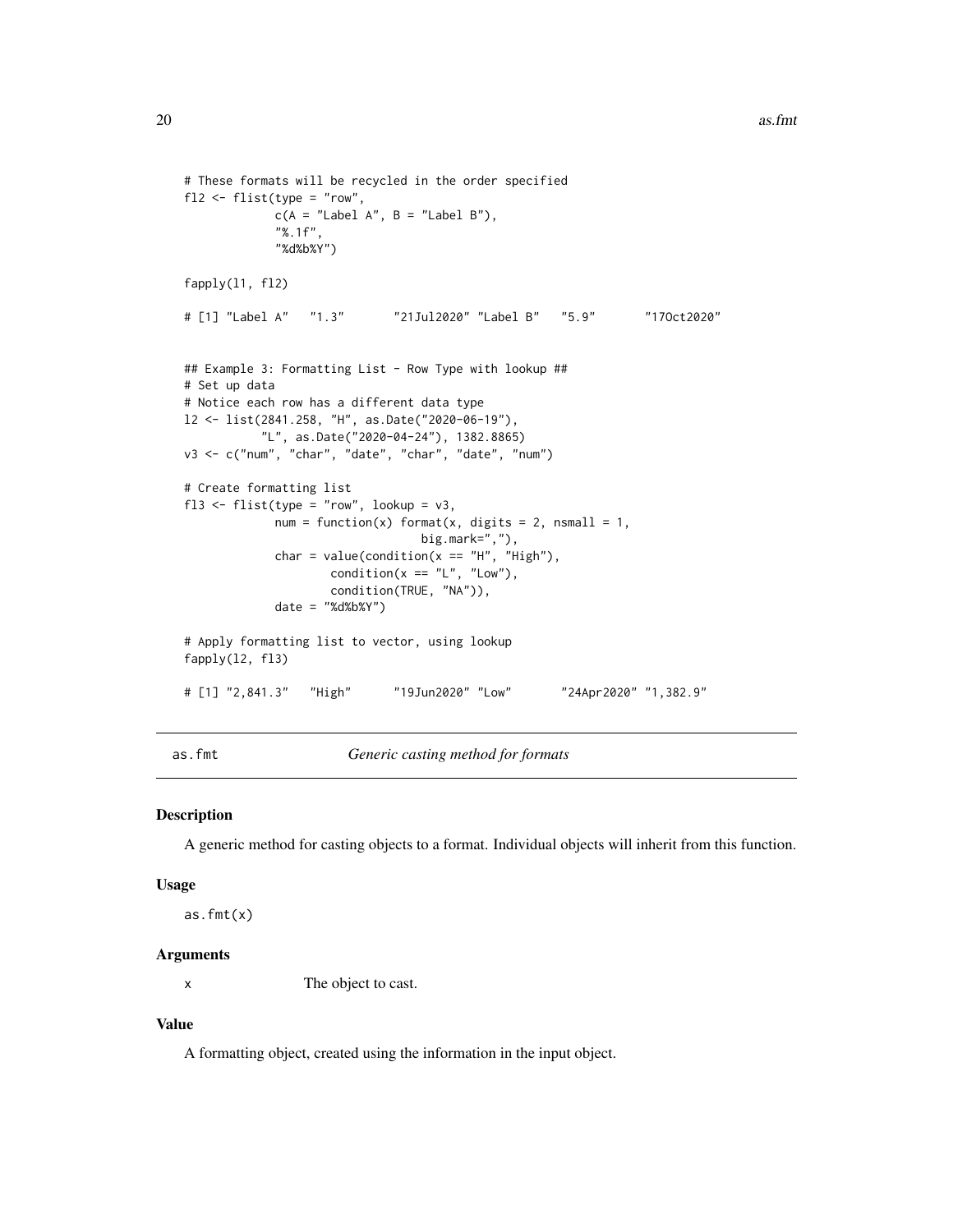## <span id="page-20-0"></span>as.fmt.data.frame 21

## See Also

Other fmt: [as.data.frame.fmt\(](#page-3-1)), [as.fmt.data.frame\(](#page-20-1)), [condition\(](#page-21-1)), [is.format\(](#page-45-1)), [labels.fmt\(](#page-49-1)), [print.fmt\(](#page-51-1)), [value\(](#page-53-1))

<span id="page-20-1"></span>as.fmt.data.frame *Convert a data frame to a user-defined format*

## Description

This function takes a data frame as input and converts it to a user-defined format based on the information contained in the data frame. The data frame should have 5 columns: "Name", "Type", "Expression", "Label" and "Order".

## Usage

## S3 method for class 'data.frame'  $as.fmt(x)$ 

#### Arguments

x The data frame to convert.

## Details

The as.fmt.data.frame function converts a data frame to a user-defined format.

To understand the structure of the input data frame, create a user-defined format and use the as.data.frame method to convert the format to a data frame. Then observe the columns and organization of the data.

## Value

A format catalog based on the information contained in the input data frame.

#### Input Data Frame Specifications

The input data frame should contain the following columns:

- Name: The name of the format
- Type: The type of format. See the type codes below.
- Expression: The formatting expression. The expression will hold different types of values depending on the format type. Within the data frame, this expression is stored as a character string.
- Label: The label for user-defined, "U" type formats.
- Order: The order for user-defined, "U" type formats.

Any additional columns will be ignored. Column names are case-insensitive.

Valid values for the "Type" column are as follows: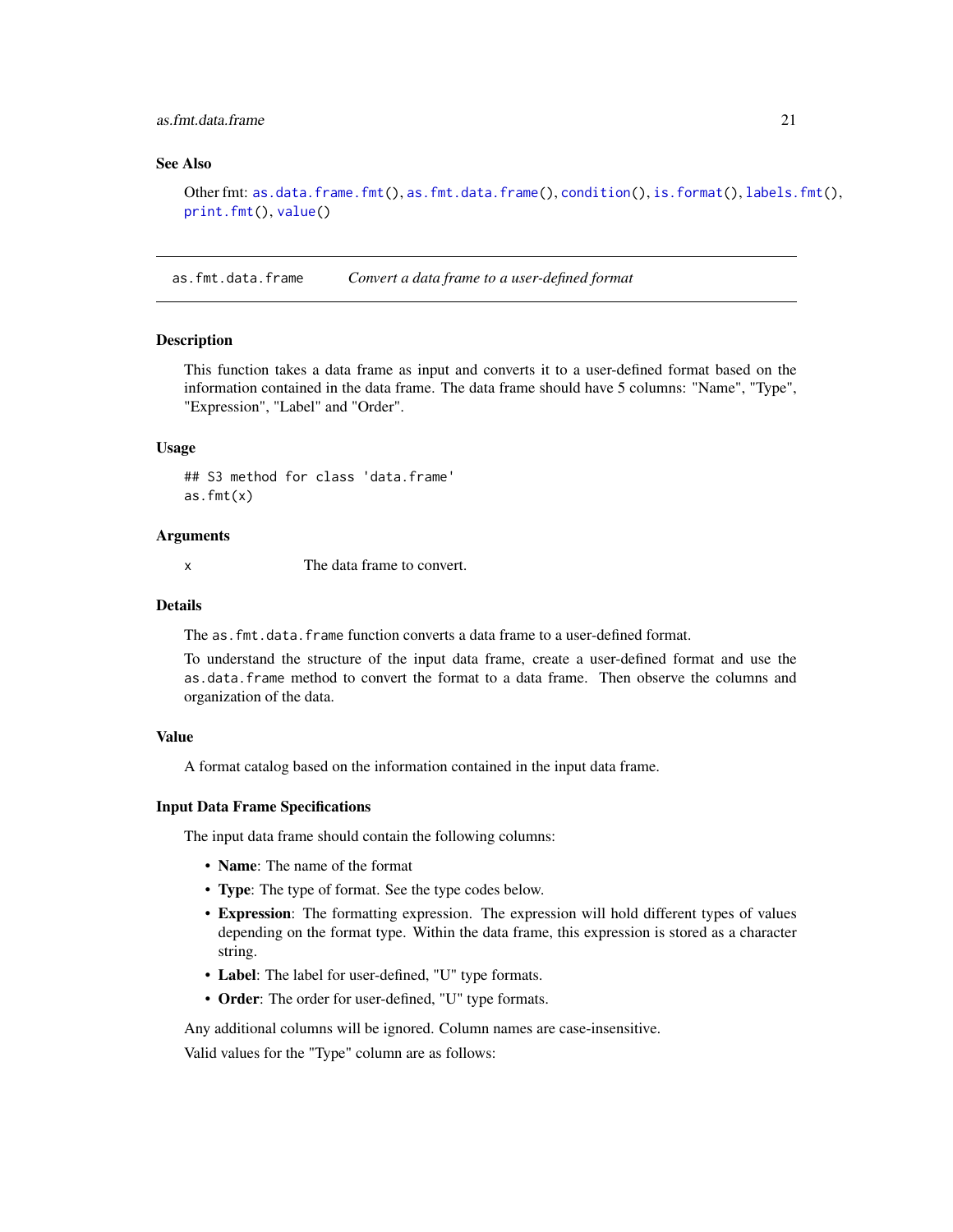#### <span id="page-21-0"></span>22 condition condition of the condition of the condition of the condition of the condition of the condition of the condition of the condition of the condition of the condition of the condition of the condition of the condi

- U: User Defined List created with the [value](#page-53-1) function.
- S: A formatting string of formatting codes. See [FormattingStrings.](#page-42-1)
- F: A vectorized function.
- **V**: A named vector lookup.

The "Label" and "Order" columns are used only for a type "U", user-defined format created with the [value](#page-53-1) function.

## See Also

```
Other fmt: as.data.frame.fmt(), as.fmt(), condition(), is.format(), labels.fmt(), print.fmt(),
value()
```
## Examples

```
# Create a user-defined format
f1 <- value(condition(x == "A", "Label A"),condition(x == "B", "Label B"),condition(TRUE, "Other"))
# Convert user-defined format to data frame to view the structure
df <- as.data.frame(f1)
print(df)
# Name Type Expression Label Order
# 1 f1 U x == "A" Label A NA
# 2 f1 U x == "B" Label B NA
# 3 f1 U TRUE Other NA
# Convert data frame back to a user-defined format
f2 \leftarrow as. fmt(df)# Use re-converted format
fapply(c("A", "B", "C", "B"), f2)
# [1] "Label A" "Label B" "Other" "Label B"
```
<span id="page-21-1"></span>condition *Define a condition for a user-defined format*

#### Description

The condition function creates a condition for a user-defined format. It is typically used in conjunction with the [value](#page-53-1) function.

## Usage

```
condition(expr, label, order = NULL)
```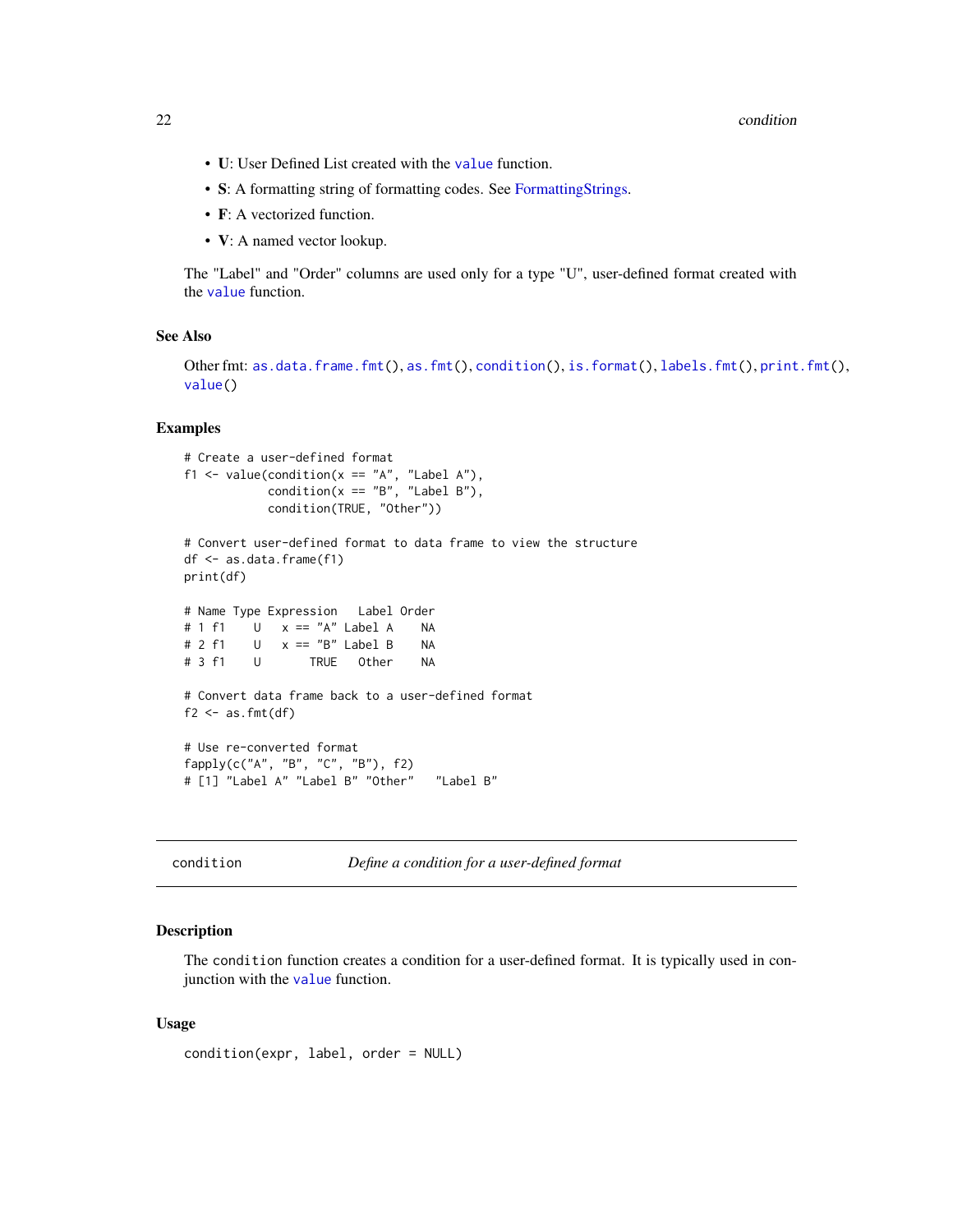#### <span id="page-22-0"></span>condition 23

#### **Arguments**

| expr  | A valid R expression. The value in the expression is identified by the variable<br>'x', i.e. $x == 'A'$ or $x > 3 \& x < 6$ . The expression should not be quoted. The<br>expression parameter will accept equality, relational, and logical operators. It<br>will also accept numeric or string literals. String literals should be quoted. It<br>will not accept functions or any expression that includes a comma. For these<br>more complex operations, it is best to use a vectorized function. See fapply for<br>an example of a vectorized function. |
|-------|-------------------------------------------------------------------------------------------------------------------------------------------------------------------------------------------------------------------------------------------------------------------------------------------------------------------------------------------------------------------------------------------------------------------------------------------------------------------------------------------------------------------------------------------------------------|
| label | A label to be assigned if the expression is TRUE. The label can any valid literal<br>value. Typically, the label will be a character string. However, the label param-<br>eter does not restrict the data type. Meaning, the label could also be a number,<br>date, or other R object type.                                                                                                                                                                                                                                                                 |
| order | An optional integer order number. When used, this parameter will effect the<br>order of the labels returned from the labels. Fint function. The purpose of the<br>parameter is to control ordering of the format labels independently of the order<br>they are assigned in the conditions. The order parameter is useful when you are<br>using the format labels to assign ordered levels in a factor.                                                                                                                                                      |

## Details

The condition function creates a condition as part of a format definition. The format is defined using the [value](#page-53-1) function. The condition is defined as an expression/label pair. The expression parameter can be any valid R expression. The label parameter can be any valid literal. Conditions are evaluated in the order they are assigned. A default condition is created by assigning the expression parameter to TRUE. If your data can contain missing values, it is recommended that you test for those values first. Any data values that do not meet one of the conditions will fall through the format as-is.

The condition object is an S3 class of type "fmt\_cond". The condition labels can be extracted from the format using the labels function.

The format object may be applied to a vector using the fapply function. See [fapply](#page-24-1) for further details.

#### Value

The new condition object.

#### See Also

[fdata](#page-30-1) to apply formatting to a data frame, [value](#page-53-1) to define a format, [levels](#page-0-0) or [labels.fmt](#page-49-1) to access the labels, and [fapply](#page-24-1) to apply the format to a vector.

Other fmt: [as.data.frame.fmt\(](#page-3-1)), [as.fmt.data.frame\(](#page-20-1)), [as.fmt\(](#page-19-1)), [is.format\(](#page-45-1)), [labels.fmt\(](#page-49-1)), [print.fmt\(](#page-51-1)), [value\(](#page-53-1))

## Examples

# Set up vector  $v1 \leq -c("A", "B", "C", "B")$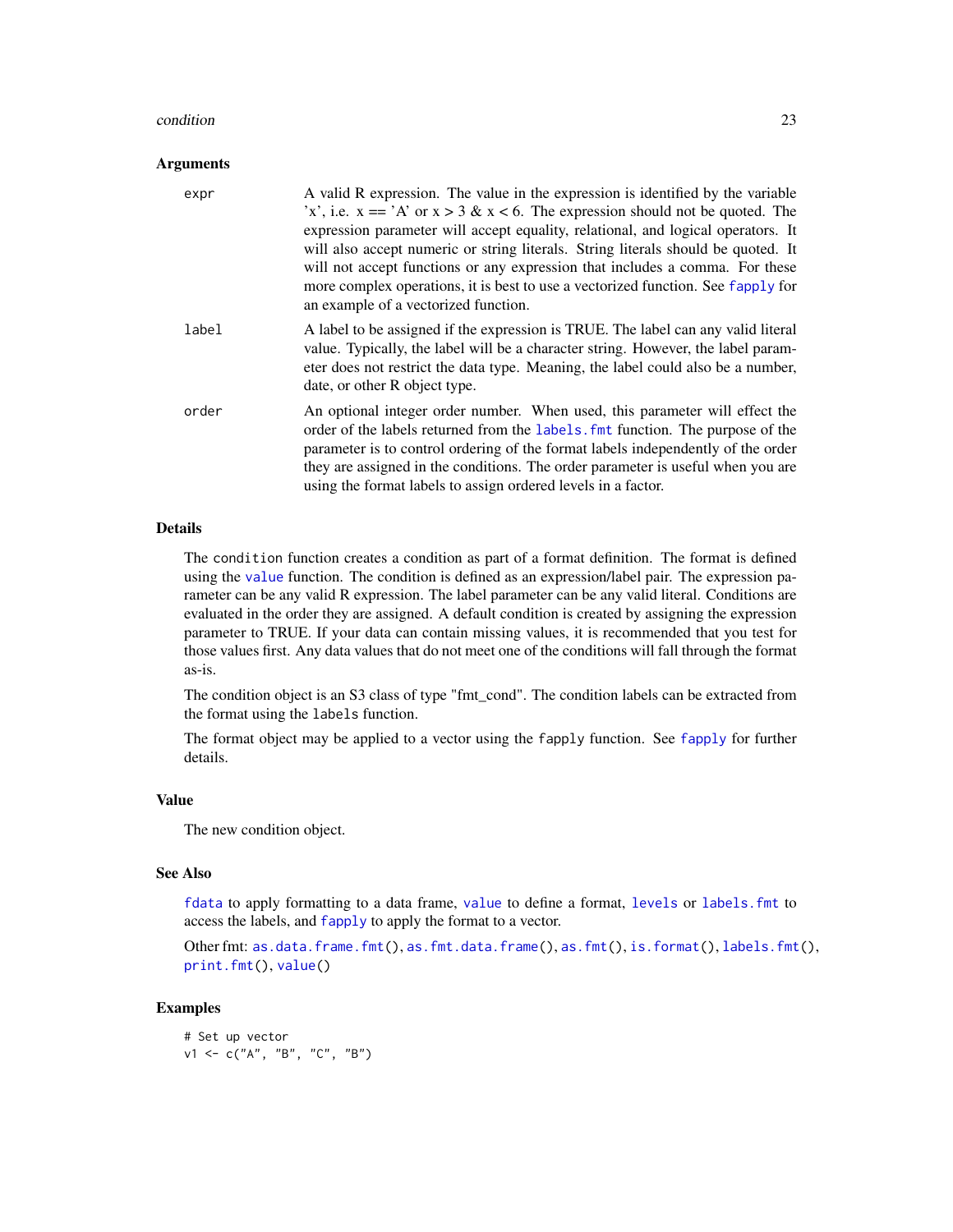```
# Define format
fmt1 <- value(condition(x == "A", "Label A"),condition(x == "B", "Label B"),condition(TRUE, "Other"))
# Apply format to vector
v2 <- fapply(v1, fmt1)
v2
```
descriptions *Get or set descriptions for data frame columns*

## Description

The descriptions function extracts all assigned description attributes from a data frame, and returns them in a named list. The function also assigns description attributes from a named list.

#### Usage

descriptions(x)

 $descriptions(x) < - value$ 

#### Arguments

| x     | A data frame or tibble              |
|-------|-------------------------------------|
| value | A named list of description values. |

#### Details

If descriptions are assigned to the "description" attributes of the data frame columns, the descriptions function will extract those values. The function will return the description values in a named list, where the names correspond to the name of the column that the description was assigned to. If a column does not have a description attribute assigned, that column will not be included in the list.

When used on the receiving side of an assignment, the function will assign descriptions to a data frame. The description values should be in a named list, where each name corresponds to the name of the data frame column to assign values to.

Finally, if you wish to clear out the description attributes, assign a NULL value to the descriptions function.

#### Value

A named list of description values.

#### See Also

[fdata](#page-30-1) to display formatted data, [value](#page-53-1) to create user-defined formats, and [fapply](#page-24-1) to apply formatting to a vector.

<span id="page-23-0"></span>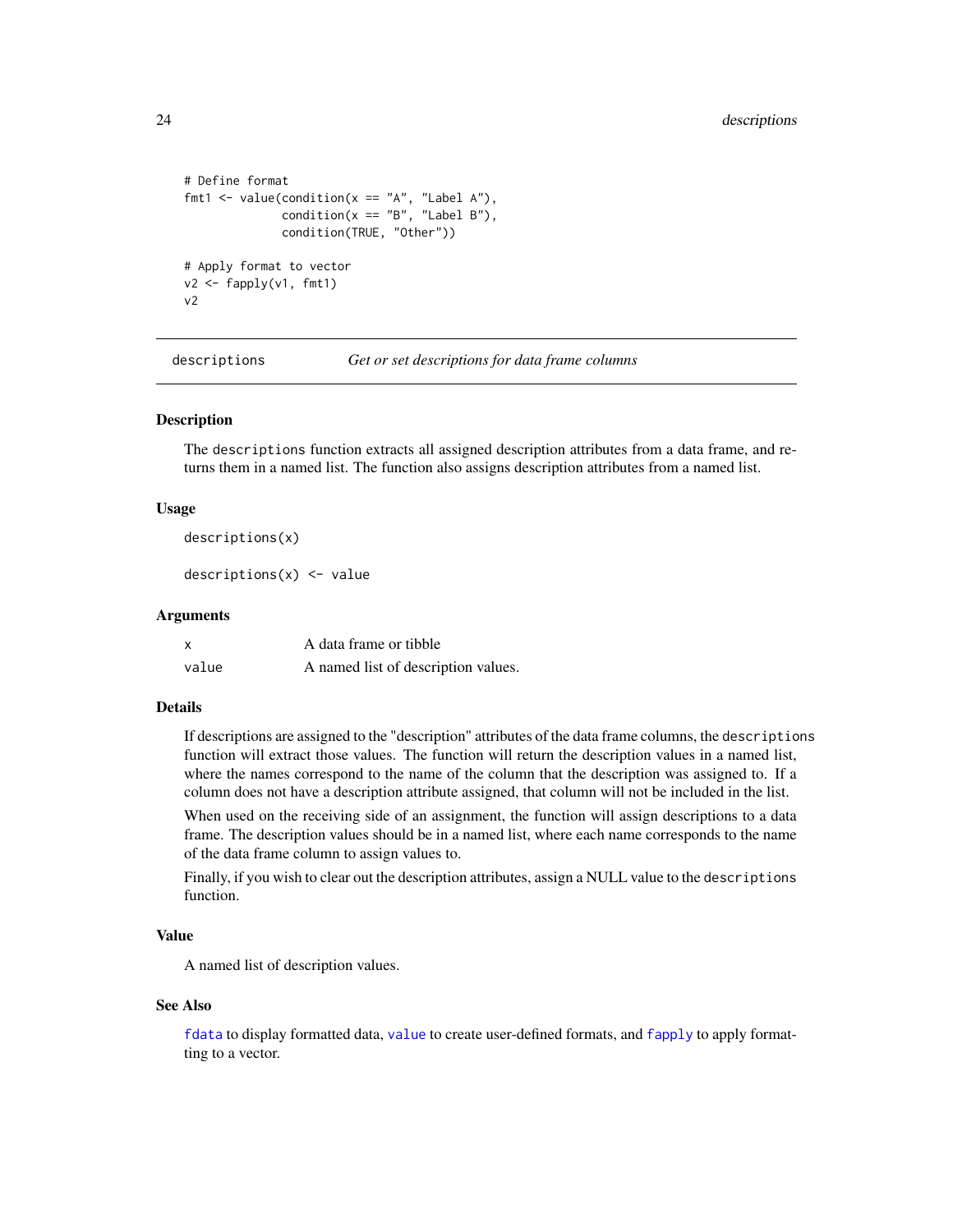#### <span id="page-24-0"></span>fapply 25

## Examples

```
# Take subset of data
df1 <- mtcars[1:10, c("mpg", "cyl") ]
# Print current state
print(df1)
# Assign descriptions
descriptions(df1) <- list(mpg = "Miles per Gallon", cyl = "Cylinders")
# Display descriptions
descriptions(df1)
# Clear descriptions
descriptions(df1) <- NULL
# Confirm descriptions are cleared
descriptions(df1)
```
fapply *Apply formatting to a vector*

## Description

The fapply function applies formatting to a vector.

## Usage

```
fapply(x, format = NULL, width = NULL, justify = NULL)
```
## Arguments

| $\mathsf{x}$ | A vector, factor, or list to apply the format to.                                                                         |
|--------------|---------------------------------------------------------------------------------------------------------------------------|
| format       | A format to be applied.                                                                                                   |
| width        | The desired character width of the formatted vector. Default value is NULL,<br>meaning the vector will be variable width. |
| justify      | Whether to justify the return vector. Valid values are 'left', 'right', 'center',<br>'centre', or 'none'.                 |

## Details

The fapply function accepts several types of formats: formatting strings, named vectors, vectorized functions, or user-defined formats. It also accepts a formatting list, composed of any of the previous types. The function will first determine the type of format, and then apply the format in the appropriate way. Results are returned as a vector.

The function also has parameters for width and justification.

Parameters may also be passed as attributes on the vector. See the [fattr](#page-27-1) function for additional information on setting formatting attributes.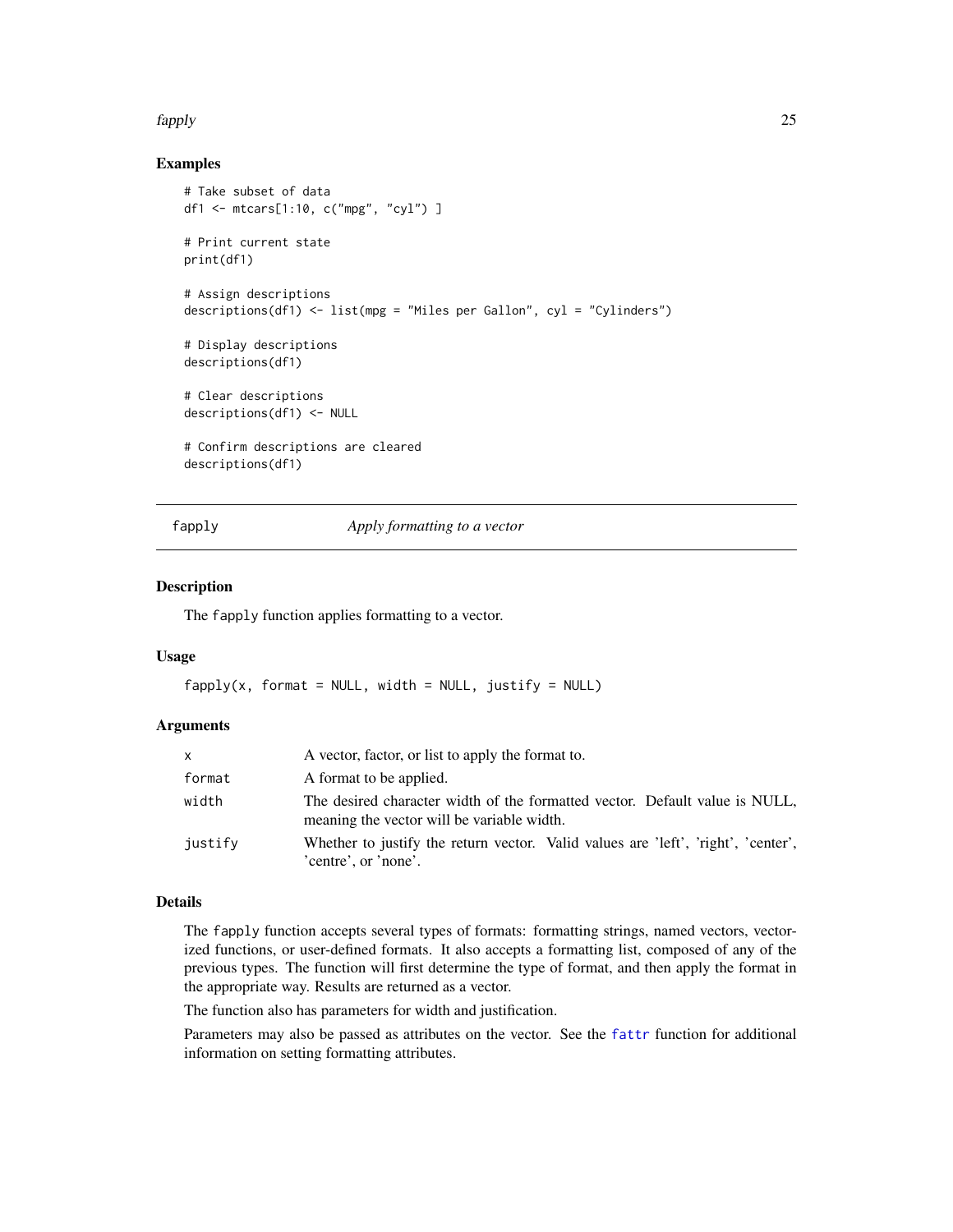#### <span id="page-25-0"></span>Value

A vector of formatted values.

#### Types of Formats

The fapply function will process any of the following types of formats:

- Formatting string: A single string will be interpreted as a formatting string. See the [Format](#page-42-1)[tingStrings](#page-42-1) documentation for further details.
- Named vector: A named vector can serve as a lookup list or decode for a vector. You can use a named vector to perform simple lookups on character vectors.
- Format object: A format object may be created using the [value](#page-53-1) function. The format object is included in the fmtr package, and is specially designed for data categorization.
- Vectorized formatting function: A vectorized function provides the most flexibility and power over your formatting. You can use an existing formatting function from any package, or create your own vectorized formatting function using [Vectorize](#page-0-0).

fapply will also accept a formatting list, which can contain any number of formats from the above list. To create a formatting list, see the [flist](#page-32-1) function.

## See Also

[fcat](#page-29-1) to create a format catalog, [value](#page-53-1) to define a format, [fattr](#page-27-1) to easily set the formatting attributes of a vector, and [flist](#page-32-1) to define a formatting list. Also see [fdata](#page-30-1) to apply formats to an entire data frame, and [FormattingStrings](#page-42-1) for how to define a formatting string.

```
## Example 1: Formatting string ##
v1 <- c(1.235, 8.363, 5.954, 2.465)
# Apply string format.
fapply(v1, "%.1f")
## Example 2: Named vector ##
# Set up vector
v2 \leq -c("A", "B", "C", "B")# Set up named vector for formatting
fmt2 <- c(A = "Vector Label A", B = "Vector Label B", C = "Vector Label C")
# Apply format to vector
fapply(v2, fmt2)
## Example 3: User-defined format ##
# Define format
fmt3 <- value(condition(x == "A", "Format Label A"),condition(x == "B", "Format Label B"),
```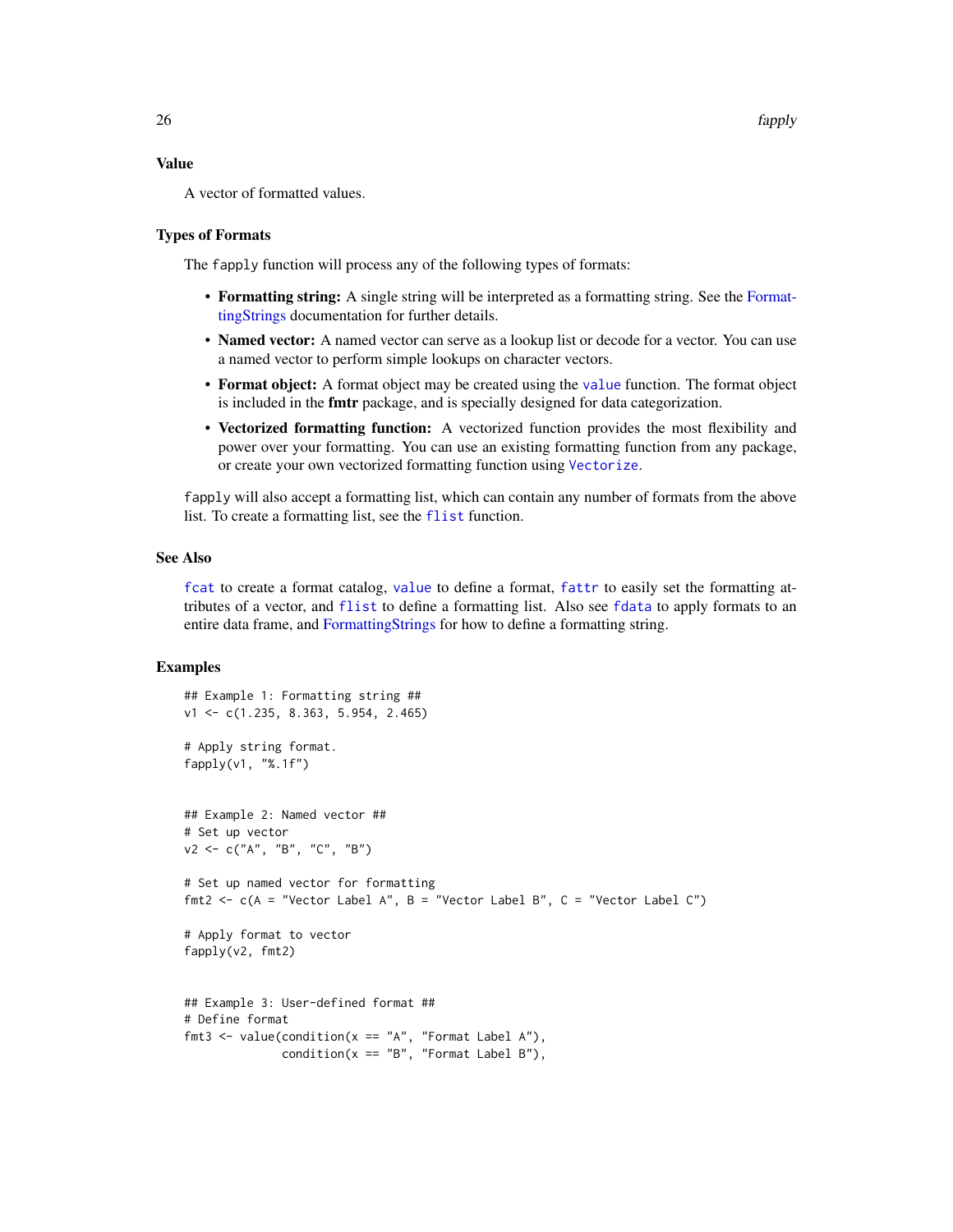```
condition(TRUE, "Format Other"))
# Apply format to vector
fapply(v2, fmt3)
## Example 4: Formatting function ##
# Set up vectorized function
fmt4 <- Vectorize(function(x) {
  if (x %in% c("A", "B"))
   ret <- paste("Function Label", x)
  else
   ret <- "Function Other"
 return(ret)
})
# Apply format to vector
fapply(v2, fmt4)
## Example 5: Formatting List - Row Type ##
# Set up data
# Notice each row has a different data type
v3 <- list(2841.258, "H", Sys.Date(),
          "L", Sys.Date() + 60, 1382.8865)
v4 <- c("int", "char", "date", "char", "date", "int")
# Create formatting list
lst <- flist(type = "row", lookup = v4,
      int = function(x) format(x, digits = 2, nsmall = 1,
                                  big.mark=","),
       char = value(condition(x == "H", "High"),condition(x == "L", "Low",condition(TRUE, "NA")),
       date = "%d%b%Y")# Apply formatting list to vector
fapply(v3, lst)
## Example 6: Formatting List - Column Type ##
# Set up data
v5 <- c(Sys.Date(), Sys.Date() + 30, Sys.Date() + 60)
v5
# Create formatting list
lst <- flist("%B", "This month is: %s", type = "column")
# Apply formatting list to vector
fapply(v5, lst)
```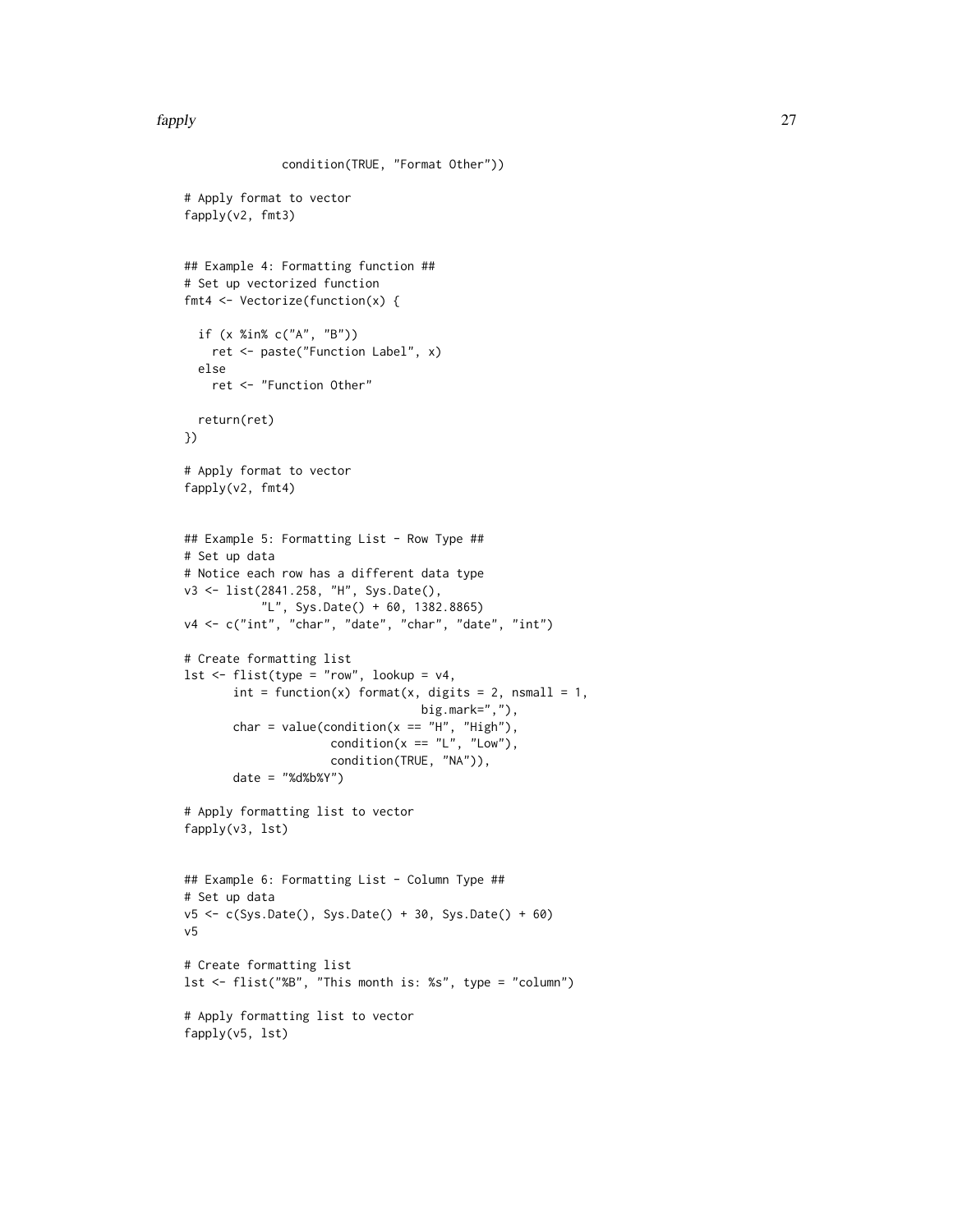<span id="page-27-1"></span><span id="page-27-0"></span>

## Description

Assign formatting attributes to a vector.

## Usage

```
fattr(
  x,
  format = NULL,width = NULL,
  justify = NULL,
  label = NULL,
  description = NULL,
  keep = TRUE
)
```
## Arguments

| $\mathsf{x}$ | The vector or data frame column to assign attributes to.                                                                                                                                           |
|--------------|----------------------------------------------------------------------------------------------------------------------------------------------------------------------------------------------------|
| format       | The format to assign to the format attribute. The format can be a formatting<br>string, a named vector decode, a vectorized formatting function, or a formatting<br>list.                          |
| width        | The desired width of the formatted output.                                                                                                                                                         |
| justify      | Justification of the output vector. Valid values are 'none', 'left', 'right', 'center',<br>or 'centre'.                                                                                            |
| label        | A label string to assign to the vector. This parameter was added for convenience,<br>as the label is frequently assigned at the same time the formatting attributes are<br>assigned.               |
| description  | A description string to assign to the vector. This parameter was added for conve-<br>nience, as the description is frequently assigned at the same time the formatting<br>attributes are assigned. |
| keep         | Whether to keep any existing formatting attributes and transfer to the new vector.<br>Default value is TRUE.                                                                                       |

## Details

The fattr function is a convenience function for assigning formatting attributes to a vector. The function accepts parameters for format, width, and justify. Any formatting attributes assigned can be applied using [fapply](#page-24-1) or [fdata](#page-30-1).

## Value

The vector with formatting attributes assigned.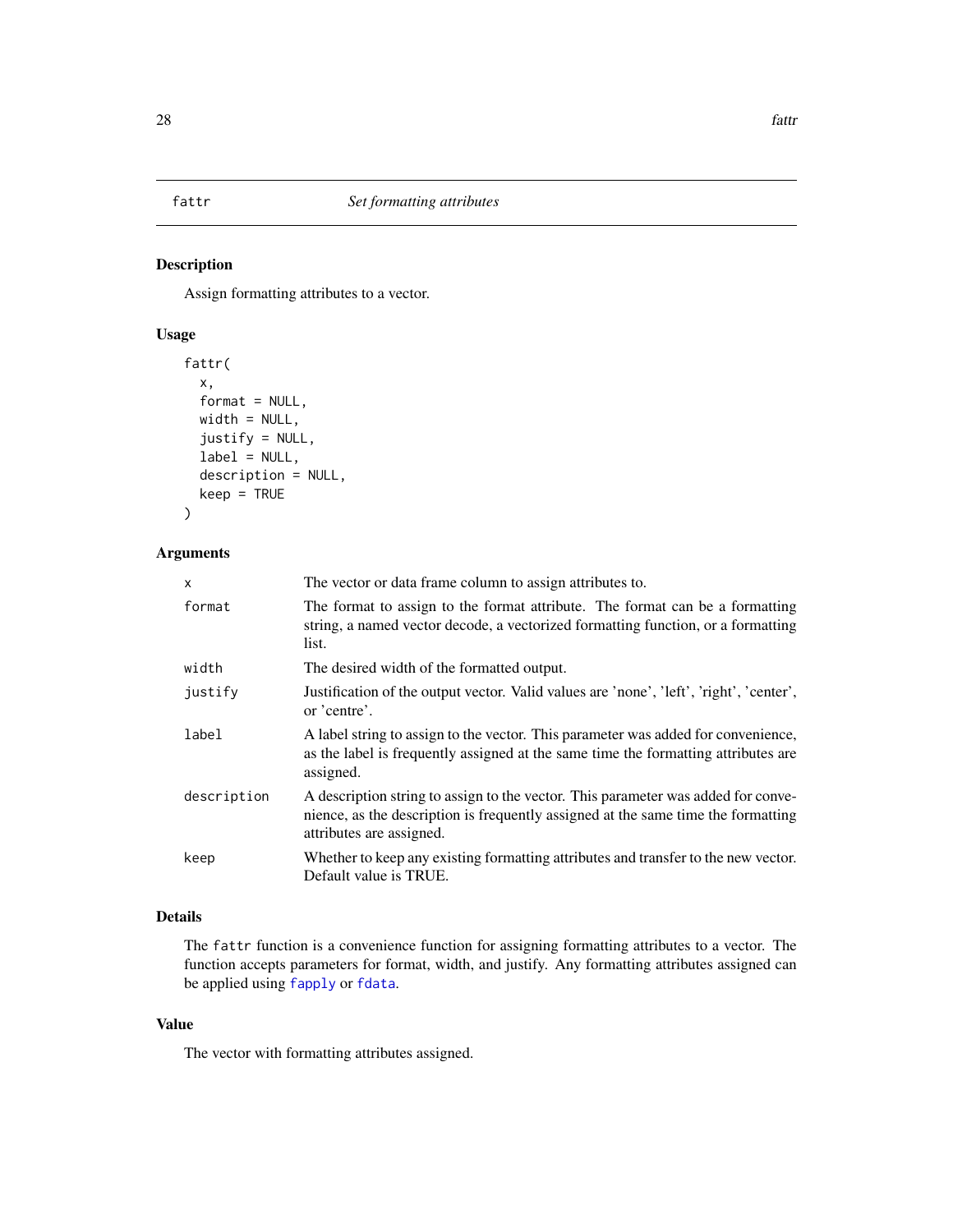<span id="page-28-0"></span>fattr<- 29

## See Also

[fdata](#page-30-1) to apply formats to a data frame, [fapply](#page-24-1) to apply formats to a vector. See [FormattingStrings](#page-42-1) for documentation on formatting strings.

## Examples

```
# Create vector
a <- c(1.3243, 5.9783, 2.3848)
# Assign format attributes
a \leq fattr(a, format = "%.1f", width = 10, justify = "center")
# Apply format attributes
fapply(a)
# [1] " 1.3 " " 6.0 " " 2.4 "
```
## fattr<- *Set formatting attributes*

#### Description

Assign formatting attributes to a vector

#### Usage

 $fattr(x) \leq value$ 

#### Arguments

| X     | The vector or data frame column to assign attributes to. |
|-------|----------------------------------------------------------|
| value | A named vector of attribute values.                      |

## Details

The fattr function is a convenience function for assigning formatting attributes to a vector. The function accepts a named list of formatting attributes. Valid names are 'format', 'width', 'justify', 'label' and 'description'. See [fattr](#page-27-1) for additional details.

## See Also

[fdata](#page-30-1) to apply formats to a data frame, [fapply](#page-24-1) to apply formats to a vector.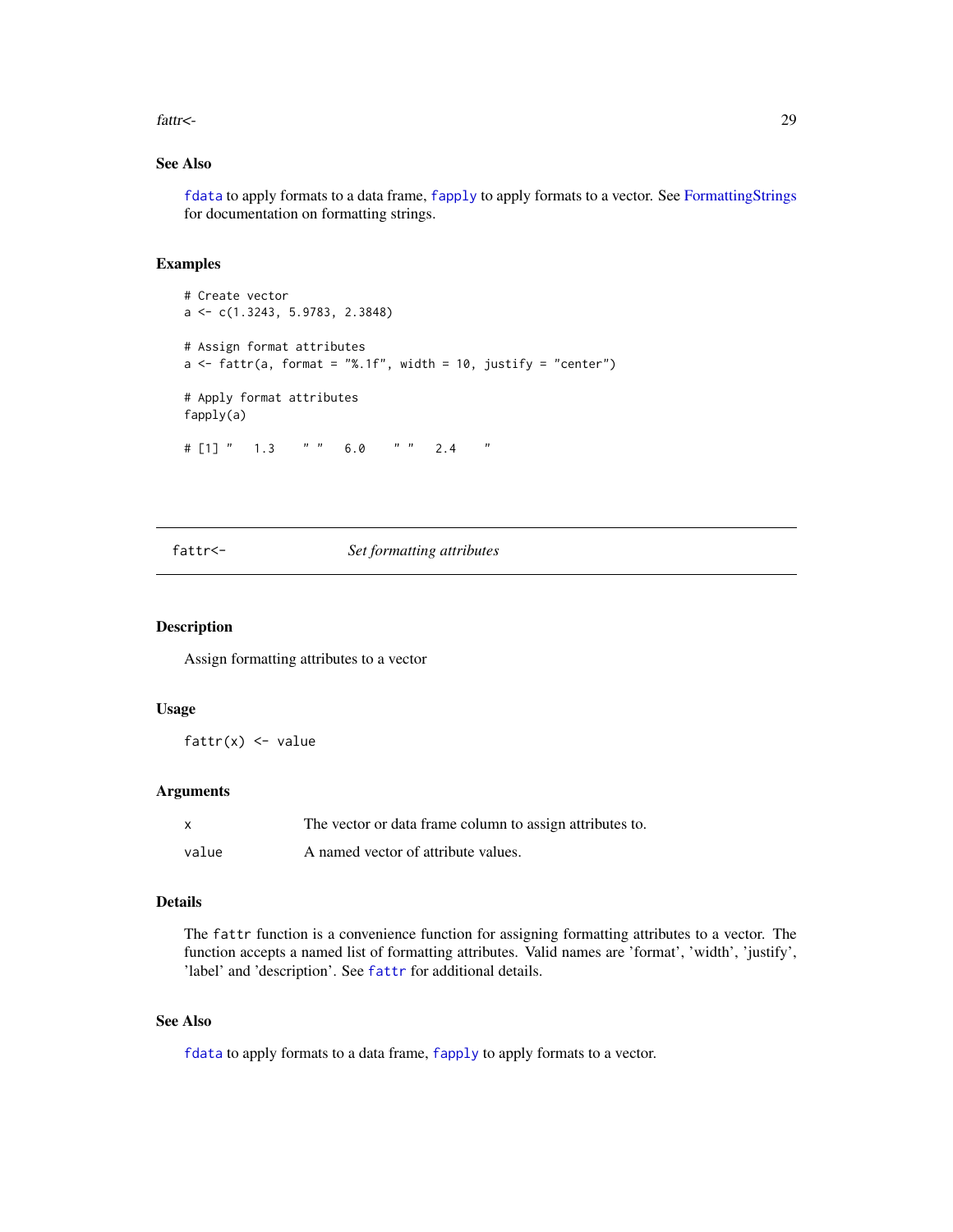## Examples

```
# Create vector
a <- c(1.3243, 5.9783, 2.3848)
# Assign format attributes
fattr(a) \leftarrow list(format = "%.1f")# Apply format attributes
fapply(a)
```
#### <span id="page-29-1"></span>fcat *Create a format catalog*

## Description

A format catalog is a collection of formats. A format collection allows you to manage and store formats as a unit. The fcat function defines the format catalog.

#### Usage

 $fcat(...)$ 

## Arguments

... A set of formats. Pass the formats as a name/value pair. Multiple name/value pairs are separated by a comma.

#### Details

A format catalog is an S3 object of class "fcat". The purpose of the catalog is to combine related formats, and allow you to manipulate all of them as a single object. The format catalog can be saved to/from a file using the [write.fcat](#page-56-1) and [read.fcat](#page-52-1) functions. A format catalog can also be converted to/from a data frame using the [as.fcat.data.frame](#page-5-1) and [as.data.frame.fcat](#page-2-1) functions. Formats are accessed in the catalog using list syntax.

A format catalog can be used to assign formats to a data frame or tibble using the [formats](#page-41-1) function. Formats may be applied using the [fdata](#page-30-1) and [fapply](#page-24-1) functions.

A format catalog may contain any type of format except a formatting list. Allowed formats include a formatting string, a named vector lookup, a user-defined format, and a vectorized formatting function. A formatting list can be converted to a format catalog and saved independently. See the [flist](#page-32-1) function for more information on formatting lists.

## Value

The format catalog object.

<span id="page-29-0"></span>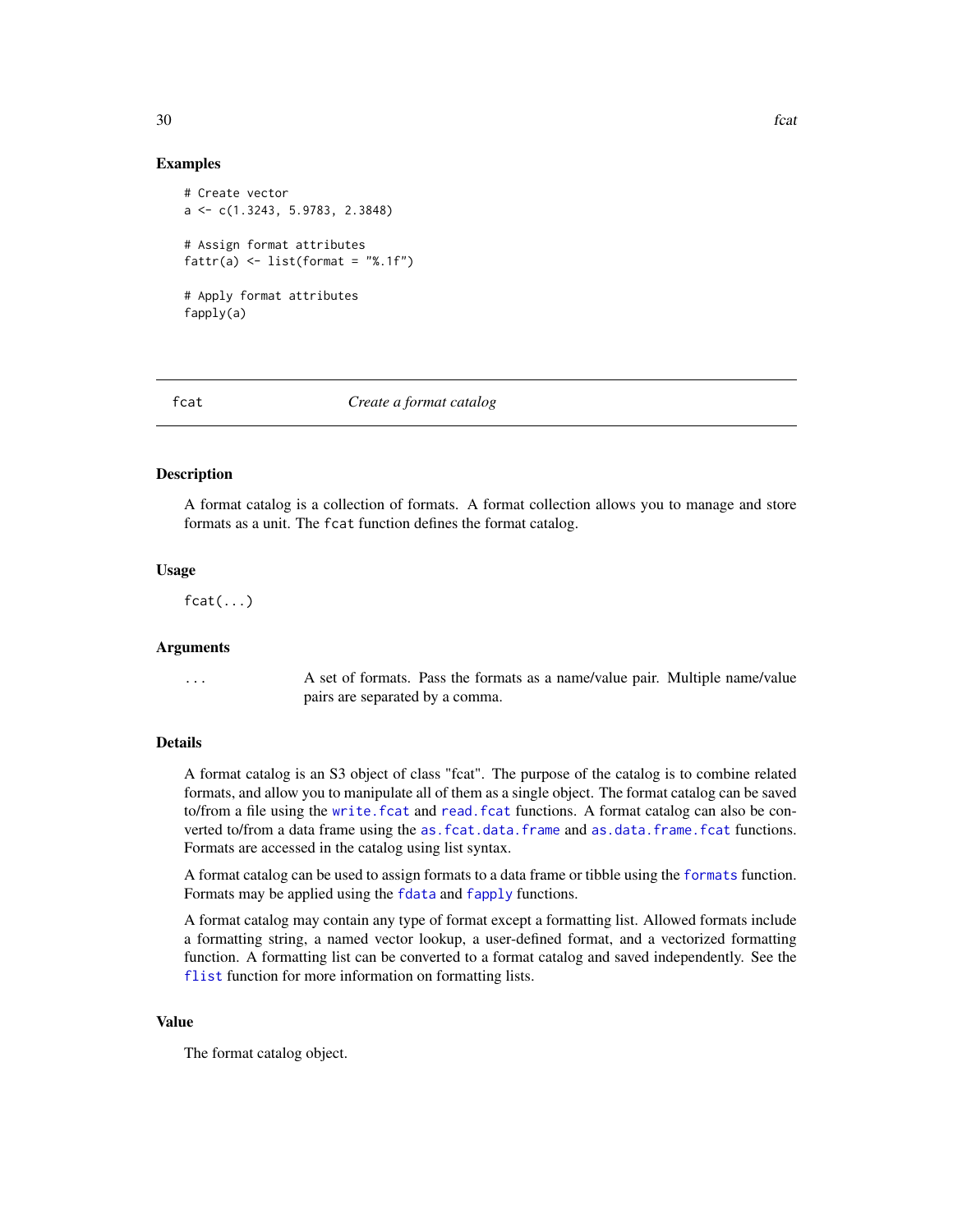<span id="page-30-0"></span>fdata 31

## See Also

[formats](#page-41-1) function for assigning formats to a data frame, and the [fdata](#page-30-1) and [fapply](#page-24-1) functions for applying formats.

```
Other fcat: as.data.frame.fcat(), as.fcat.data.frame(), as.fcat.fmt_lst(), as.fcat.list(),
as.fcat(), is.fcat(), print.fcat(), read.fcat(), write.fcat()
```
## Examples

```
# Create format catalog
c1 \leq - fcat(num_fmt = "%.1f",
           label_fmt = value(condition(x == "A", "Label A"),condition(x == "B", "Label B"),condition(TRUE, "Other")),
           date_fmt = "ddbxy"# Use formats in the catalog
fapply(2, c1$num_fmt)
```

```
fapply(c("A", "B", "C", "B"), c1$label_fmt)
fapply(Sys.Date(), c1$date_fmt)
```
<span id="page-30-1"></span>

fdata *Format a data frame or tibble*

#### **Description**

The fdata function applies formatting attributes to the entire data frame.

#### Usage

 $fdata(x, \ldots)$ 

## Arguments

|          | A data frame or tibble to be formatted.          |
|----------|--------------------------------------------------|
| $\cdots$ | Any follow-on parameters to the format function. |

## Details

If formats are assigned to the "format" attributes of the data frame columns, the fdata function will apply those formats to the specified columns, and return a new, formatted data frame. Formats can be specified as formatting strings, named vectors, user-defined formats, or vectorized formatting functions. The fdata function will apply the format to the associated column data using the [fapply](#page-24-1) function. A format can also be specified as a formatting list of the previous four types. See the [fapply](#page-24-1) function for additional information.

After formatting each column, the fdata function will call the base R [format](#page-0-0) function on the data frame. Any follow on parameters will be sent to the format function.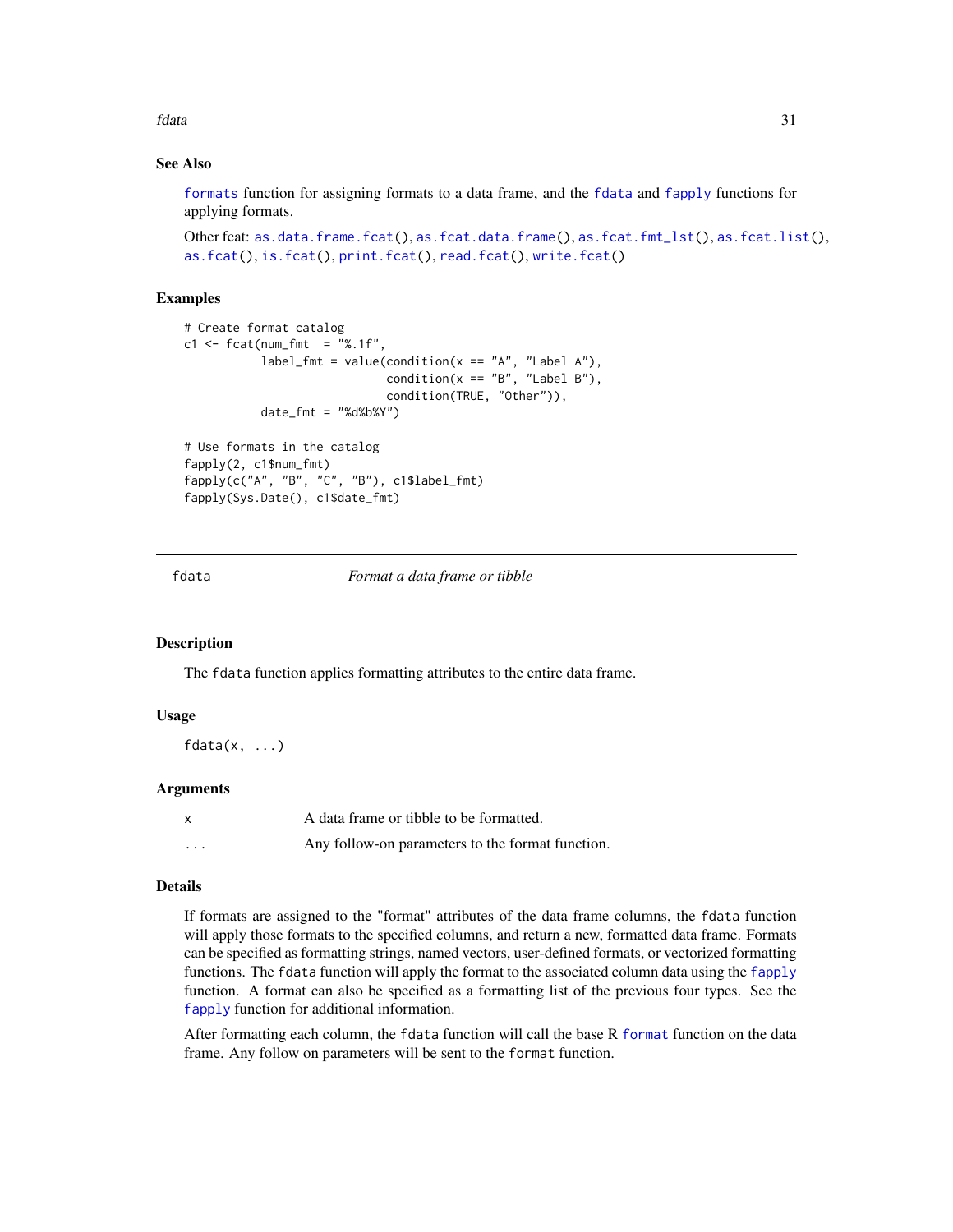<span id="page-31-0"></span>The fdata function will also apply any width or justify attributes assigned to the data frame columns. These attributes can be controlled at the column level. Using attributes to assign formatting and fdata to apply those attributes gives you a great deal of control over how your data is presented.

#### Value

A new, formatted data frame or tibble with the formats applied.

## See Also

[fcat](#page-29-1) to create a format catalog, [fapply](#page-24-1) to apply a format to a vector, [value](#page-53-1) to define a format object, [fattr](#page-27-1) to assign formatting specifications to a single column/vector, and the [formats](#page-41-1), [widths](#page-55-1), and [justification](#page-46-1) functions to get or set formatting for an entire data frame. Also see [Format](#page-42-1)[tingStrings](#page-42-1) for documentation on formatting strings.

```
# Construct data frame from state vectors
df <- data.frame(state = state.abb, area = state.area)[1:10, ]
# Calculate percentages
df$pct <- df$area / sum(state.area) * 100
# Before formatting
df
# state area pct
# 1 AL 51609 1.42629378
# 2 AK 589757 16.29883824
# 3 AZ 113909 3.14804973
# 4 AR 53104 1.46761040
# 5 CA 158693 4.38572418
# 6 CO 104247 2.88102556
# 7 CT 5009 0.13843139
# 8 DE 2057 0.05684835
# 9 FL 58560 1.61839532
# 10 GA 58876 1.62712846
# Create state name lookup list
name_lookup <- state.name
names(name_lookup) <- state.abb
# Assign formats
formats(df) <- list(state = name_lookup,
                  area = function(x) format(x, big.mark = ","),
                  pct = "%.1f%%")
# Apply formats
fdata(df)
# state area pct
```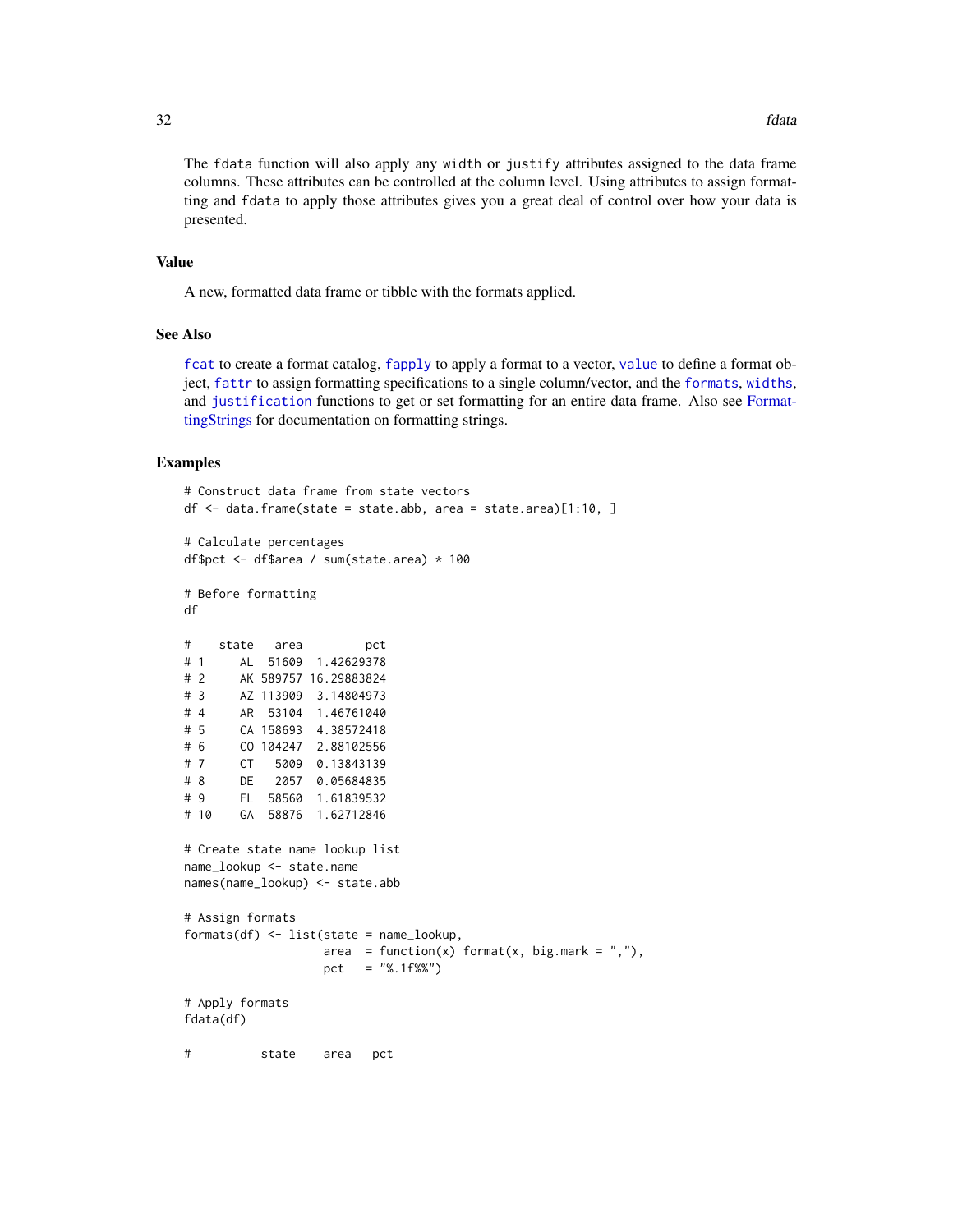<span id="page-32-0"></span>

| # 1 |      | Alabama 51,609     |                | 1.4%  |
|-----|------|--------------------|----------------|-------|
| #2  |      |                    | Alaska 589,757 | 16.3% |
| #3  |      | Arizona 113,909    |                | 3.1%  |
| #4  |      | Arkansas 53,104    |                | 1.5%  |
| # 5 |      | California 158,693 |                | 4.4%  |
| # 6 |      | Colorado 104,247   |                | 2.9%  |
| # 7 |      | Connecticut        | 5,009          | 0.1%  |
| #8  |      | Delaware           | 2,057          | 0.1%  |
| #9  |      | Florida            | 58,560         | 1.6%  |
|     | # 10 | Georgia            | 58,876         | 1.6%  |
|     |      |                    |                |       |

<span id="page-32-1"></span>

flist *Create a formatting list*

#### Description

A formatting list contains more than one formatting object.

## Usage

 $first(\ldots, type = "column", lookup = NULL, simplify = TRUE)$ 

## Arguments

| $\cdot \cdot \cdot$ | A set of formatting objects.                                                                                                                                   |
|---------------------|----------------------------------------------------------------------------------------------------------------------------------------------------------------|
| type                | The type of formatting list. Valid values are 'row' or 'column'. The default<br>value is 'column'.                                                             |
| lookup              | A lookup vector. Used for looking up the format from the formatting list. This<br>parameter is only used for 'row' type formatting lists.                      |
| simplify            | Whether to simplify the results to a vector. Valid values are TRUE or FALSE.<br>Default is TRUE. If the value is set to FALSE, the return type will be a list. |

## Details

To apply more than one formatting object to a vector, use a formatting list. There are two types of formatting list: column and row. The column type formatting lists applies all formats to all values in the vector. The row type formatting list can apply a different format to each value in the vector.

Further, there are two styles of row type list: ordered and lookup. The ordered style applies each format in the list to the vector values in the order specified. The ordered style will recycle the formats as needed. The lookup style formatting list uses a lookup to determine which format from the list to apply to a particular value of the vector. The lookup column values should correspond to names on the formatting list.

Examples of column type and row type formatting lists are given below.

#### Value

A vector or list of formatted values. The type of return value can be controlled with the simplify parameter. The default return type is a vector.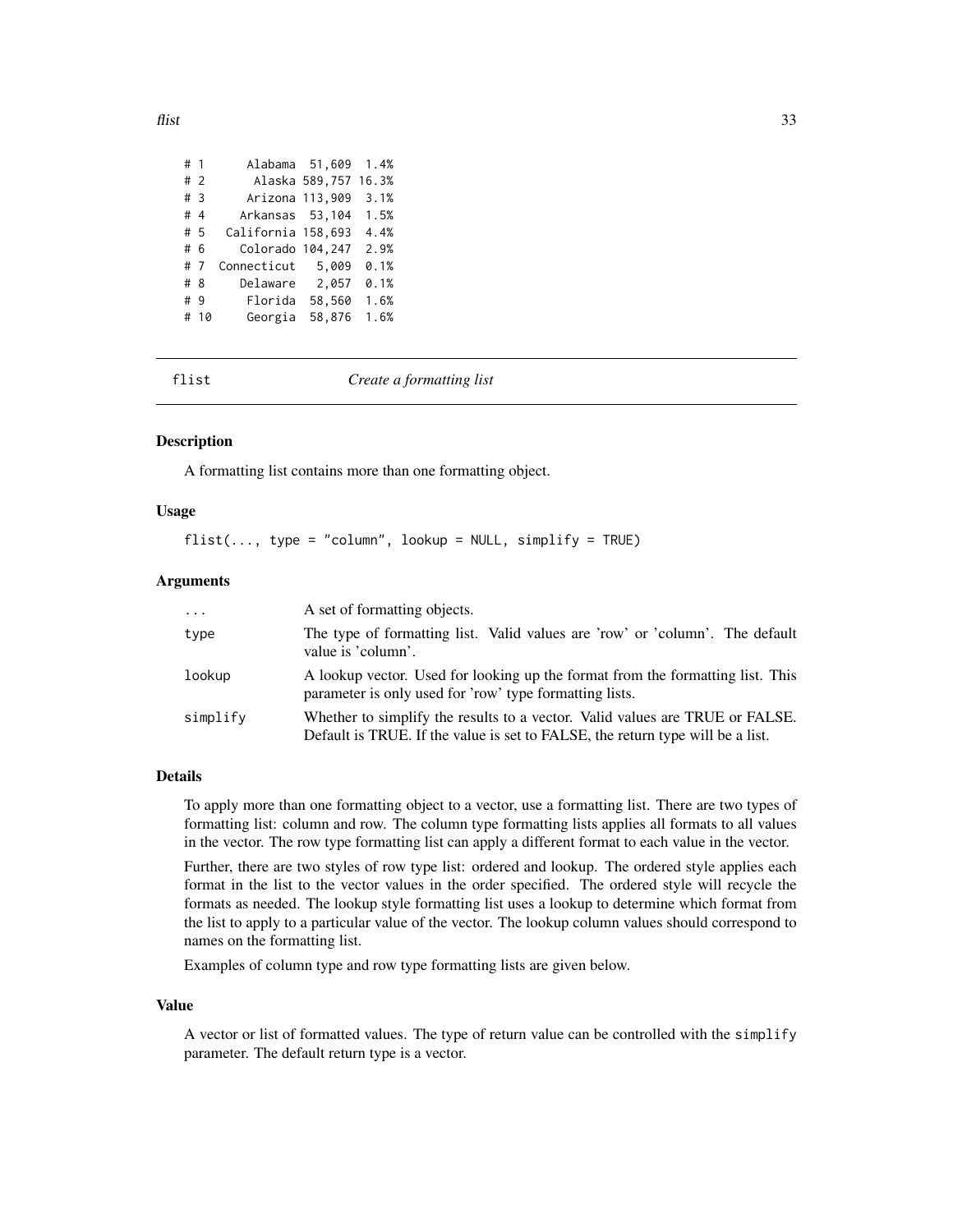<span id="page-33-0"></span>[fapply](#page-24-1) for information on how formats are applied to a vector, [value](#page-53-1) for how to create a userdefined format, and [as.flist](#page-10-1) to convert an existing list of formats to a formatting list. Also see [FormattingStrings](#page-42-1) for details on how to use formatting strings.

Other flist: [as.data.frame.fmt\\_lst\(](#page-4-1)), [as.flist.data.frame\(](#page-12-1)), [as.flist.fcat\(](#page-14-1)), [as.flist.list\(](#page-16-1)), [as.flist.tbl\\_df\(](#page-17-1)), [as.flist\(](#page-10-1)), [is.flist\(](#page-45-2)), [print.fmt\\_lst\(](#page-52-2))

```
## Example 1: Formatting List - Column Type ##
# Set up data
v1 <- c(Sys.Date(), Sys.Date() + 30, Sys.Date() + 60)
# Create formatting list
fl1 <- flist("%B", "The month is: %s")
# Apply formatting list to vector
fapply(v1, fl1)
# [1] "The month is: October" "The month is: November" "The month is: December"
## Example 2: Formatting List - Row Type ordered ##
# Set up data
# Notice each row has a different data type
l1 <- list("A", 1.263, as.Date("2020-07-21"),
          "B", 5.8732, as.Date("2020-10-17"))
# These formats will be recycled in the order specified
f12 \leftarrow \text{flist(type} = "row",c(A = "Label A", B = "Label B"),"%.1f",
             "%d%b%Y")
fapply(l1, fl2)
# [1] "Label A" "1.3" "21Jul2020" "Label B" "5.9" "17Oct2020"
## Example 3: Formatting List - Row Type with lookup ##
# Set up data
# Notice each row has a different data type
l2 <- list(2841.258, "H", as.Date("2020-06-19"),
           "L", as.Date("2020-04-24"), 1382.8865)
v3 <- c("num", "char", "date", "char", "date", "num")
# Create formatting list
fl3 <- flist(type = "row", lookup = v3,
             num = function(x) format(x, digits = 2, nsmall = 1,
                                  big.mark=","),
             char = value(condition(x == "H", "High"),
                     condition(x == "L", "Low",
```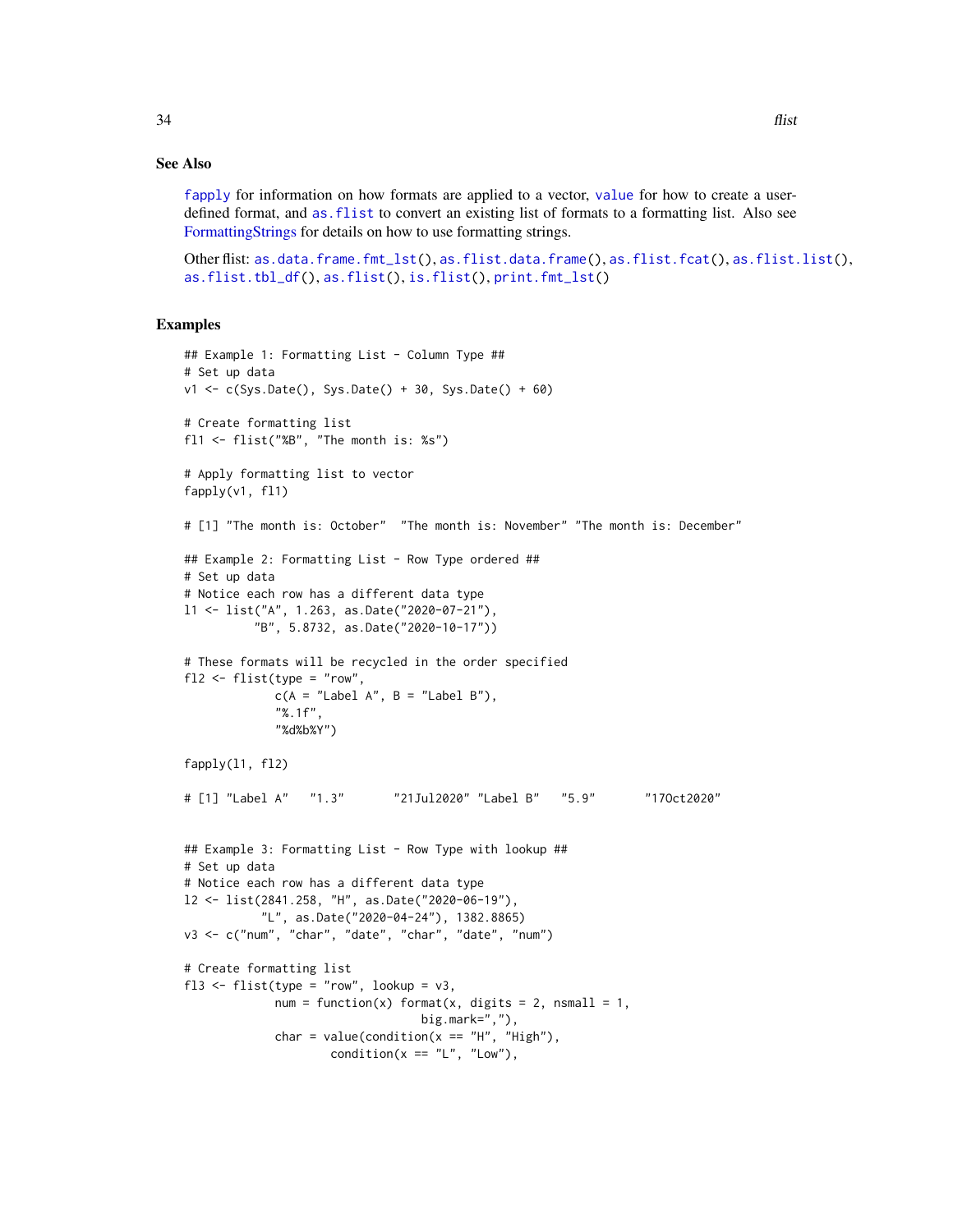<span id="page-34-0"></span>fmtr 35

```
condition(TRUE, "NA")),
            date = "%d%b%Y")
# Apply formatting list to vector, using lookup
fapply(l2, fl3)
# [1] "2,841.3" "High" "19Jun2020" "Low" "24Apr2020" "1,382.9"
```
## fmtr *A package for formatting data*

#### Description

The fmtr package contains functions to format vectors and data frames.

## Details

The fmtr package helps format data frames, similar to the way datasets are formatted in SAS®. Formats are assigned to columns using a format attribute. Formats are then applied by calling the fdata function on the data frame. The fdata function returns a new data frame with the formats applied to each column as specified.

All functions in the fmtr package also work with tidyverse tibbles.

The **fmtr** package also contains a function named value for defining user-defined formats in a manner similar to SAS® formats.

#### Functions

The main functions included in the **fmtr** package are as follows:

- [fdata](#page-30-1): Applies formatting to a dataframe.
- [fapply](#page-24-1): Applies formatting to a vector.
- [fcat](#page-29-1): Creates a format catalog.
- [value](#page-53-1): Creates a new user-defined format.
- [formats](#page-41-1): Helps assign format attributes to a data frame.
- [fattr](#page-27-1): Helps assign formatting attributes to a vector.

## Available Formats

The formats that can be used with fmtr include the following:

- Formatting strings
- Named vectors
- Vectorized functions
- User-defined formats
- Formatting lists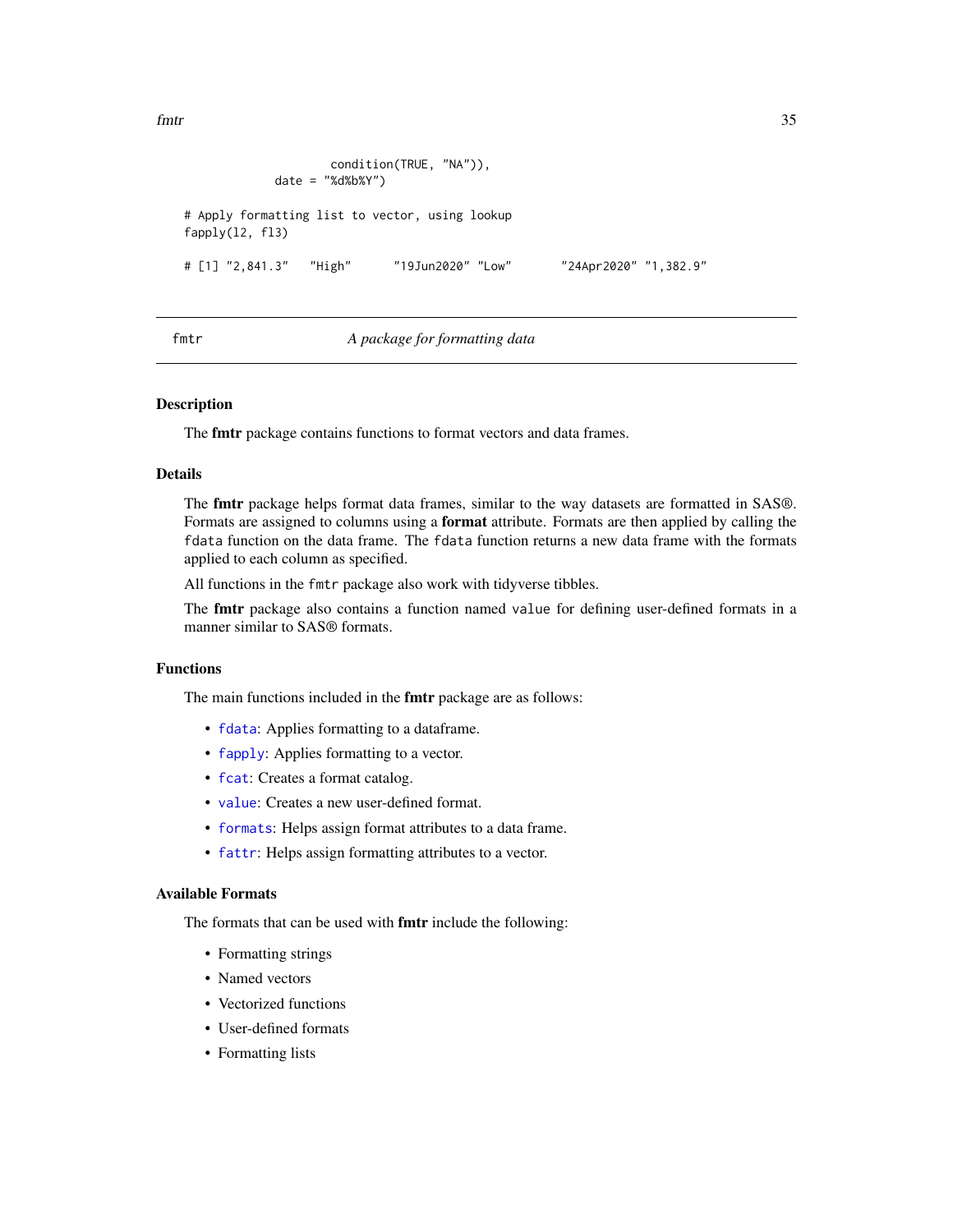A formatting string is a compact set of codes typically used for formatting dates and numbers. See [FormattingStrings](#page-42-1) for a glossary of common formatting codes.

Named vectors map one string value to another string value.

Vectorized functions can be those created by the user or by a formatting function like those created with Base R or the scales package.

User-defined functions are those created by the **fmtr** [value](#page-53-1) function. See value for additional details.

Formatting lists are lists which contain any of the above format types. The formatting lists allow the user to apply one of several formats to the column. Formatting lists may also be used to apply different formats to each item in a vector. See [flist](#page-32-1) for additional details on formatting lists.

See the [fapply](#page-24-1) function documentation for additional details on applying formats.

Formats can be collected and stored as a single file, called a format catalog. This functionality makes it easy to reuse formats in new programs, with new data, or to share them with colleagues. See the [fcat](#page-29-1) function for additional information.

<span id="page-35-1"></span>fmt\_cnt\_pct *Formatted count and percent*

#### Description

A function to calculate and format a count and percent.

## Usage

 $fmt_cnt_pct(x,$  denom = NULL, format =  $"85.1f")$ 

#### Arguments

| x      | The input data vector or data frame column.                                                                                                                                                                                                        |
|--------|----------------------------------------------------------------------------------------------------------------------------------------------------------------------------------------------------------------------------------------------------|
| denom  | The denominator to use for the percentage. By default, the parameter is NULL,<br>meaning the function will use the number of non-missing values of the data<br>vector as the denominator. Otherwise, supply the denominator as a numeric<br>value. |
| format | A formatting string suitable for input into the sprint function. By default, this<br>format is defined as "%5.1f", which displays the value with one decimal place.                                                                                |

## Details

This function calculates a percent and appends to the provided count. The input vector is assumed to contain the counts. This function will not perform counting. It will calculate percentages and append to the given counts.

The result is then formatted using [sprintf](#page-0-0). By default, the number of non-missing values in the input data vector is used as the denominator. Alternatively, you may supply the denominator using the denom parameter. You may also control the percent format using the format parameter. The function will return any NA values in the input data unaltered.

<span id="page-35-0"></span>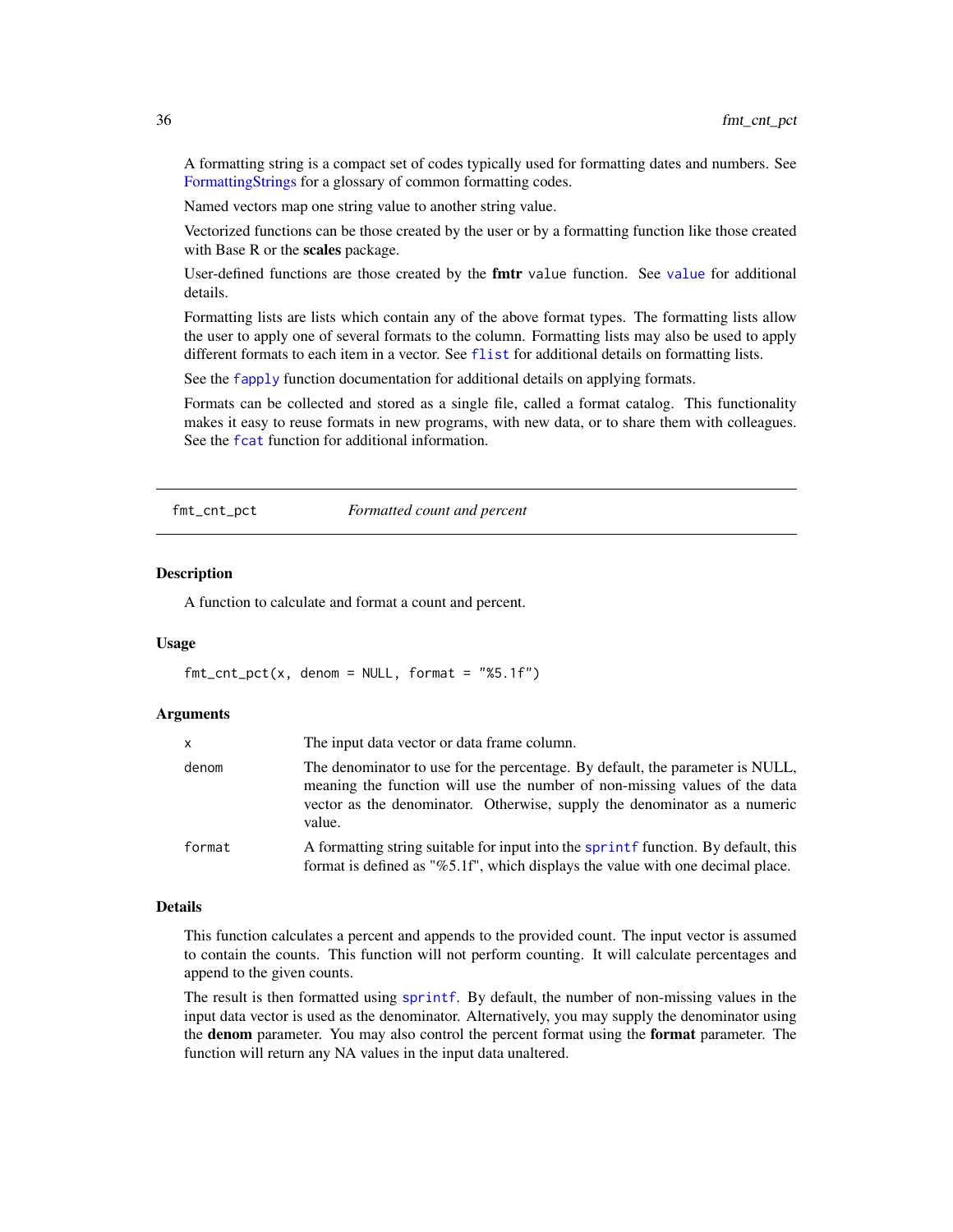## <span id="page-36-0"></span>fmt\_mean\_sd 37

If the calculated percentage is between 0% and 1%, the function will display " $(< 1.0\%)$ " as the percentage value. Zero values will be displayed as "( 0.0%)"

## Value

A character vector of formatted counts and percents.

## See Also

Other helpers: [fmt\\_mean\\_sd\(](#page-36-1)), [fmt\\_median\(](#page-37-1)), [fmt\\_n\(](#page-38-1)), [fmt\\_quantile\\_range\(](#page-39-1)), [fmt\\_range\(](#page-40-1))

#### Examples

```
v1 <- c(4, 3, 8, 6, 9, 5, NA, 0, 7, 4, 3, 7)
# Format count and percent
fmt_cnt_pct(v1)
# Output
# [1] "4 ( 36.4%)" "3 ( 27.3%)" "8 ( 72.7%)" "6 ( 54.5%)"
# [5] "9 ( 81.8%)" "5 ( 45.5%)" NA "0 ( 0.0%)"
# [9] "7 ( 63.6%)" "4 ( 36.4%)" "3 ( 27.3%)" "7 ( 63.6%)"
```
<span id="page-36-1"></span>

## Description

A function to calculate and format a mean and standard deviation.

## Usage

```
fmt_mean_s d(x, format = "%.1f", sd_format = NULL)
```
## Arguments

| $\mathsf{x}$ | The input data vector or data frame column.                                                                                                                                                 |
|--------------|---------------------------------------------------------------------------------------------------------------------------------------------------------------------------------------------|
| format       | A formatting string suitable for input into the sprint function. By default, this<br>format is defined as "%.1f", which displays the mean and standard deviation<br>with one decimal place. |
| sd_format    | An optional format for the standard deviation. If this parameter is not supplied,<br>the standard deviation will be formatted the same as the mean, according to the<br>'format' parameter. |

## Details

This function calculates a mean and standard deviation, and formats using [sprintf](#page-0-0). You may control the format using the **format** parameter. Function will ignore NA values in the input data. Results are returned as a character vector.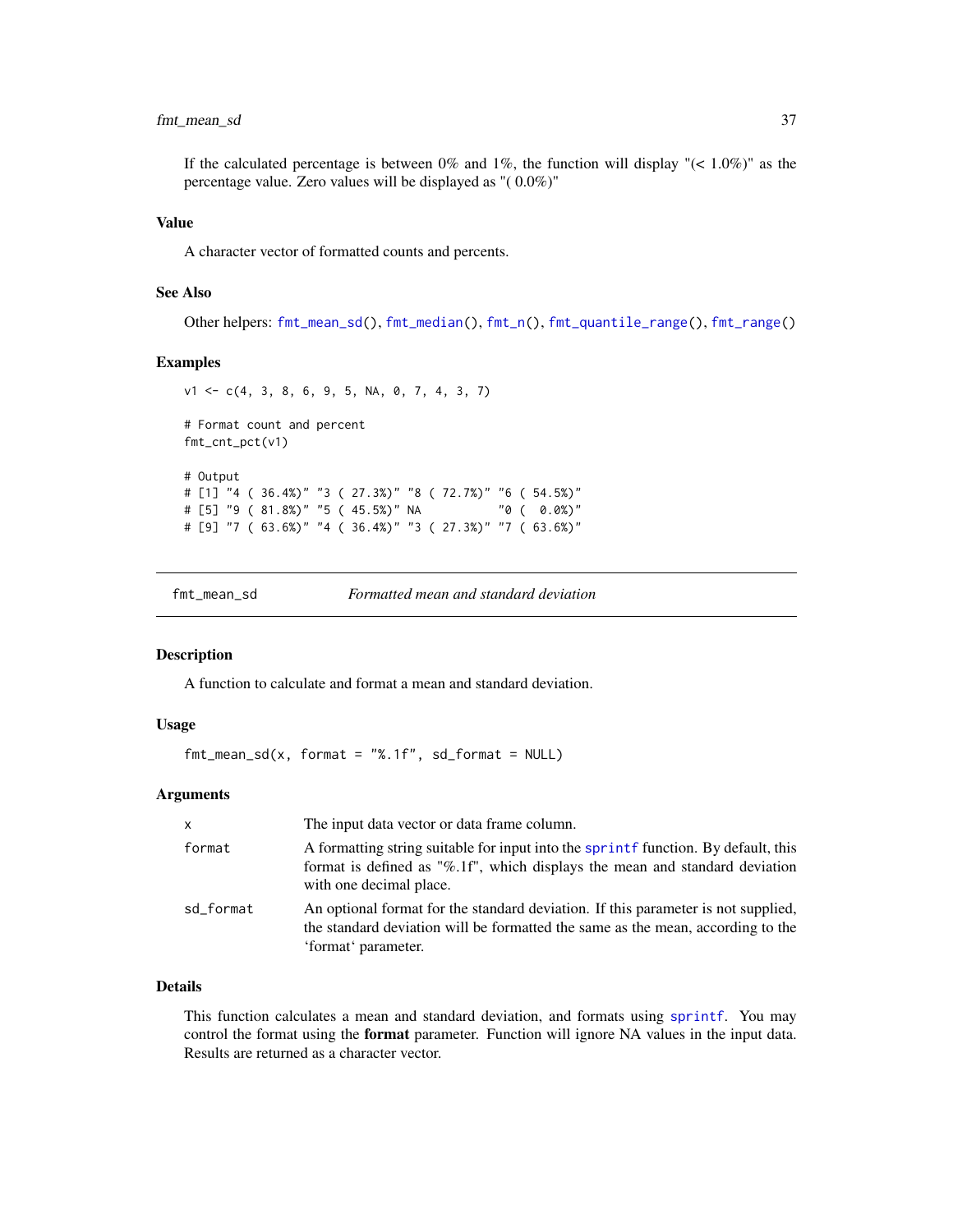## <span id="page-37-0"></span>Value

The formatted mean and standard deviation.

## See Also

Other helpers: [fmt\\_cnt\\_pct\(](#page-35-1)), [fmt\\_median\(](#page-37-1)), [fmt\\_n\(](#page-38-1)), [fmt\\_quantile\\_range\(](#page-39-1)), [fmt\\_range\(](#page-40-1))

## Examples

v1 <- c(4.3, 3.7, 8.7, 6.1, 9.2, 5.6, NA, 0.7, 7.8, 4.9)

# Format mean and standard deviation fmt\_mean\_sd(v1)

# Output # "5.7 (2.7)"

<span id="page-37-1"></span>fmt\_median *Formatted Median*

## Description

A function to calculate and format a median.

#### Usage

 $fmt_m$ edian(x, format = "%.1f")

#### Arguments

|        | The input data vector or data frame column.                                       |
|--------|-----------------------------------------------------------------------------------|
| format | A formatting string suitable for input into the sprint function. By default, this |
|        | format is defined as "%.1f", which displays the value with one decimal place.     |

#### Details

This function calculates a median using the stats package [median](#page-0-0) function, and then formats the output using [sprintf](#page-0-0). You may control the format using the format parameter. Function will ignore any NA values in the input data. Results are returned as a character vector.

## Value

The formatted median value.

## See Also

Other helpers: [fmt\\_cnt\\_pct\(](#page-35-1)), [fmt\\_mean\\_sd\(](#page-36-1)), [fmt\\_n\(](#page-38-1)), [fmt\\_quantile\\_range\(](#page-39-1)), [fmt\\_range\(](#page-40-1))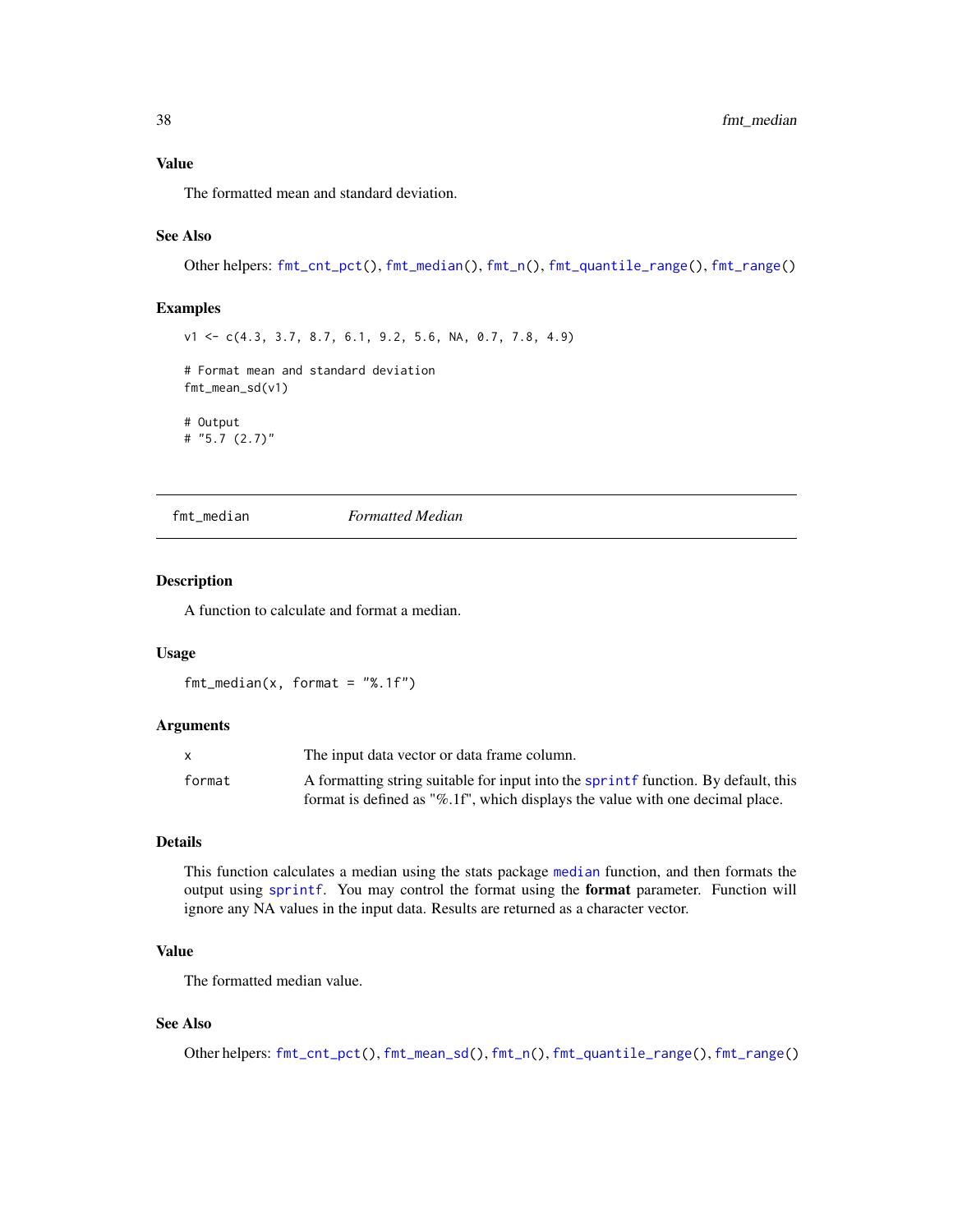#### <span id="page-38-0"></span> $fmt_n$  39

## Examples

v1 <- c(4.3, 3.7, 8.7, 6.1, 9.2, 5.6, NA, 0.7, 7.8, 4.9) # Format median fmt\_median(v1) # Output # "5.6"

<span id="page-38-1"></span>fmt\_n *Formatted Count*

## Description

A function to calculate and format a numeric count.

## Usage

 $fmt_n(x)$ 

## Arguments

x The input data vector or data frame column.

## Details

This function calculates a count using the Base R [sum](#page-0-0) function. NA values are not counted. Results are returned as a character vector.

## Value

The formatted count value.

## See Also

Other helpers: [fmt\\_cnt\\_pct\(](#page-35-1)), [fmt\\_mean\\_sd\(](#page-36-1)), [fmt\\_median\(](#page-37-1)), [fmt\\_quantile\\_range\(](#page-39-1)), [fmt\\_range\(](#page-40-1))

```
# Create example vector
v1 <- c(4.3, 3.7, 8.7, 6.1, 9.2, 5.6, NA, 0.7, 7.8, 4.9)
# Format n
fmt_n(v1)# Output
# "9"
```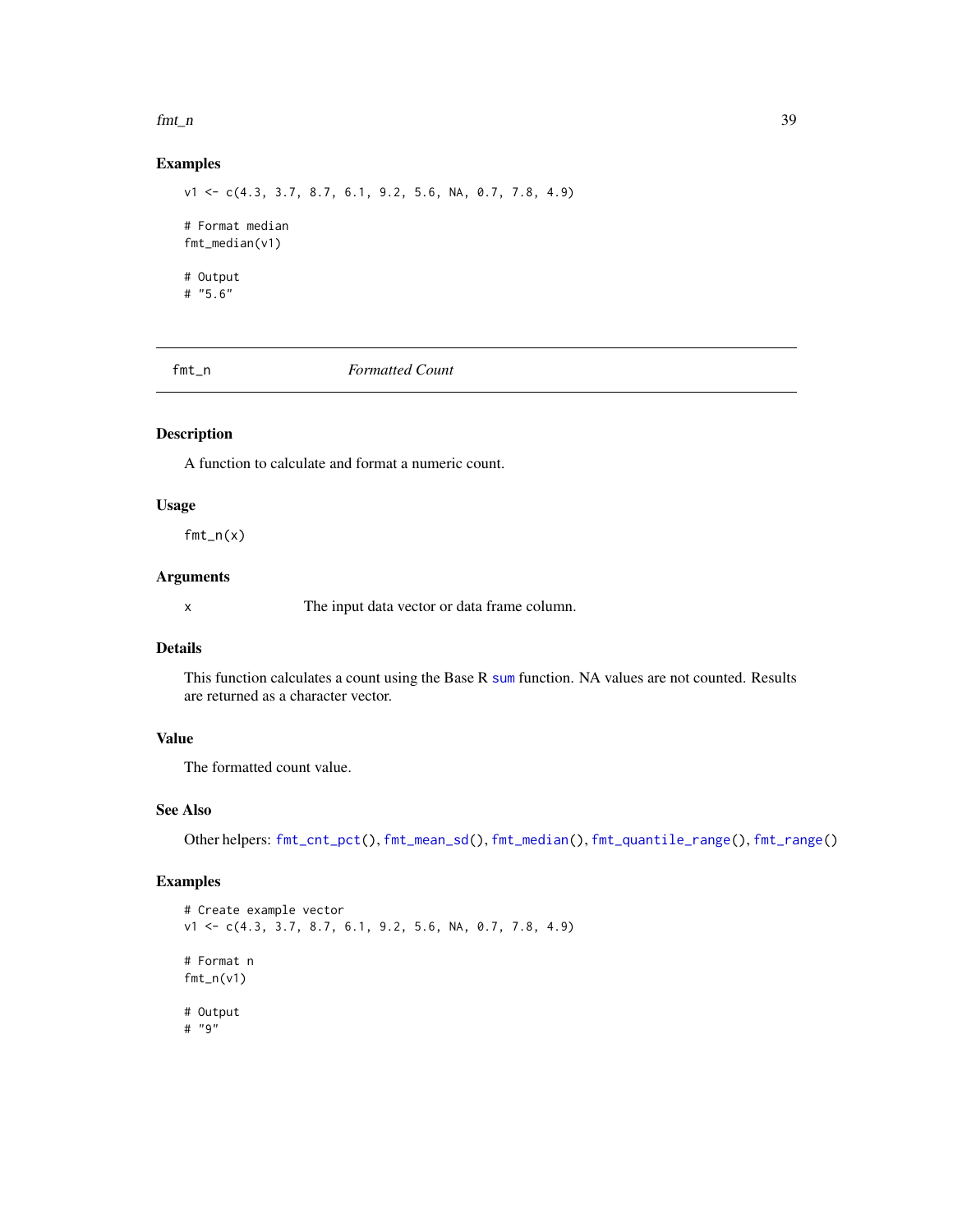<span id="page-39-1"></span><span id="page-39-0"></span>fmt\_quantile\_range *Formatted Quantile Range*

#### Description

A function to calculate and format a quantile range.

## Usage

```
fmt_quantile_range(x, format = "%.1f", sep = "-", lower = 0.25, upper = 0.75)
```
## Arguments

| X      | The input data vector or data frame column.                                                                                                                        |
|--------|--------------------------------------------------------------------------------------------------------------------------------------------------------------------|
| format | A formatting string suitable for input into the sprint function. By default, this<br>format is defined as "%.1f", which displays the value with one decimal place. |
| sep    | The character to use as a separator between the two quantiles.                                                                                                     |
| lower  | The lower quantile range. Default is .25.                                                                                                                          |
| upper  | The upper quantile range. Default is .75.                                                                                                                          |

## Details

This function calculates a quantile range using the stats package [quantile](#page-0-0) function, and then formats the output using [sprintf](#page-0-0). You may control the format using the format parameter. Function will ignore any NA values in the input data. Results are returned as a character vector.

By default, the function calculates the 1st and 3rd quantiles at .25 and .75. The upper and lower quantile ranges may be changed with the upper and lower parameters.

## Value

The formatted quantile range.

## See Also

Other helpers: [fmt\\_cnt\\_pct\(](#page-35-1)), [fmt\\_mean\\_sd\(](#page-36-1)), [fmt\\_median\(](#page-37-1)), [fmt\\_n\(](#page-38-1)), [fmt\\_range\(](#page-40-1))

```
# Create example vector
v1 <- c(4.3, 3.7, 8.7, 6.1, 9.2, 5.6, NA, 0.7, 7.8, 4.9)
# Format Quantiles
fmt_quantile_range(v1)
# Output
# "4.3 - 7.8"
```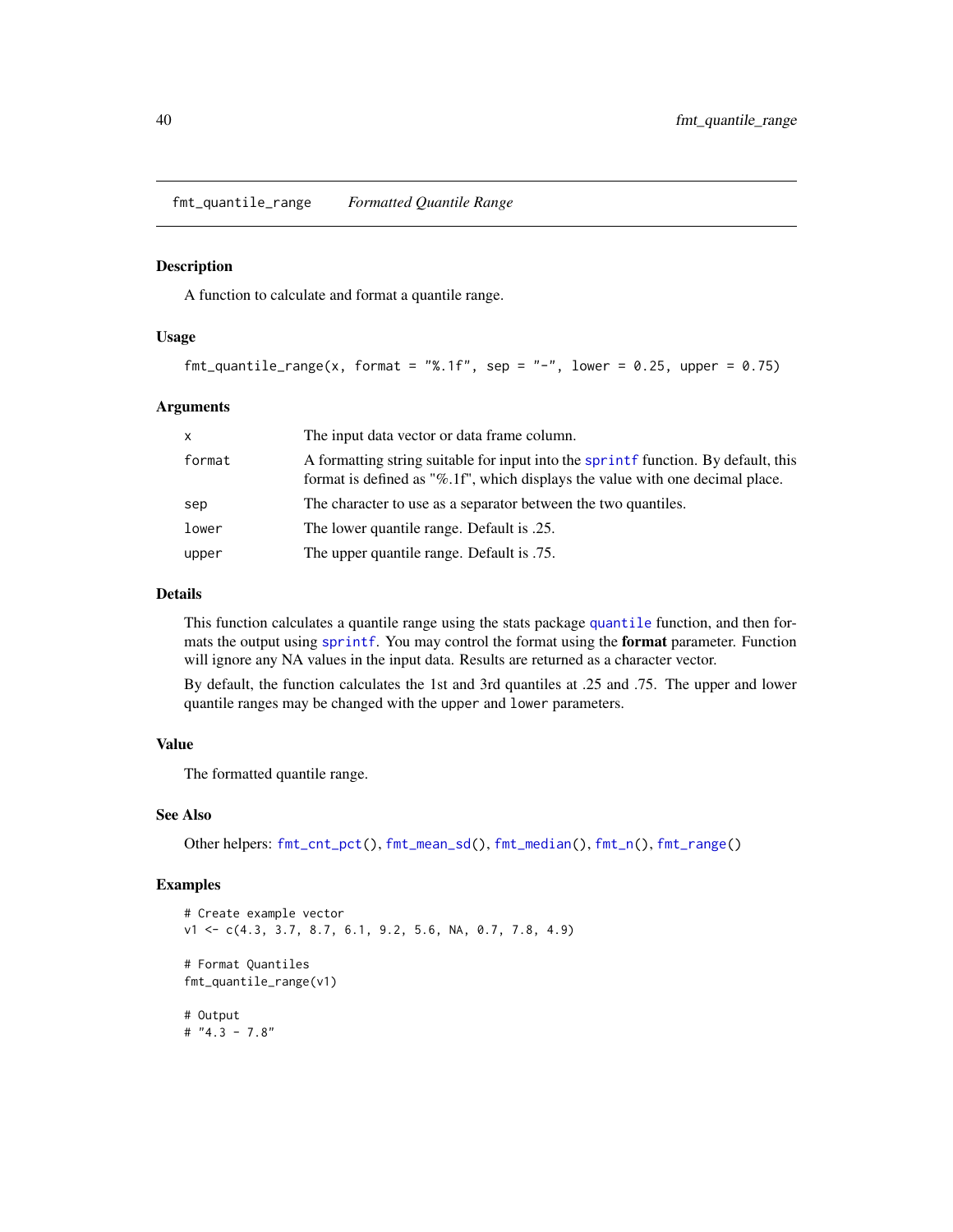<span id="page-40-1"></span><span id="page-40-0"></span>

## Description

A function to calculate and format a numeric range.

## Usage

 $fmt_range(x, format = "%s", sep = "-")$ 

## Arguments

| $\mathsf{x}$ | The input data vector or data frame column.                                                                                                                                                 |
|--------------|---------------------------------------------------------------------------------------------------------------------------------------------------------------------------------------------|
| format       | A formatting string suitable for input into the sprint function. By default, this<br>format is defined as "%s", which simply converts the value to a string with no<br>specific formatting. |
| sep          | The token used to separate the minimum and maximum range values. Default<br>value is a hyphen ("-").                                                                                        |

## Details

This function calculates a [range](#page-0-0) using the Base R range function, and then formats the output using [sprintf](#page-0-0). You may control the format using the format parameter. Any NA values in the input data are ignored. Results are returned as a character vector.

## Value

The formatted range values.

## See Also

Other helpers: [fmt\\_cnt\\_pct\(](#page-35-1)), [fmt\\_mean\\_sd\(](#page-36-1)), [fmt\\_median\(](#page-37-1)), [fmt\\_n\(](#page-38-1)), [fmt\\_quantile\\_range\(](#page-39-1))

```
# Create example vector
v1 <- c(4.3, 3.7, 8.7, 6.1, 9.2, 5.6, NA, 0.7, 7.8, 4.9)
# Format range
fmt_range(v1)
# Output
# "0.7 - 9.2"
```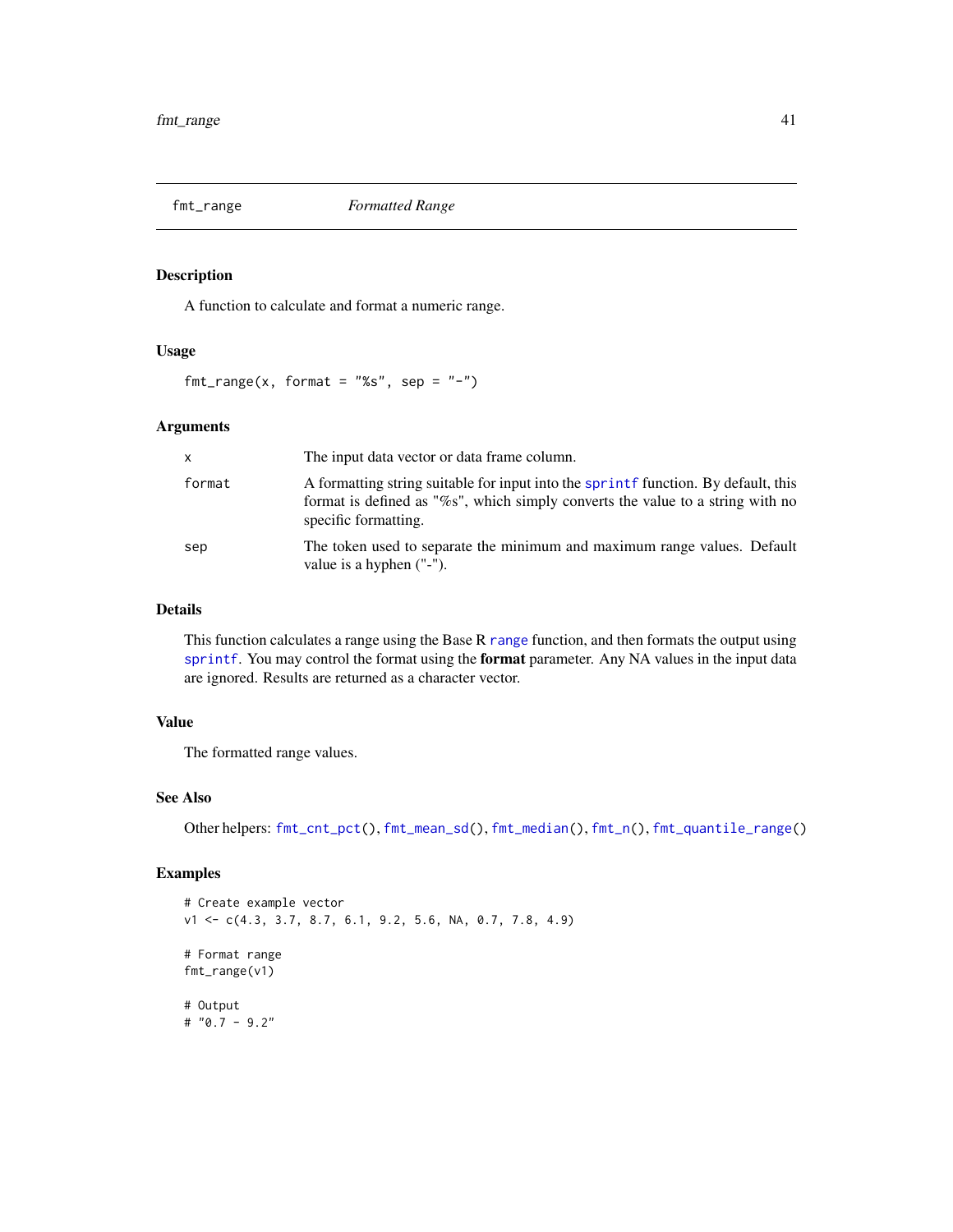<span id="page-41-1"></span><span id="page-41-0"></span>

## Description

The formats function extracts all assigned formats from a data frame, and returns them in a named list. The function also assigns formats from a named list.

## Usage

formats(x)

formats $(x)$  <- value

## Arguments

| X     | A data frame or tibble  |
|-------|-------------------------|
| value | A named list of formats |

## Details

If formats are assigned to the "format" attributes of the data frame columns, the formats function will extract those formats. The function will return the formats in a named list, where the names correspond to the name of the column that the format was assigned to. If a column does not have a format attribute assigned, that column will not be included in the list.

When used on the receiving side of an assignment, the function will assign formats to a data frame. The formats should be in a named list, where each name corresponds to the data frame column to assign the format to.

The formats function can also accept a format catalog as input. This feature allows you to save formats in metadata, load them into a format catalog, and quickly assign them to a data frame or tibble. See the [fcat](#page-29-1) function for additional information.

Finally, if you wish to clear out format attributes, assign a NULL value to the formats function.

## Value

A named list of formats.

## See Also

[fdata](#page-30-1) to display formatted data, [value](#page-53-1) to create user-defined formats, [fapply](#page-24-1) to apply formats to a vector, and [fcat](#page-29-1) to create a format catalog. Also see [FormattingStrings](#page-42-1) for documentation on formatting strings.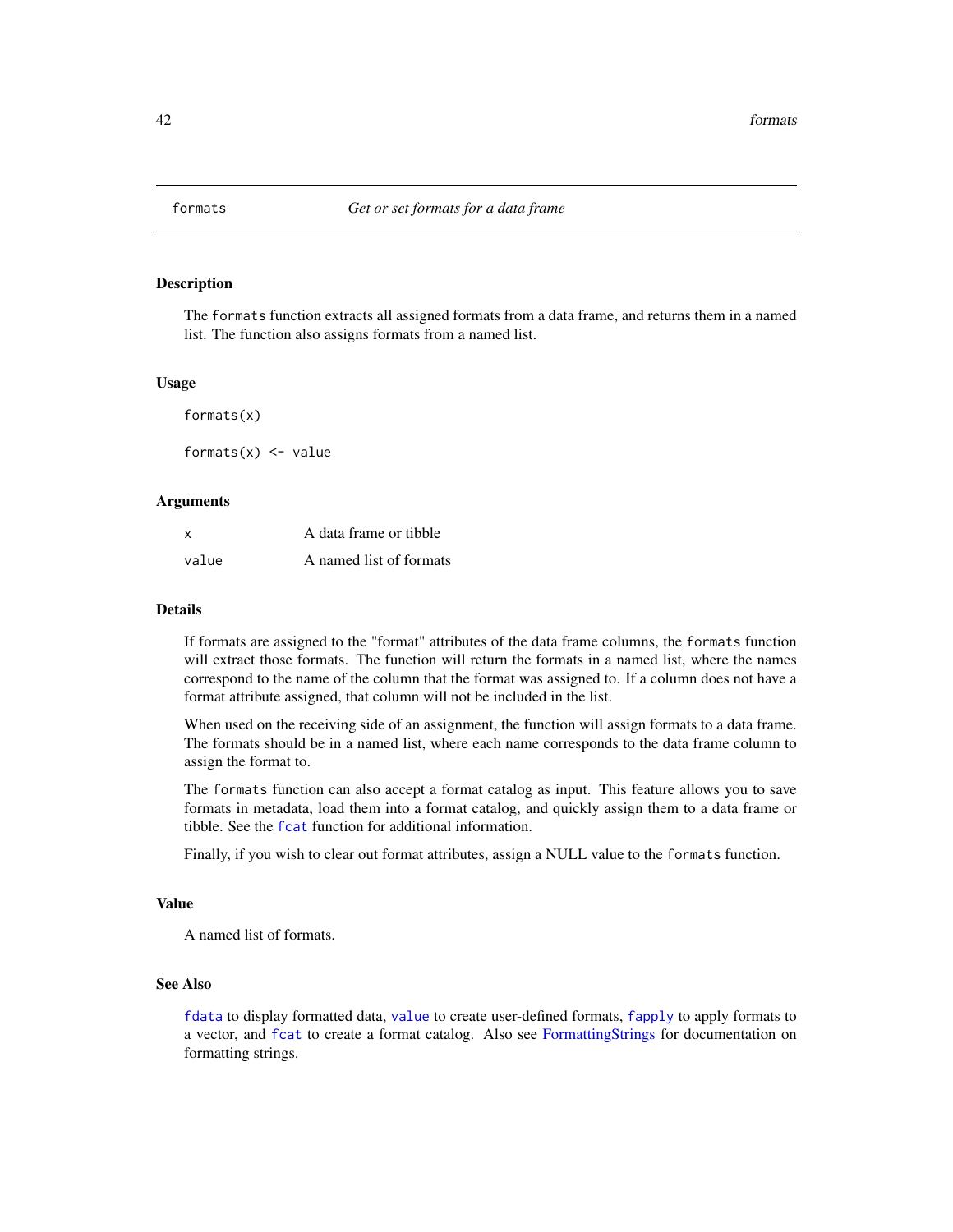## <span id="page-42-0"></span>FormattingStrings 43

## Examples

```
# Take subset of data
df1 <- mtcars[1:10, c("mpg", "cyl") ]
# Print current state
print(df1)
# Assign formats
attr(df1$mpg, "format") < - value(condition(x >= 20, "High"),condition(x < 20, "Low")attr(df1$cy1, "format") \leftarrow function(x) format(x, nsmall = 1)# Display formatted data
fdata(df1)
# Extract format list
lst <- formats(df1)
# Alter format list and reassign
lstmpg <- value(condition(x >= 22, "High"),
                 condition(x < 22, "Low")lst$cyl <- function(x) format(x, nsmall = 2)
formats(df1) <- lst
# Display formatted data
fdata(df1)
# Clear formats
formats(df1) <- NULL
# Confirm formats are cleared
formats(df1)
```
<span id="page-42-1"></span>FormattingStrings *Formatting Strings*

## Description

Formatting codes for formatting strings follow the conventions of the base R [strptime](#page-0-0) and [sprintf](#page-0-0) functions. See below for further details.

## Details

The fmtr packages accepts single strings as formatting specifications. These formatting strings are interpreted differently depending on the data type of the vector being formatted. For date and datetime vectors, the string will be interpreted as an input to the base R strptime function. For all other types of vectors, the formatting string will be interpreted as an input to the sprintf function.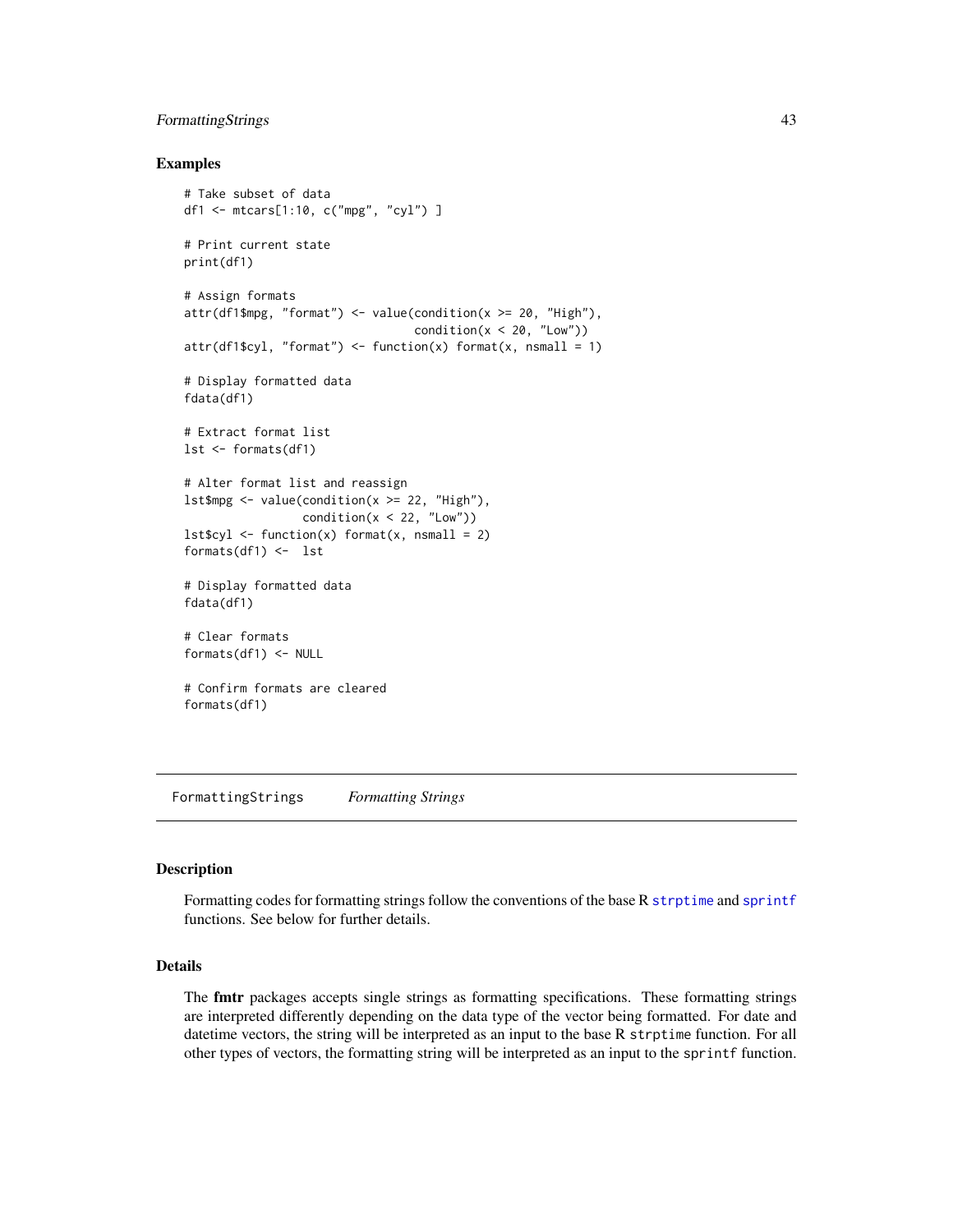## <span id="page-43-0"></span>44 FormattingStrings

The formatting codes for these functions are simple to use. For example, the code  $f$ apply(as.Date("1970-01-01"), "%B %d, %Y") will produce the output "January 01, 1970". The code fapply(1.2345, "%.1f") will produce the output "1.2".

Below are some commonly used formatting codes for dates:

- $% d = day$  as a number
- $\%a$  = abbreviated weekday
- $%A =$ unabbreviated weekday
- $\%$ m = month
- $\%b =$  abbreviated month
- $%B =$  unabbreviated month
- $\%$ y = 2-digit year
- $\%$ Y = 4-digit year
- $%H = hour$
- $\%M =$  minute
- $%S = second$
- $\%p = AM/PM$  indicator

See the [strptime](#page-0-0) function for additional codes and examples of formatting dates and times. Below are some commonly used formatting codes for other data types:

- $\%s = string$
- $% d = integer$
- $\%$ f = decimal number

See the [sprintf](#page-0-0) function for additional codes and examples of formatting other data types.

## See Also

[fapply](#page-24-1) for formatting vectors, and [fdata](#page-30-1) for formatting data frames.

```
# Examples for formatting dates and times
t < - Sys.time()
fapply(t, "%d/%m/%Y") # Day/Month/Year
fapply(t, "%d%b%Y") # Day abbreviated month year
fapply(t, "%y-%m") # Two digit year - month
fapply(t, "%A, %B %d") # Weekday, unabbreviated month and date
fapply(t, "%Y-%m%-%d %H:%M:%S %p") # Common timestamp format
# Examples for formatting numbers
a <- 1234.56789
fapply(a, "%f") \qquad \qquad \qquad \text{# Floating point number}fapply(a, "%.1f") # One decimal place
fapply(a, "%8.1f") # Fixed width
fapply(a, "%-8.1f") # Fixed width left justified
```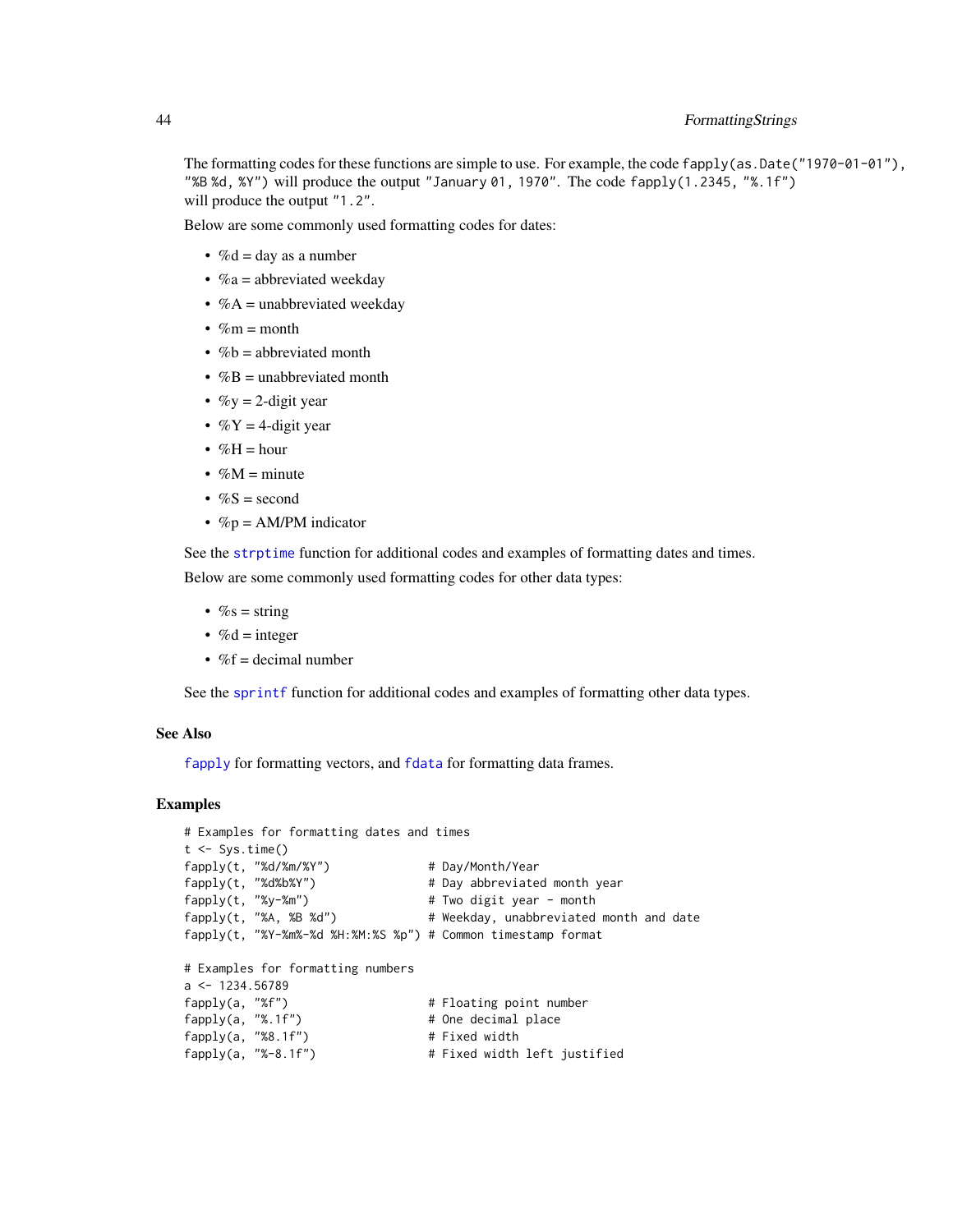#### <span id="page-44-0"></span>is.fcat 45

```
fapply(a, "%08.1f") # Zero padded
fapply(a, "%+.1f") # Forced sign
fapply(-a, "%+.1f") # Negative
fapply(a, "%.1f%%") # Percentage
fapply(a, "$%.2f") # Currency
fapply(a, "The number is <math>kf.''</math>) # Interpolation
```
<span id="page-44-1"></span>is.fcat *Class test for a format catalog*

## Description

This function tests whether an object is a format catalog. The format catalog has a class of "fcat".

#### Usage

is.fcat(x)

## Arguments

x The object to test.

## Value

TRUE or FALSE, depending on whether or not the object is a format catalog.

## See Also

```
as.data.frame.fcat(as.fcat.data.frame(as.fcat.fmt_lst(as.fcat.list(),
as.fcat(), fcat(), print.fcat(), read.fcat(), write.fcat()
```
## Examples

```
# Create format catalog
c1 <- fcat(num_fmt = "%.1f",
           label_fmt = value(condition(x == "A", "Label A"),condition(x == "B", "Label B"),condition(TRUE, "Other")),
          date_fmt = "d8d8b8Y")# Test for "fcat" class
is.fcat(c1)
```
is.fcat(Sys.Date())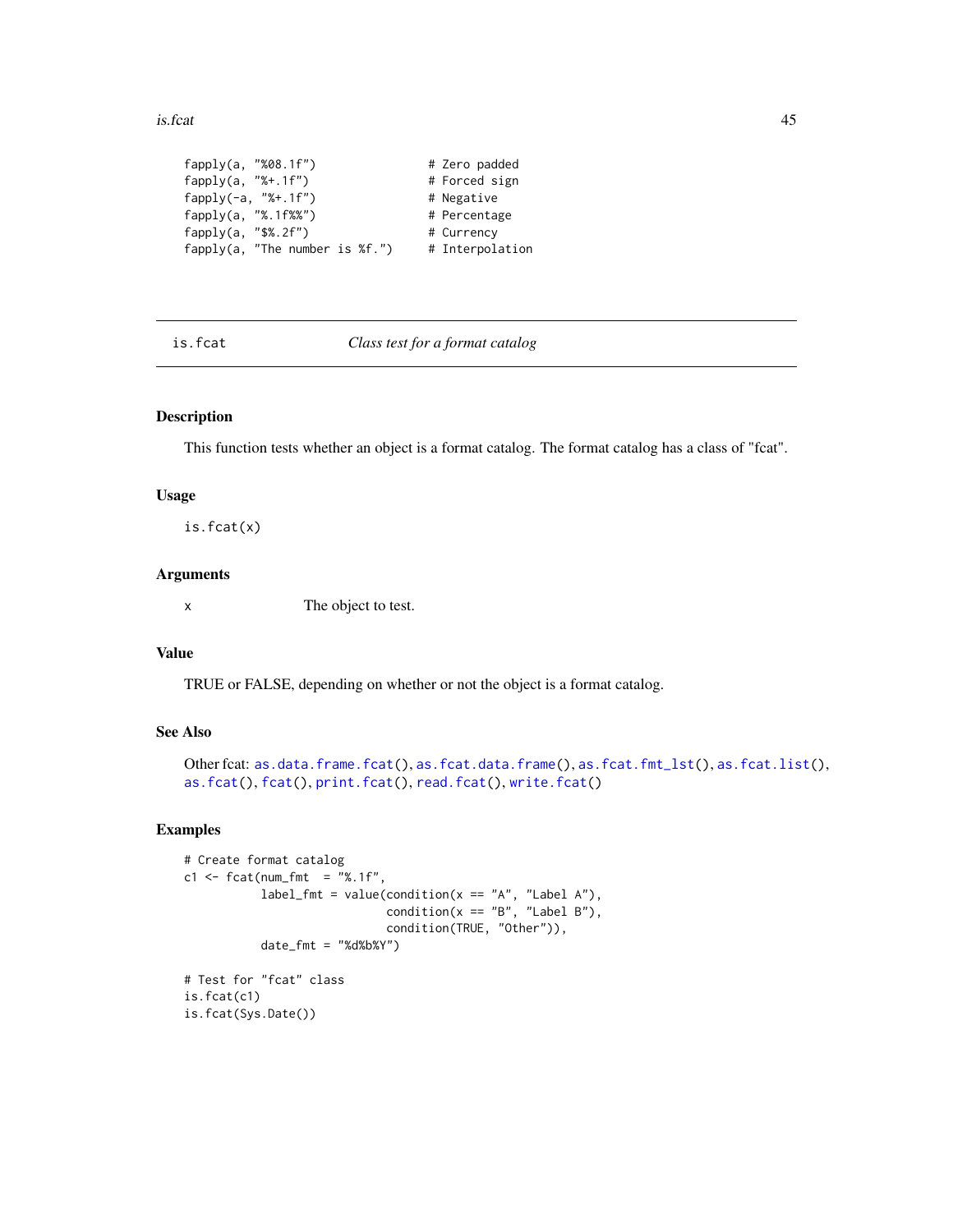<span id="page-45-2"></span><span id="page-45-0"></span>

## Description

Determines if object is a formatting list of class 'fmt\_lst'.

## Usage

is.flist(x)

## Arguments

x Object to test.

## Value

TRUE or FALSE, depending on class of object.

## See Also

```
as.data.frame.fmt_lst(as.flist.data.frame(as.flist.fcat(as.flist.list(),
as.flist.tbl_df(), as.flist(), flist(), print.fmt_lst()
```
## Examples

```
# Create flist
flst <- flist("%d%b%Y", "%.1f")
is.flist(flst)
is.flist("A")
```
<span id="page-45-1"></span>is.format *Determine whether an object is a user-defined format*

## Description

The is.format function can be used to determine if an object is a user-defined format of class "fmt".

#### Usage

is.format(x)

#### Arguments

x A user-defined format of class "fmt".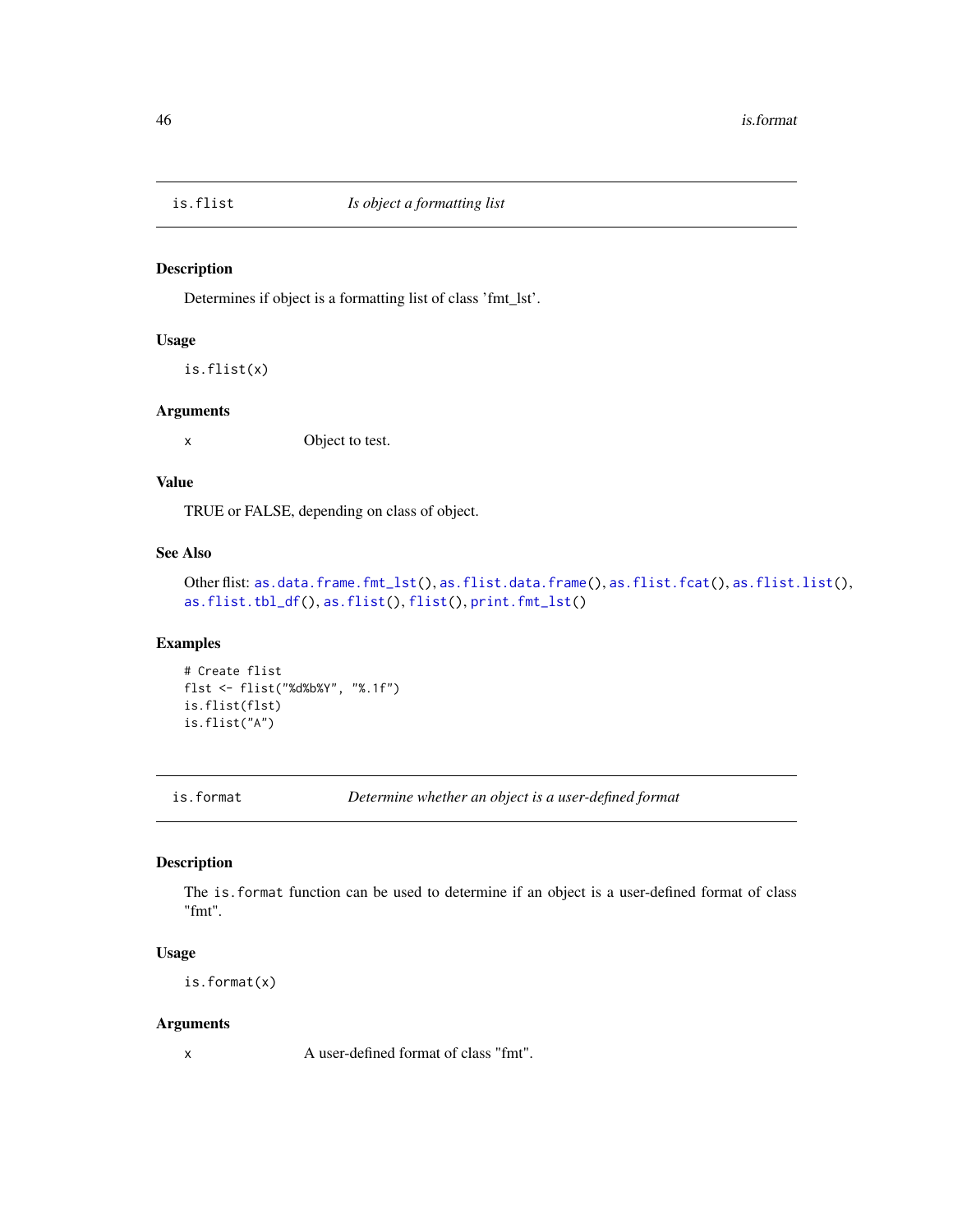## <span id="page-46-0"></span>justification 47

## Details

The is.format function returns TRUE if the object passed is a user-defined format. User-defined formats are defined using the value function. See the [value](#page-53-1) function help for further details.

## Value

A logical value or TRUE or FALSE.

## See Also

[value](#page-53-1) to define a format, [condition](#page-21-1) to define the conditions for a format, and [fapply](#page-24-1) to apply the format to a vector.

Other fmt: [as.data.frame.fmt\(](#page-3-1)), [as.fmt.data.frame\(](#page-20-1)), [as.fmt\(](#page-19-1)), [condition\(](#page-21-1)), [labels.fmt\(](#page-49-1)), [print.fmt\(](#page-51-1)), [value\(](#page-53-1))

## Examples

```
# Define format
fmt1 < - value(condition(x == "A", "Label A"),
              condition(x == "B", "Label B"),condition(TRUE, "Other"))
# Check for format
is.format(fmt1)
```

```
is.format("A")
```
<span id="page-46-1"></span>justification *Get or set justification for data frame columns*

#### Description

The justification function extracts all assigned justify attributes from a data frame, and returns them in a named list. The function also assigns justify attributes from a named list.

## Usage

```
justification(x)
```
justification(x) <- value

## Arguments

| $\boldsymbol{\mathsf{x}}$ | A data frame or tibble                |
|---------------------------|---------------------------------------|
| value                     | A named list of justification values. |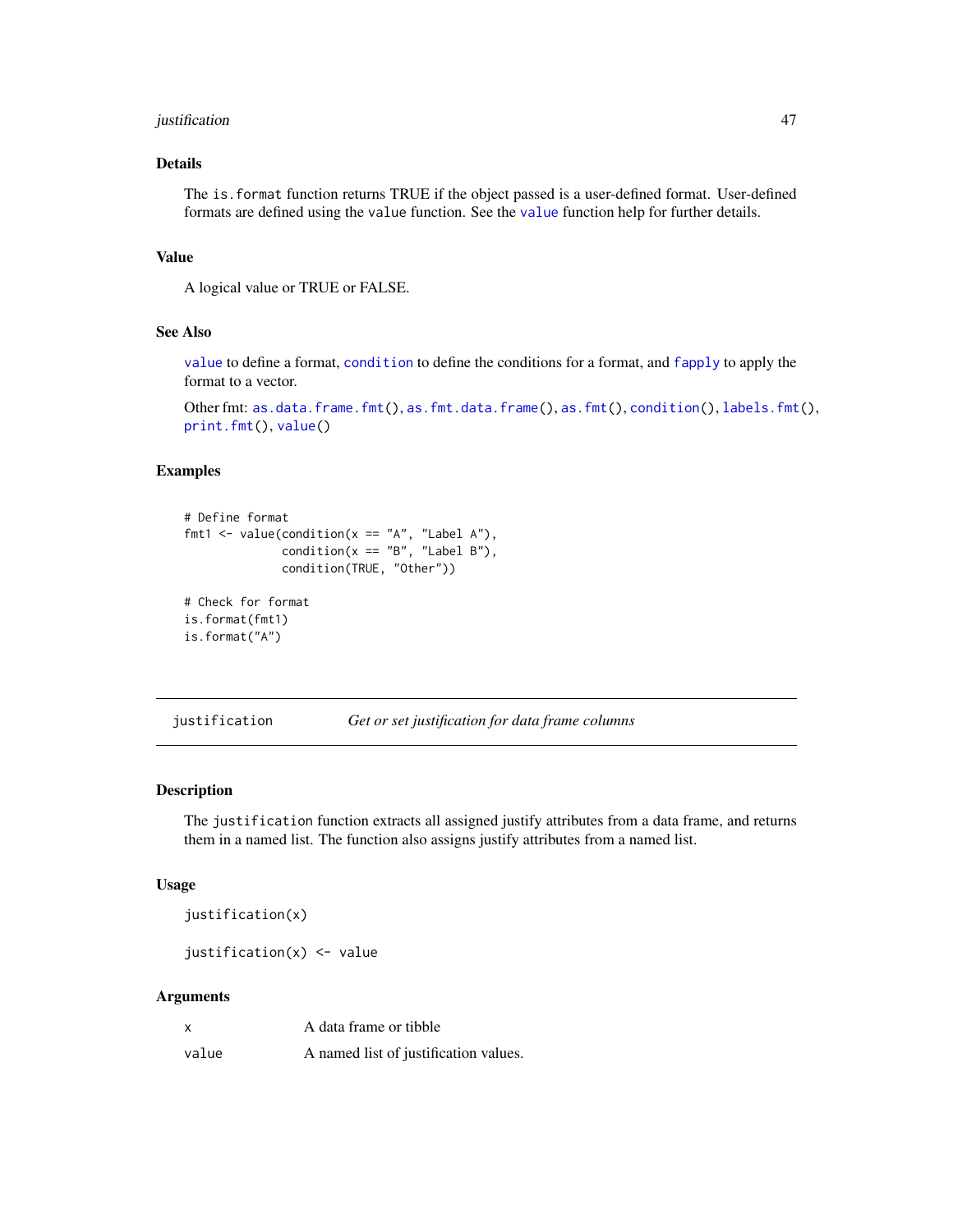## <span id="page-47-0"></span>Details

If justification values are assigned to the "justify" attributes of the data frame columns, the justification function will extract those values. The function will return the justification values in a named list, where the names correspond to the name of the column that the justification was assigned to. If a column does not have a justify attribute assigned, that column will not be included in the list.

When used on the receiving side of an assignment, the function will assign justification to a data frame. The justification values should be in a named list, where each name corresponds to the name of the data frame column to assign values to.

Finally, if you wish to clear out the justification attributes, assign a NULL value to the justification function.

#### Value

A named list of justification values.

## See Also

[fdata](#page-30-1) to display formatted data, [value](#page-53-1) to create user-defined formats, and [fapply](#page-24-1) to apply formatting to a vector.

```
# Take subset of data
df1 <- mtcars[1:10, c("mpg", "cyl") ]
# Print current state
print(df1)
# Assign justification
justification(df1) <- list(mpg = "left", cyl = "right")
widths(df1) \leftarrow list(mpg = 12, cyl = 10)
fdata(df1)
# Display justification
justification(df1)
widths(df1)
# Clear justification
justification(df1) <- NULL
# Confirm justifications are cleared
justification(df1)
```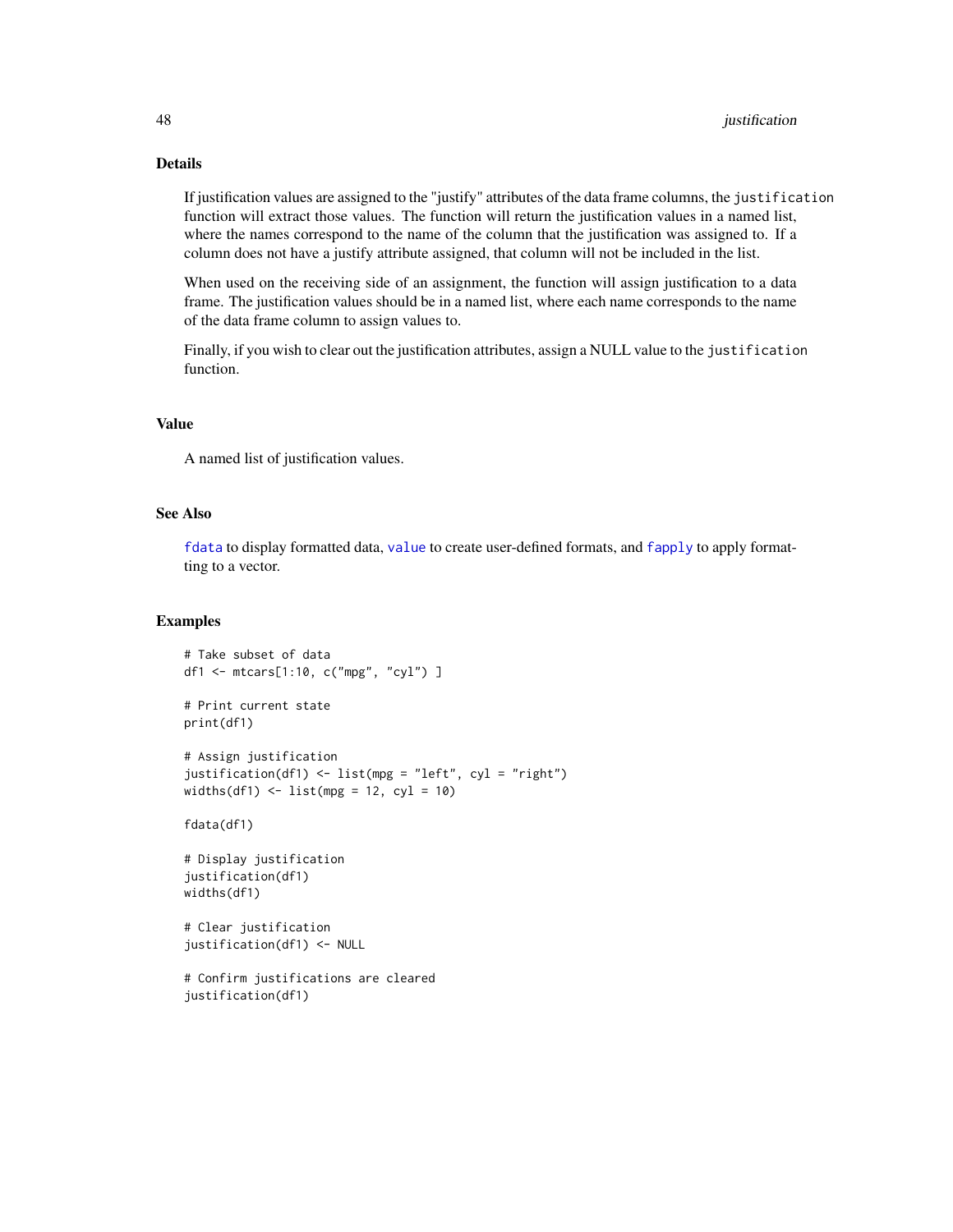## <span id="page-48-0"></span>Description

The labels function extracts all assigned labels from a data frame, and returns them in a named list. The function also assigns labels from a named list. This function is a data frame-specific implementation of the Base R labels function.

#### Usage

## S3 method for class 'data.frame' labels(object, ...)

 $labels(x) \leftarrow value$ 

## Arguments

| object                  | A data frame or tibble.                                   |
|-------------------------|-----------------------------------------------------------|
| $\cdot$ $\cdot$ $\cdot$ | Follow-on parameters. Required for generic function.      |
| x                       | A data frame or tibble                                    |
| value                   | A named list of labels The labels must be quoted strings. |

## Details

If labels are assigned to the "label" attributes of the data frame columns, the labels function will extract those labels. The function will return the labels in a named list, where the names correspond to the name of the column that the label was assigned to. If a column does not have a label attribute assigned, that column will not be included in the list.

When used on the receiving side of an assignment, the function will assign labels to a data frame. The labels should be in a named list, where each name corresponds to the data frame column to assign the label to.

Finally, if you wish to clear out the label attributes, assign a NULL value to the labels function.

## Value

A named list of labels. The labels must be quoted strings.

## See Also

[fdata](#page-30-1) to display formatted data, [value](#page-53-1) to create user-defined formats, and [fapply](#page-24-1) to apply formats to a vector.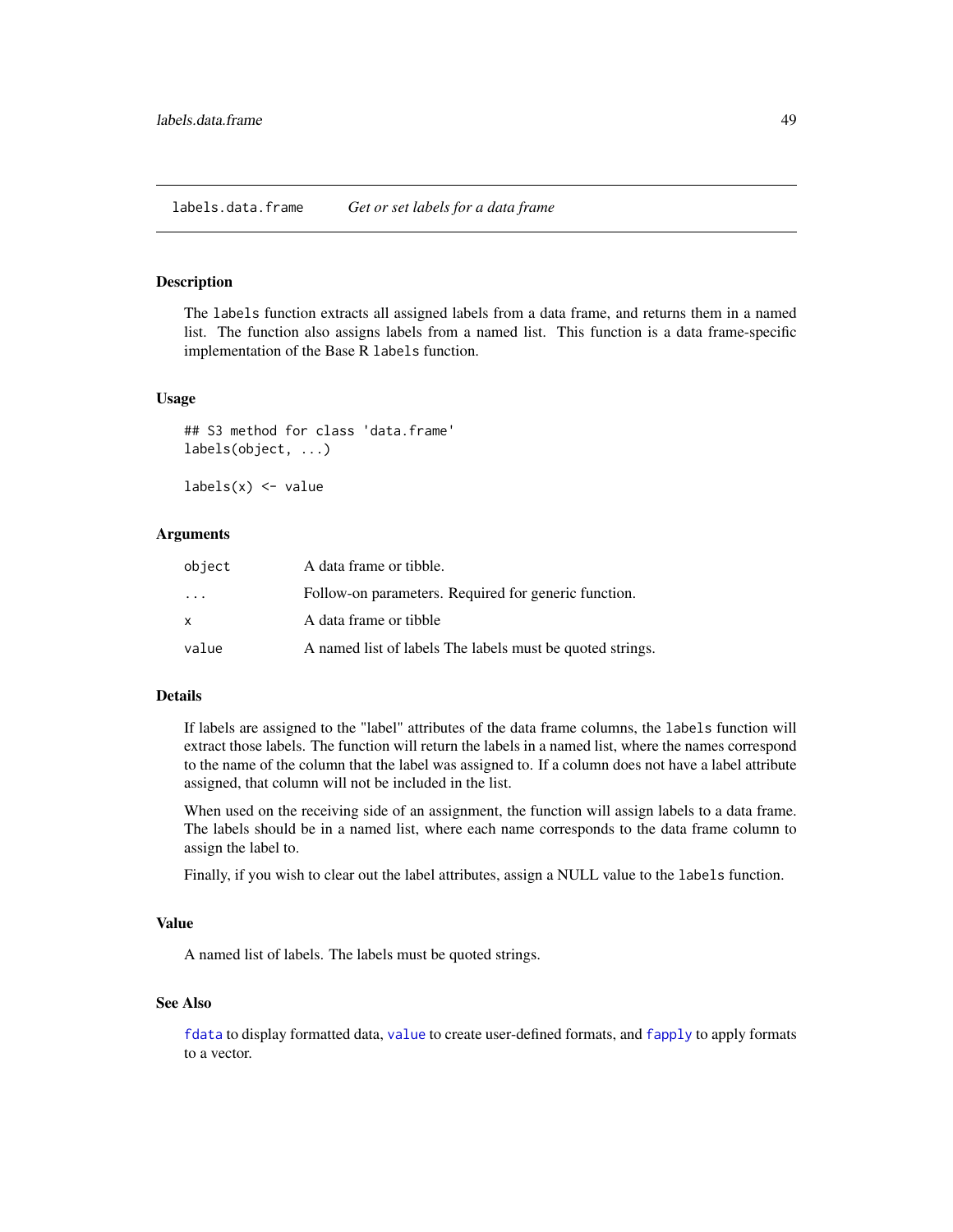## Examples

```
# Take subset of data
df1 <- mtcars[1:10, c("mpg", "cyl") ]
# Assign labels
labels(df1) <- list(mpg = "Mile Per Gallon", cyl = "Cylinders")
# Examine attributes
str(df1)
# View assigned labels
labels(df1)
# Clear labels
labels(df1) <- NULL
# Display Cleared Labels
labels(df1)
```
<span id="page-49-1"></span>labels.fmt *Extract labels from a user-defined format*

#### Description

The labels function creates a vector of labels associated with a user-defined format.

#### Usage

```
## S3 method for class 'fmt'
labels(object, ...)
```
#### Arguments

| object   | A user-defined format of class "fmt". |
|----------|---------------------------------------|
| $\cdots$ | Following arguments.                  |

## Details

The condition function creates a condition as part of a format definition. Each condition has a label as part of its definition. The labels function extracts the labels from the conditions and returns them as a vector. While the labels will typically be of type character, they can be of any data type. See the link{condition} function help for further details.

## Value

A vector of label values.

<span id="page-49-0"></span>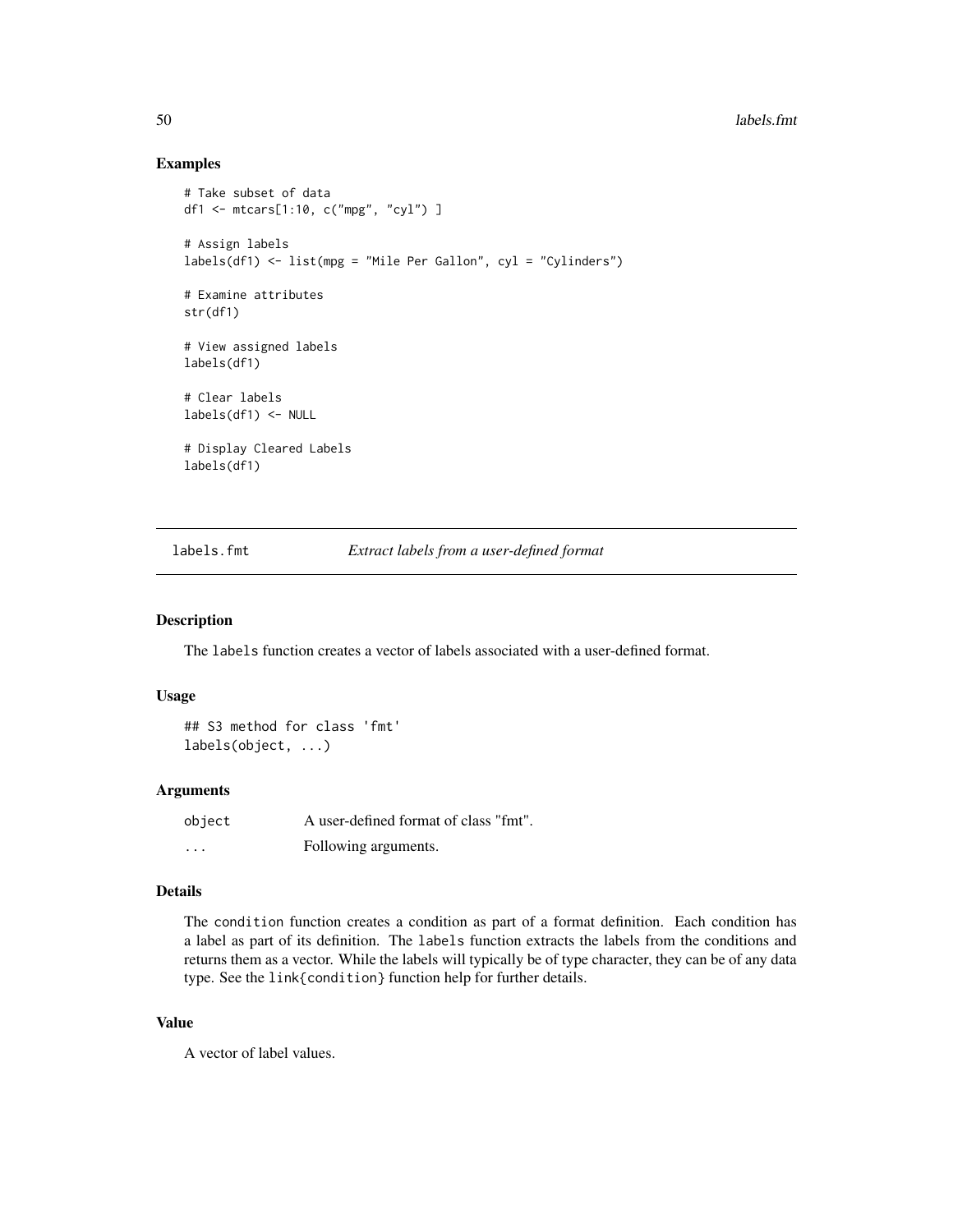#### <span id="page-50-0"></span>print.fcat 51

## See Also

[value](#page-53-1) to define a format, [condition](#page-21-1) to define the conditions for a format, and [fapply](#page-24-1) to apply the format to a vector.

```
as.data.frame.fmt(as.fmt.data.frame(as.fmt(condition(is.format(),
print.fmt(), value()
```
## Examples

```
# Define format
fmt1 <- value(condition(x == "A", "Label A"),
              condition(x == "B", "Label B"),condition(TRUE, "Other"))
# Extract labels
labels(fmt1)
```
<span id="page-50-1"></span>print.fcat *Print a format catalog*

## Description

A class-specific instance of the print function for format catalogs. The function prints the format catalog in a tabular manner. Use verbose = TRUE to print the catalog as a list.

## Usage

```
## S3 method for class 'fcat'
print(x, ..., verbose = FALSE)
```
## Arguments

| X       | The format catalog to print.                                                 |
|---------|------------------------------------------------------------------------------|
| .       | Any follow-on parameters.                                                    |
| verbose | Whether or not to print the format catalog in verbose style. By default, the |
|         | parameter is FALSE, meaning to print in tabular style.                       |

## Value

The object, invisibly.

#### See Also

```
Other fcat: as.data.frame.fcat(), as.fcat.data.frame(), as.fcat.fmt_lst(), as.fcat.list(),
as.fcat(), fcat(), is.fcat(), read.fcat(), write.fcat()
```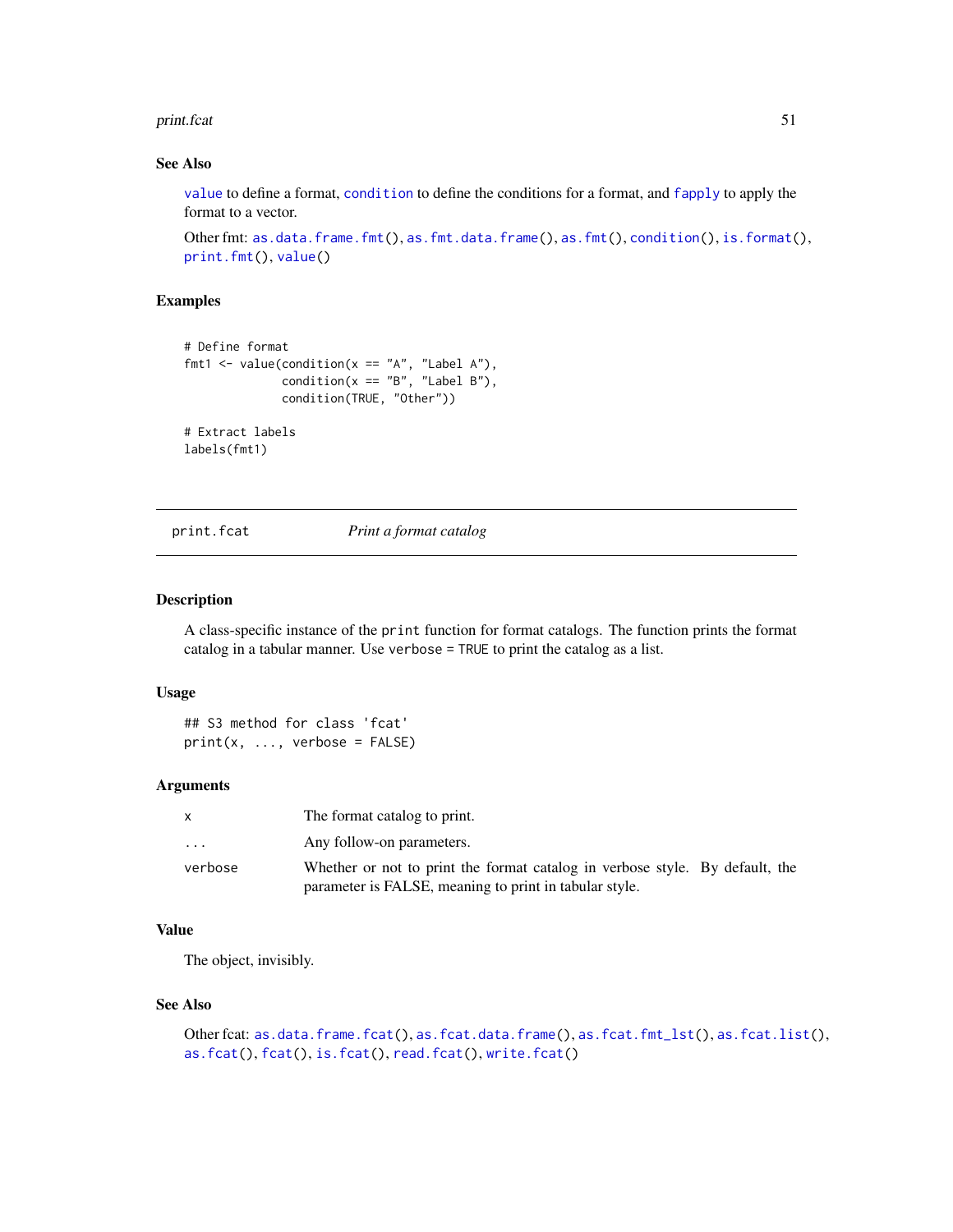## Examples

```
#' # Create format catalog
c1 <- fcat(num_fmt = "%.1f",
           label_fmt = value(condition(x == "A", "Label A"),condition(x == "B", "Label B"),condition(TRUE, "Other")),
           date_fmt = "%d%b%Y")
```
# Print the catalog print(c1)

<span id="page-51-1"></span>print.fmt *Print a format*

## Description

Prints a format object. This function is a class-specific implementation of the the generic print method.

## Usage

```
## S3 method for class 'fmt'
print(
 x,
  ...,
 name = deparse(substitute(x, env = environment()),
  verbose = FALSE
\mathcal{E}
```
## Arguments

| $\mathsf{x}$ | An object of class "fmt".                                                                                                            |
|--------------|--------------------------------------------------------------------------------------------------------------------------------------|
| $\cdots$     | Any follow-on parameters to the print function.                                                                                      |
| name         | The name of the format to print. By default, the variable name that holds the<br>format will be used.                                |
| verbose      | Turn on or off verbose printing mode. Verbose mode will print object as a list.<br>Otherwise, the object will be printed as a table. |

## See Also

Other fmt: [as.data.frame.fmt\(](#page-3-1)), [as.fmt.data.frame\(](#page-20-1)), [as.fmt\(](#page-19-1)), [condition\(](#page-21-1)), [is.format\(](#page-45-1)), [labels.fmt\(](#page-49-1)), [value\(](#page-53-1))

<span id="page-51-0"></span>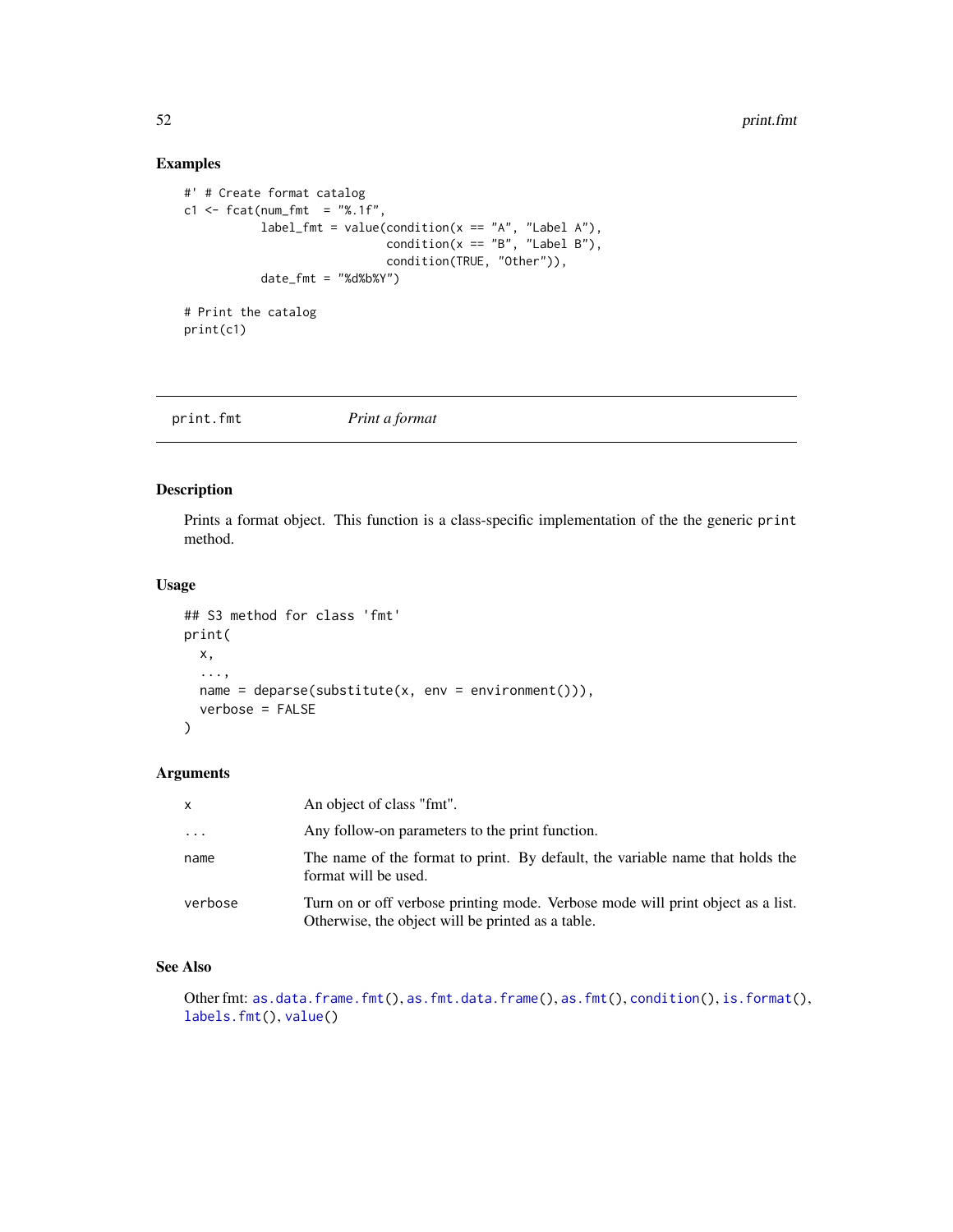<span id="page-52-2"></span><span id="page-52-0"></span>print.fmt\_lst *Print a formatting list*

#### Description

Print a formatting list

## Usage

## S3 method for class 'fmt\_lst'  $print(x, ...,$  verbose = FALSE)

## Arguments

| X.      | The formatting list to print               |
|---------|--------------------------------------------|
| .       | Follow-on parameters to the print function |
| verbose | Whether to print in summary or list-style. |

## See Also

```
Other flist: as.data.frame.fmt_lst(), as.flist.data.frame(), as.flist.fcat(), as.flist.list(),
as.flist.tbl_df(), as.flist(), flist(), is.flist()
```
<span id="page-52-1"></span>

| read.fcat | Read a format catalog from the file system |
|-----------|--------------------------------------------|
|-----------|--------------------------------------------|

## Description

The read.fcat function reads a format catalog from the file system. The function accepts a path to the format catalog, reads the catalog, and returns it.

Note that the format catalog is saved as an RDS file. The ".fcat" file extension only serves to distinguish the format catalog from other RDS files.

## Usage

```
read.fcat(file_path)
```
## Arguments

file\_path The path to the format catalog.

## Value

The format catalog as an R object.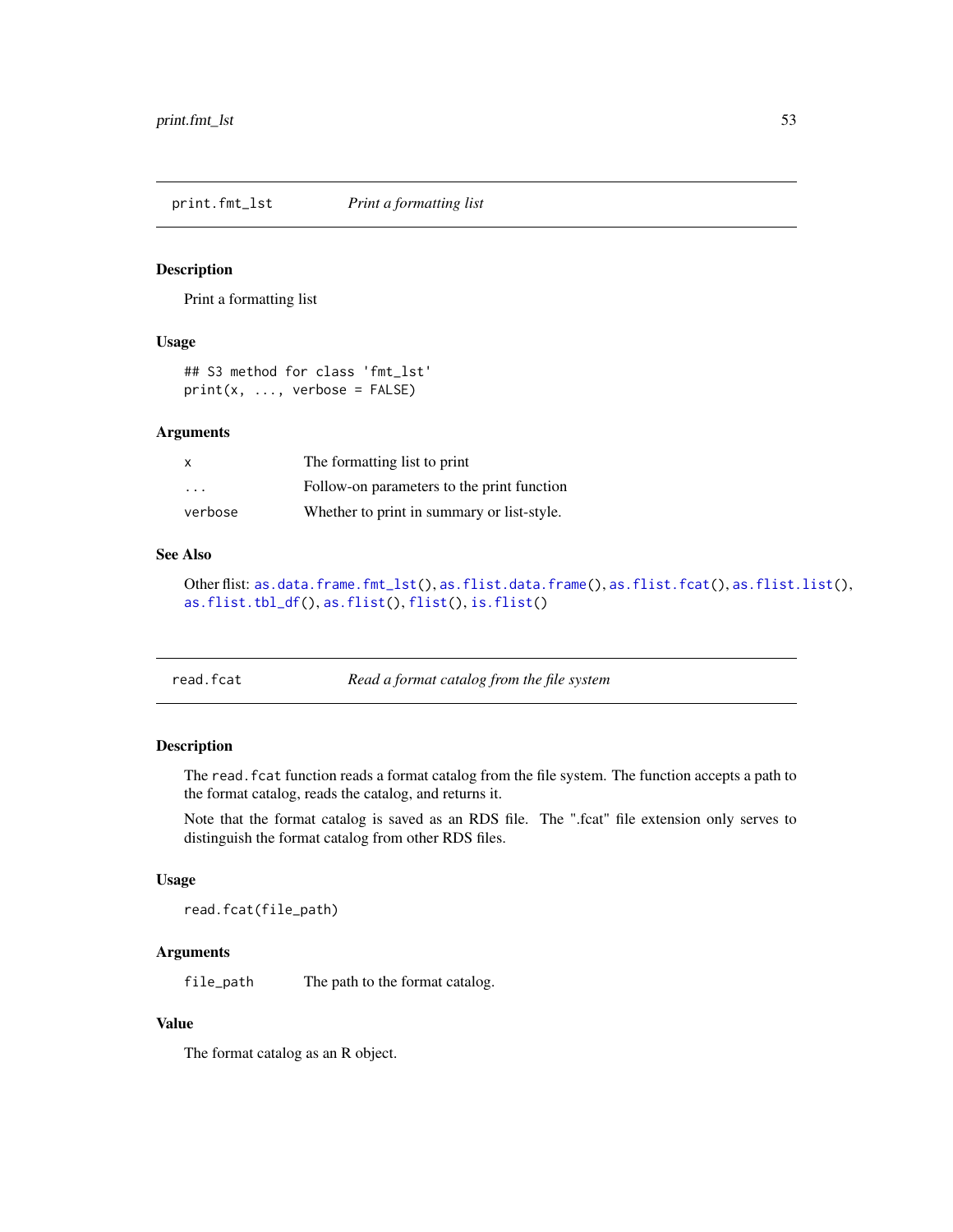## See Also

```
Other fcat: as.data.frame.fcat(), as.fcat.data.frame(), as.fcat.fmt_lst(), as.fcat.list(),
as.fcat(), fcat(), is.fcat(), print.fcat(), write.fcat()
```
## Examples

```
# Create format catalog
c1 <- fcat(num_fmt = "%.1f",
           label_fmt = value(condition(x == "A", "Label A"),condition(x == "B", "Label B"),condition(TRUE, "Other")),
           date_fmt = "%d%b%Y")# Get temp directory
tmp <- tempdir()
# Save catalog to file system
pth <- write.fcat(c1, dir_path = tmp)
# Read from file system
c2 <- read.fcat(pth)
# Use formats in the catalog
fapply(2, c1$num_fmt)
fapply(c("A", "B", "C", "B"), c1$label_fmt)
fapply(Sys.Date(), c1$date_fmt)
```
<span id="page-53-1"></span>

#### value *Create a user-defined format*

## Description

The value function creates a user-defined format.

#### Usage

value(...)

## Arguments

... One or more [condition](#page-21-1) functions.

## Details

The value function creates a user defined format object, in a manner similar to a SAS® format. The value function accepts one or more condition arguments that define the format. The conditions map an R expression to a label. When applied, the format will return the label corresponding to the first true expression.

<span id="page-53-0"></span>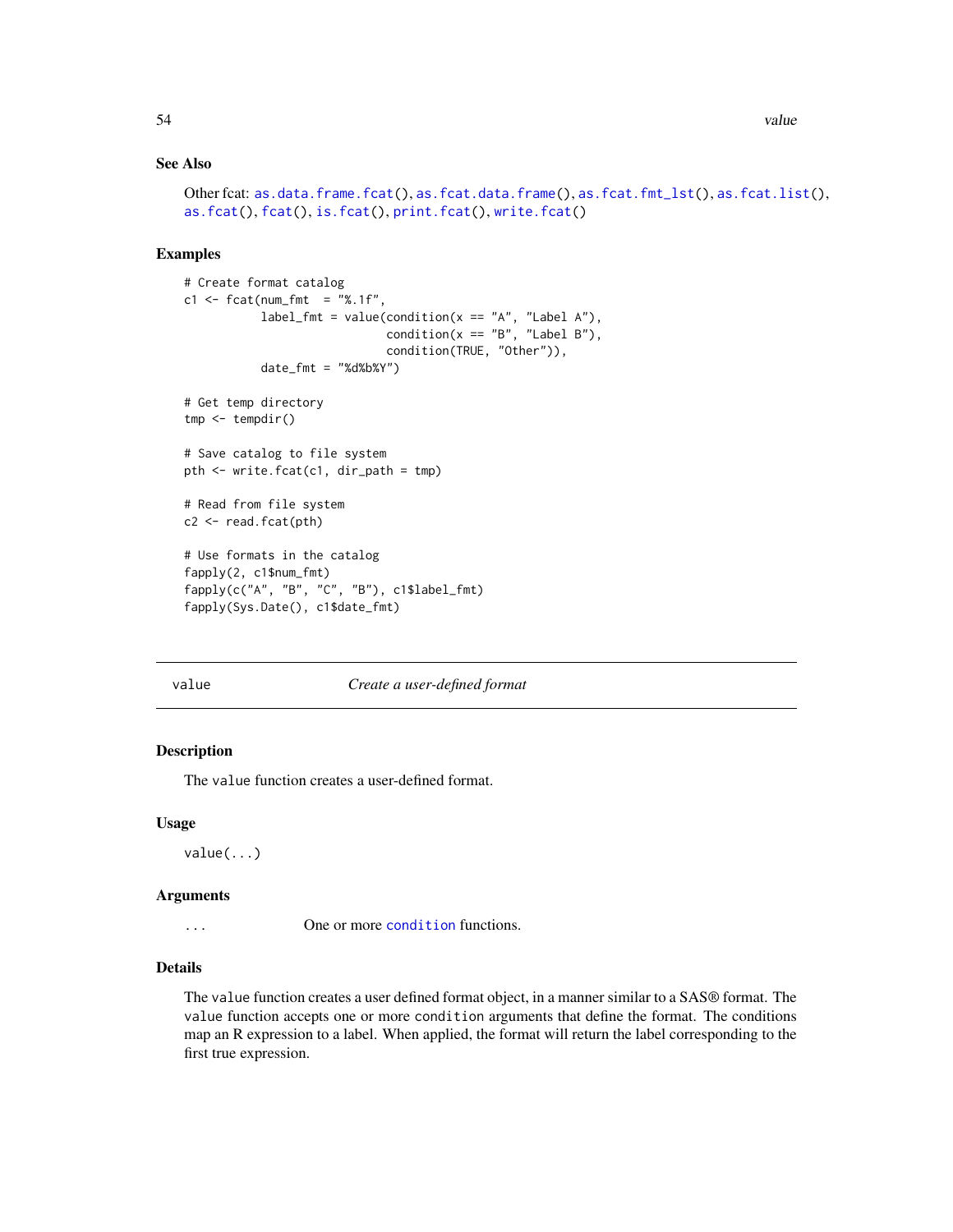#### <span id="page-54-0"></span>value 55

The format object is an S3 class of type "fmt". When the object is created, the levels attribute of the object will be set with a vector of values assigned to the labels property of the condition arguments. These labels may be accessed either from the levels function or the labels function. If no order has been assigned to the conditions, the labels will be returned in the order the conditions were passed to the value function. If an order has been assigned to the conditions, the labels will be returned in the order specified.

The format object may be applied to a vector using the fapply function. See [fapply](#page-24-1) for further details.

## Value

The new format object.

#### See Also

[condition](#page-21-1) to define a condition, [levels](#page-0-0) or [labels.fmt](#page-49-1) to access the labels, and [fapply](#page-24-1) to apply the format to a vector.

```
Other fmt: as.data.frame.fmt(), as.fmt.data.frame(), as.fmt(), condition(), is.format(),
labels.fmt(), print.fmt()
```

```
## Example 1: Character to Character Mapping ##
# Set up vector
v1 <- c("A", "B", "C", "B")
# Define format
fmt1 <- value(condition(x == "A", "Label A"),condition(x == "B", "Label B"),condition(TRUE, "Other"))
# Apply format to vector
fapply(v1, fmt1)
## Example 2: Character to Integer Mapping ##
fmt2 <- value(condition(x == "A", 1),
              condition(x == "B", 2),
              condition(TRUE, 3))
# Apply format to vector
fapply(v1, fmt2)
## Example 3: Categorization of Continuous Variable ##
# Set up vector
v2 \leq c(1, 6, 11, 7)# Define format
fmt3 <- value(condition(x < 5, "Low"),
              condition(x \ge 5 & x < 10, "High"),
```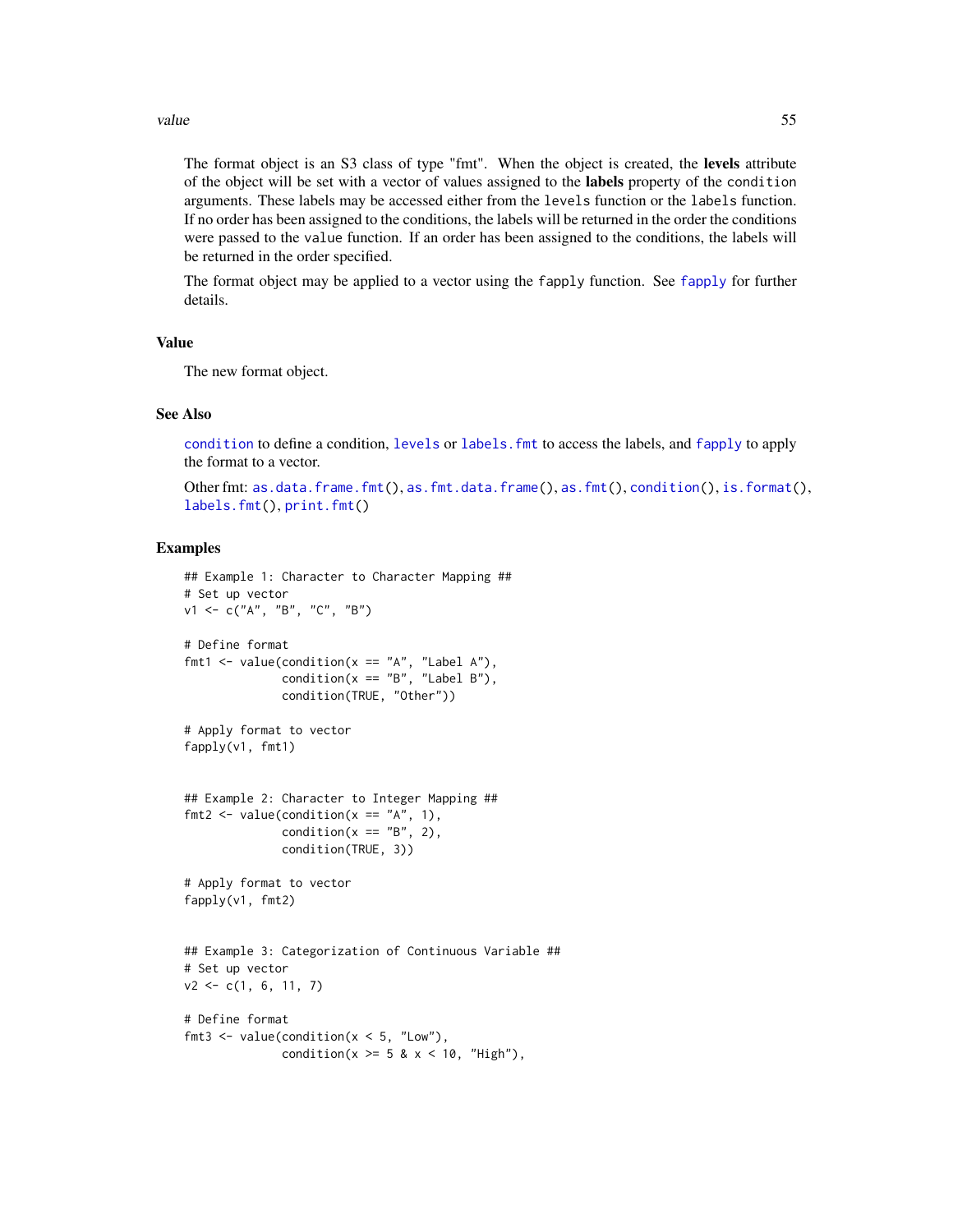<span id="page-55-0"></span>56 widths widths are not a set of the set of the set of the set of the set of the set of the set of the set of the set of the set of the set of the set of the set of the set of the set of the set of the set of the set of t

```
condition(TRUE, "Out of range"))
```

```
# Apply format to vector
fapply(v2, fmt3)
```
<span id="page-55-1"></span>widths *Get or set column widths for a data frame*

## Description

The widths function extracts all assigned widths from a data frame, and returns them in a named list. The function also assigns widths from a named list.

## Usage

widths(x)

widths $(x)$  <- value

#### Arguments

|       | A data frame or tibble                                                          |
|-------|---------------------------------------------------------------------------------|
| value | A named list of widths. The widths must be positive integers greater than zero. |

## Details

If widths are assigned to the "width" attributes of the data frame columns, the widths function will extract those widths. The function will return the widths in a named list, where the names correspond to the name of the column that the width was assigned to. If a column does not have a width attribute assigned, that column will not be included in the list.

When used on the receiving side of an assignment, the function will assign widths to a data frame. The widths should be in a named list, where each name corresponds to the data frame column to assign the width to.

Finally, if you wish to clear out the width attributes, assign a NULL value to the widths function.

## Value

A named list of widths. The widths must be positive integers greater than zero.

## See Also

[fdata](#page-30-1) to display formatted data, [value](#page-53-1) to create user-defined formats, and [fapply](#page-24-1) to apply formats to a vector.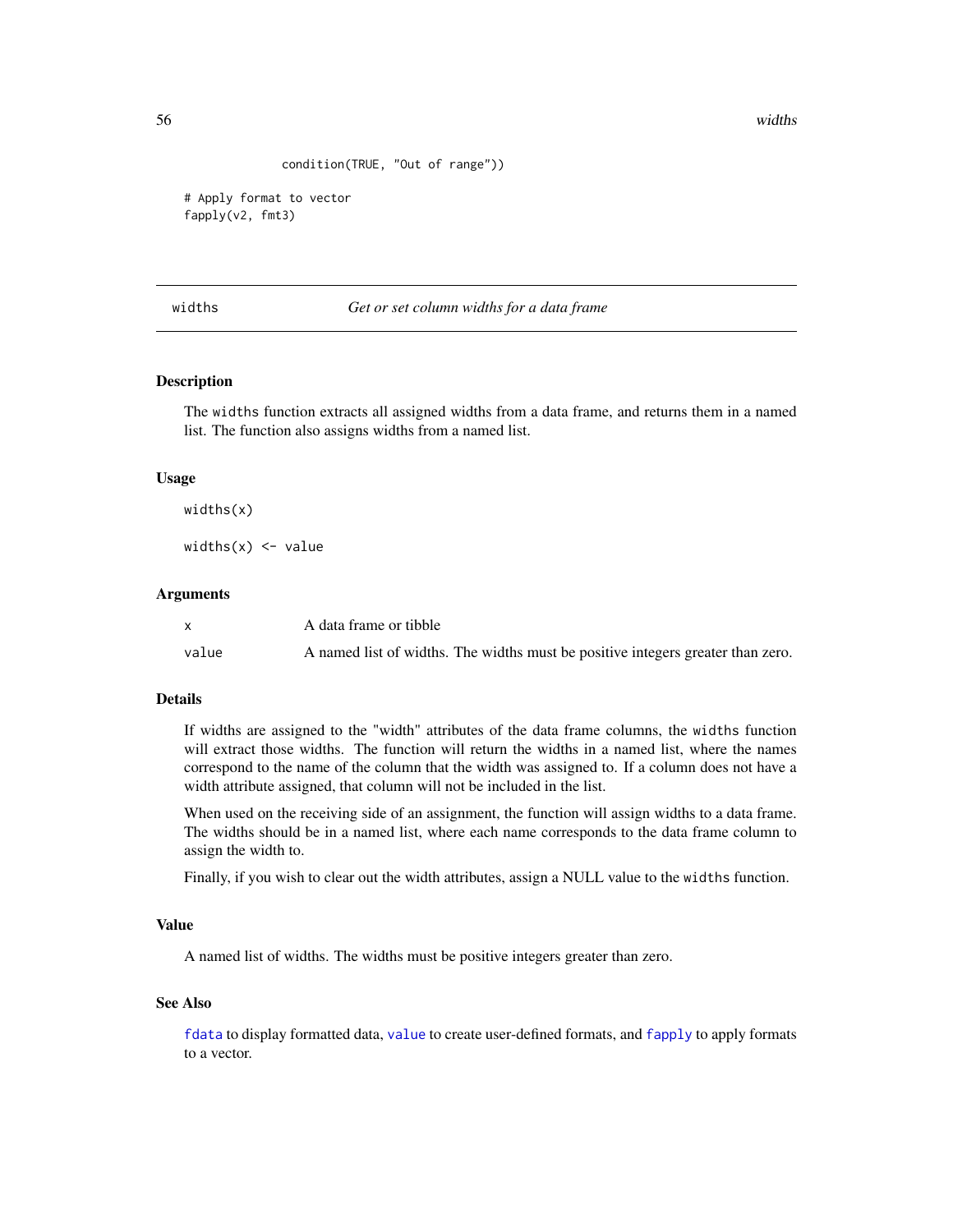#### <span id="page-56-0"></span>write.fcat 57

## Examples

```
# Take subset of data
df1 <- mtcars[1:10, c("mpg", "cyl") ]
# Print current state
print(df1)
# Assign widths
widths(df1) <- list(mpg = 12, cyl = 10)
# Display formatted data
fdata(df1)
# View assigned widths
widths(df1)
# Clear widths
widths(df1) <- NULL
# Confirm widths are cleared
widths(df1)
```
<span id="page-56-1"></span>

## write.fcat *Write a format catalog to the file system*

## Description

The write. fcat function writes a format catalog to the file system. By default, the catalog will be written to the current working directory, using the variable name as the file name. These defaults can be overridden using the appropriate parameters. The catalog will be saved with a file extension of ".fcat".

Note that the format catalog is saved as an RDS file. The ".fcat" file extension only serves to distinguish the format catalog from other RDS files.

## Usage

```
write.fcat(x, dir_path = getwd(), file_name = NULL)
```
## Arguments

| <b>X</b>  | The format catalog to write.                                                                                                                                           |
|-----------|------------------------------------------------------------------------------------------------------------------------------------------------------------------------|
| dir_path  | The directory path to write the catalog to. Default is the current working direc-<br>tory.                                                                             |
| file_name | The name of the file to save the catalog as. Default is the name of the variable<br>that contains the catalog. The ".fcat" file extension will be added automatically. |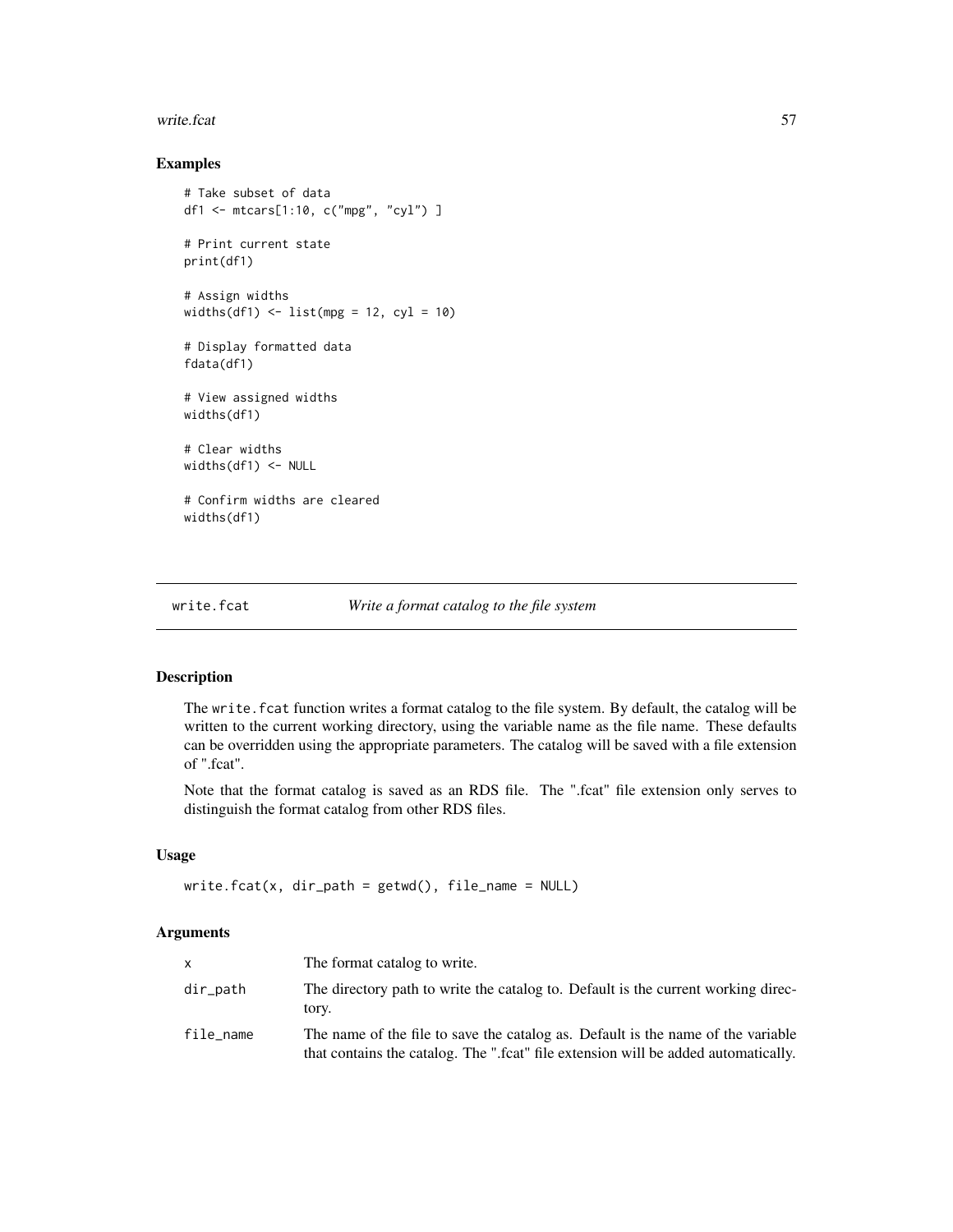## <span id="page-57-0"></span>Value

The full path of the saved format catalog.

#### See Also

```
Other fcat: as.data.frame.fcat(), as.fcat.data.frame(), as.fcat.fmt_lst(), as.fcat.list(),
as.fcat(), fcat(), is.fcat(), print.fcat(), read.fcat()
```

```
# Create format catalog
c1 \leq fcat(num_fmt = "%.1f",
           label_fmt = value(condition(x == "A", "Label A"),condition(x == "B", "Label B"),condition(TRUE, "Other")),
           date_fmt = "%d%b%Y")
# Get temp directory
tmp <- tempdir()
# Save catalog to file system
pth <- write.fcat(c1, dir_path = tmp)
# Read from file system
c2 <- read.fcat(pth)
# Use formats in the catalog
fapply(2, c1$num_fmt)
fapply(c("A", "B", "C", "B"), c1$label_fmt)
fapply(Sys.Date(), c1$date_fmt)
```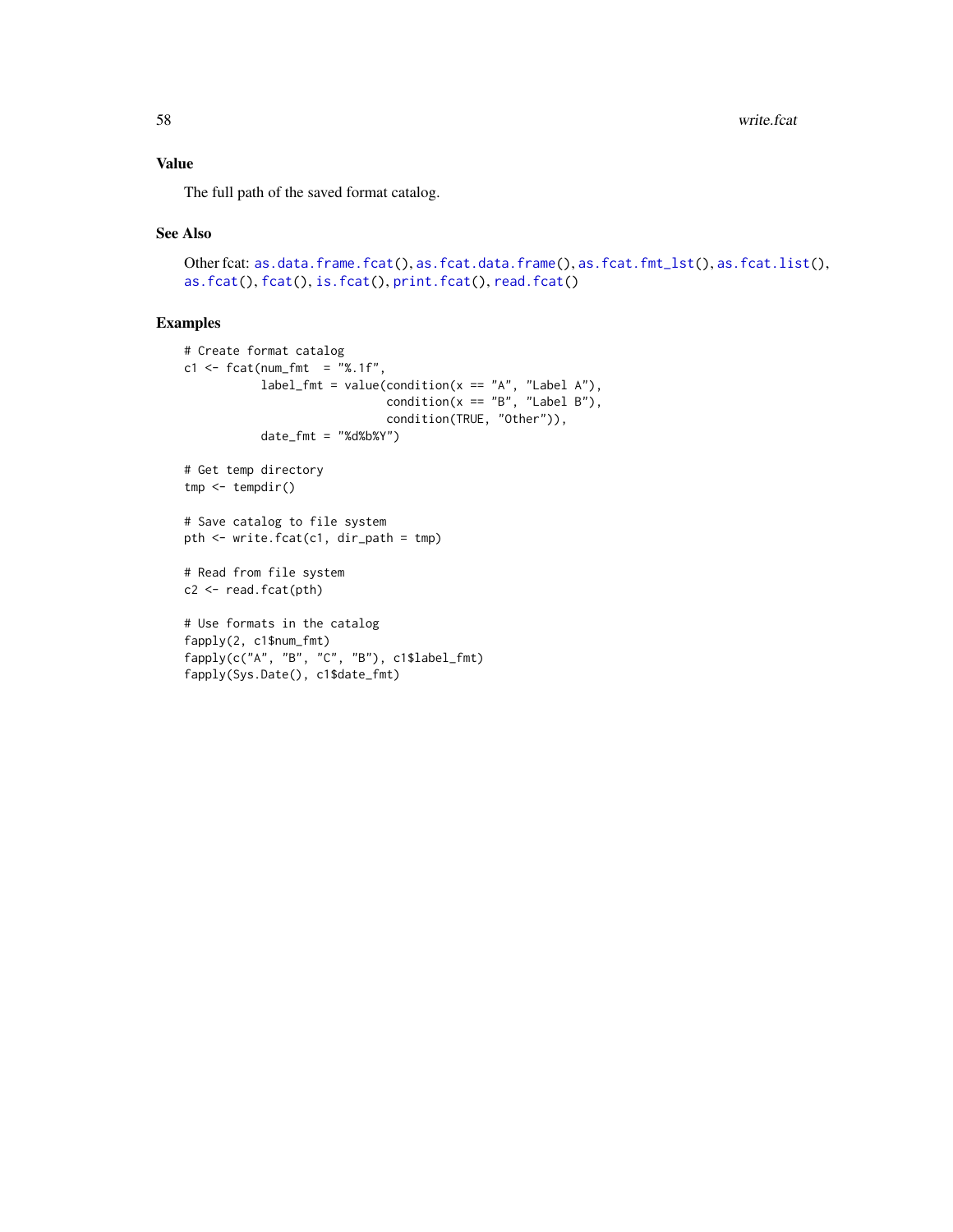# <span id="page-58-0"></span>**Index**

∗ fcat as.data.frame.fcat, [3](#page-2-0) as.fcat, [6](#page-5-0) as.fcat.data.frame, [6](#page-5-0) as.fcat.fmt\_lst, [8](#page-7-0) as.fcat.list, [9](#page-8-0) fcat, [30](#page-29-0) is.fcat, [45](#page-44-0) print.fcat, [51](#page-50-0) read.fcat, [53](#page-52-0) write.fcat, [57](#page-56-0) ∗ flist as.data.frame.fmt\_lst, [5](#page-4-0) as.flist, [11](#page-10-0) as.flist.data.frame, [13](#page-12-0) as.flist.fcat, [15](#page-14-0) as.flist.list, [17](#page-16-0) as.flist.tbl\_df, [18](#page-17-0) flist, [33](#page-32-0) is.flist, [46](#page-45-0) print.fmt\_lst, [53](#page-52-0) ∗ fmt as.data.frame.fmt, [4](#page-3-0) as.fmt, [20](#page-19-0) as.fmt.data.frame, [21](#page-20-0) condition, [22](#page-21-0) is.format, [46](#page-45-0) labels.fmt, [50](#page-49-0) print.fmt, [52](#page-51-0) value, [54](#page-53-0) ∗ helpers fmt\_cnt\_pct, [36](#page-35-0) fmt\_mean\_sd, [37](#page-36-0) fmt median, [38](#page-37-0) fmt\_n, [39](#page-38-0) fmt\_quantile\_range, [40](#page-39-0) fmt\_range, [41](#page-40-0) as.data.frame.fcat, [3,](#page-2-0) *[6,](#page-5-0) [7](#page-6-0)*, *[9,](#page-8-0) [10](#page-9-0)*, *[30,](#page-29-0) [31](#page-30-0)*, *[45](#page-44-0)*, *[51](#page-50-0)*, *[54](#page-53-0)*, *[58](#page-57-0)*

as.data.frame.fmt, [4,](#page-3-0) *[21](#page-20-0)[–23](#page-22-0)*, *[47](#page-46-0)*, *[51,](#page-50-0) [52](#page-51-0)*, *[55](#page-54-0)* as.data.frame.fmt\_lst, [5,](#page-4-0) *[12](#page-11-0)*, *[14](#page-13-0)*, *[16](#page-15-0)*, *[18,](#page-17-0) [19](#page-18-0)*, *[34](#page-33-0)*, *[46](#page-45-0)*, *[53](#page-52-0)* as.fcat, *[3](#page-2-0)*, [6,](#page-5-0) *[7](#page-6-0)*, *[9,](#page-8-0) [10](#page-9-0)*, *[31](#page-30-0)*, *[45](#page-44-0)*, *[51](#page-50-0)*, *[54](#page-53-0)*, *[58](#page-57-0)* as.fcat.data.frame, *[3](#page-2-0)*, *[6](#page-5-0)*, [6,](#page-5-0) *[9](#page-8-0)*, *[30,](#page-29-0) [31](#page-30-0)*, *[45](#page-44-0)*, *[51](#page-50-0)*, *[54](#page-53-0)*, *[58](#page-57-0)* as.fcat.fmt\_lst, *[3](#page-2-0)*, *[6,](#page-5-0) [7](#page-6-0)*, [8,](#page-7-0) *[9,](#page-8-0) [10](#page-9-0)*, *[31](#page-30-0)*, *[45](#page-44-0)*, *[51](#page-50-0)*, *[54](#page-53-0)*, *[58](#page-57-0)* as.fcat.list, *[3](#page-2-0)*, *[6,](#page-5-0) [7](#page-6-0)*, *[9](#page-8-0)*, [9,](#page-8-0) *[10](#page-9-0)*, *[31](#page-30-0)*, *[45](#page-44-0)*, *[51](#page-50-0)*, *[54](#page-53-0)*, *[58](#page-57-0)* as.fcat.tbl\_df, [9](#page-8-0) as.flist, *[5](#page-4-0)*, [11,](#page-10-0) *[14](#page-13-0)*, *[16](#page-15-0)*, *[18,](#page-17-0) [19](#page-18-0)*, *[34](#page-33-0)*, *[46](#page-45-0)*, *[53](#page-52-0)* as.flist.data.frame, *[5](#page-4-0)*, *[12](#page-11-0)*, [13,](#page-12-0) *[16](#page-15-0)*, *[18,](#page-17-0) [19](#page-18-0)*, *[34](#page-33-0)*, *[46](#page-45-0)*, *[53](#page-52-0)* as.flist.fcat, *[5](#page-4-0)*, *[12](#page-11-0)*, *[14](#page-13-0)*, [15,](#page-14-0) *[18,](#page-17-0) [19](#page-18-0)*, *[34](#page-33-0)*, *[46](#page-45-0)*, *[53](#page-52-0)* as.flist.list, *[5](#page-4-0)*, *[12](#page-11-0)*, *[14](#page-13-0)*, *[16](#page-15-0)*, [17,](#page-16-0) *[19](#page-18-0)*, *[34](#page-33-0)*, *[46](#page-45-0)*, *[53](#page-52-0)* as.flist.tbl\_df, *[5](#page-4-0)*, *[12](#page-11-0)*, *[14](#page-13-0)*, *[16](#page-15-0)*, *[18](#page-17-0)*, [18,](#page-17-0) *[34](#page-33-0)*, *[46](#page-45-0)*, *[53](#page-52-0)* as.fmt, *[4](#page-3-0)*, [20,](#page-19-0) *[22,](#page-21-0) [23](#page-22-0)*, *[47](#page-46-0)*, *[51,](#page-50-0) [52](#page-51-0)*, *[55](#page-54-0)* as.fmt.data.frame, *[4](#page-3-0)*, *[21](#page-20-0)*, [21,](#page-20-0) *[23](#page-22-0)*, *[47](#page-46-0)*, *[51,](#page-50-0) [52](#page-51-0)*, *[55](#page-54-0)* condition, *[4](#page-3-0)*, *[21,](#page-20-0) [22](#page-21-0)*, [22,](#page-21-0) *[47](#page-46-0)*, *[51,](#page-50-0) [52](#page-51-0)*, *[54,](#page-53-0) [55](#page-54-0)* descriptions, [24](#page-23-0) descriptions<- *(*descriptions*)*, [24](#page-23-0) fapply, *[23,](#page-22-0) [24](#page-23-0)*, [25,](#page-24-0) *[28](#page-27-0)[–32](#page-31-0)*, *[34](#page-33-0)[–36](#page-35-0)*, *[42](#page-41-0)*, *[44](#page-43-0)*, *[47](#page-46-0)[–49](#page-48-0)*, *[51](#page-50-0)*, *[55,](#page-54-0) [56](#page-55-0)* fattr, *[25,](#page-24-0) [26](#page-25-0)*, [28,](#page-27-0) *[29](#page-28-0)*, *[32](#page-31-0)*, *[35](#page-34-0)* fattr  $\leftarrow$ , [29](#page-28-0) fcat, *[3](#page-2-0)*, *[6,](#page-5-0) [7](#page-6-0)*, *[9,](#page-8-0) [10](#page-9-0)*, *[26](#page-25-0)*, [30,](#page-29-0) *[32](#page-31-0)*, *[35,](#page-34-0) [36](#page-35-0)*, *[42](#page-41-0)*, *[45](#page-44-0)*, *[51](#page-50-0)*, *[54](#page-53-0)*, *[58](#page-57-0)* fdata, *[23,](#page-22-0) [24](#page-23-0)*, *[26](#page-25-0)*, *[28](#page-27-0)[–31](#page-30-0)*, [31,](#page-30-0) *[35](#page-34-0)*, *[42](#page-41-0)*, *[44](#page-43-0)*, *[48,](#page-47-0) [49](#page-48-0)*, *[56](#page-55-0)* flist, *[5](#page-4-0)*, *[8](#page-7-0)*, *[12](#page-11-0)*, *[14](#page-13-0)*, *[16](#page-15-0)*, *[18,](#page-17-0) [19](#page-18-0)*, *[26](#page-25-0)*, *[30](#page-29-0)*, [33,](#page-32-0) *[36](#page-35-0)*, *[46](#page-45-0)*, *[53](#page-52-0)*

fmt\_cnt\_pct, [36,](#page-35-0) *[38](#page-37-0)[–41](#page-40-0)*